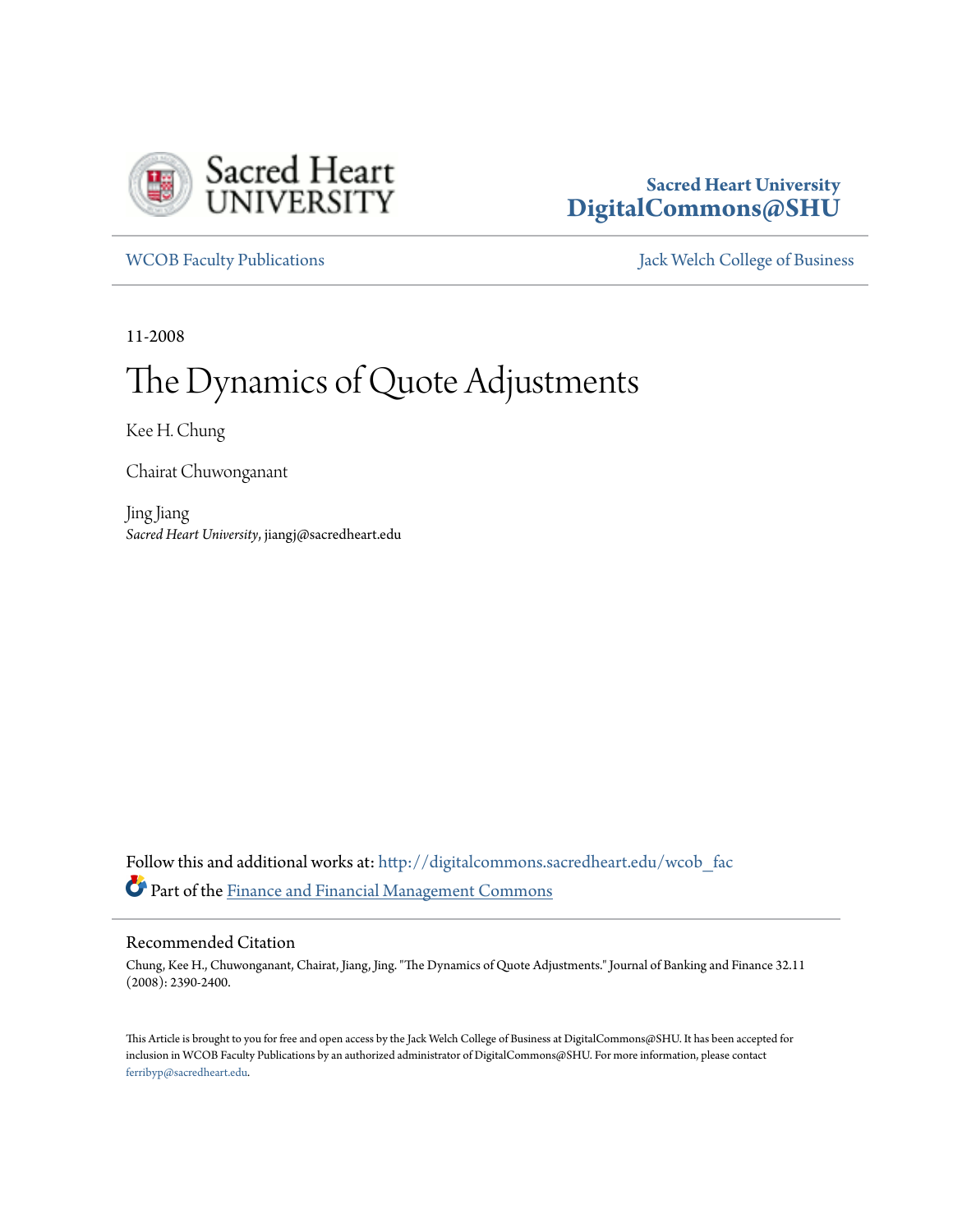# **The dynamics of quote adjustments#**

Kee H. Chung<sup>a,\*</sup>, Chairat Chuwonganant<sup>b</sup>, and Jing Jiang<sup>a</sup>

*a Department of Finance and Managerial Economics, State University of New York (SUNY) at Buffalo, Buffalo, NY 14260, USA b Department of Finance, Kansas State University, Manhattan, KS 66506, USA* 

-

<sup>#</sup> The authors thank two anonymous referees, the editor, Kee-Hong Bae, Ekkehart Boehmer, Joon Chae, Daisy Chung, Joel Hasbrouck, Youngsoo Kim, Inmoo Lee, Kaunyoung Lee, Kyung Suh Park, Jung S. Shin, Tony Tang, seminar participants at Korea University, and session participants at the FMA Conference and the KDI/KAEA Conference for valuable comments and suggestions. The authors also thank Robert Van Ness and Xin Zhao for programming help. The authors are solely responsible for the contents of the paper. \*Corresponding author. Tel.: 716-645-3262; Fax: 716-645-3823; E-mail: keechung@buffalo.edu (K.H. Chung)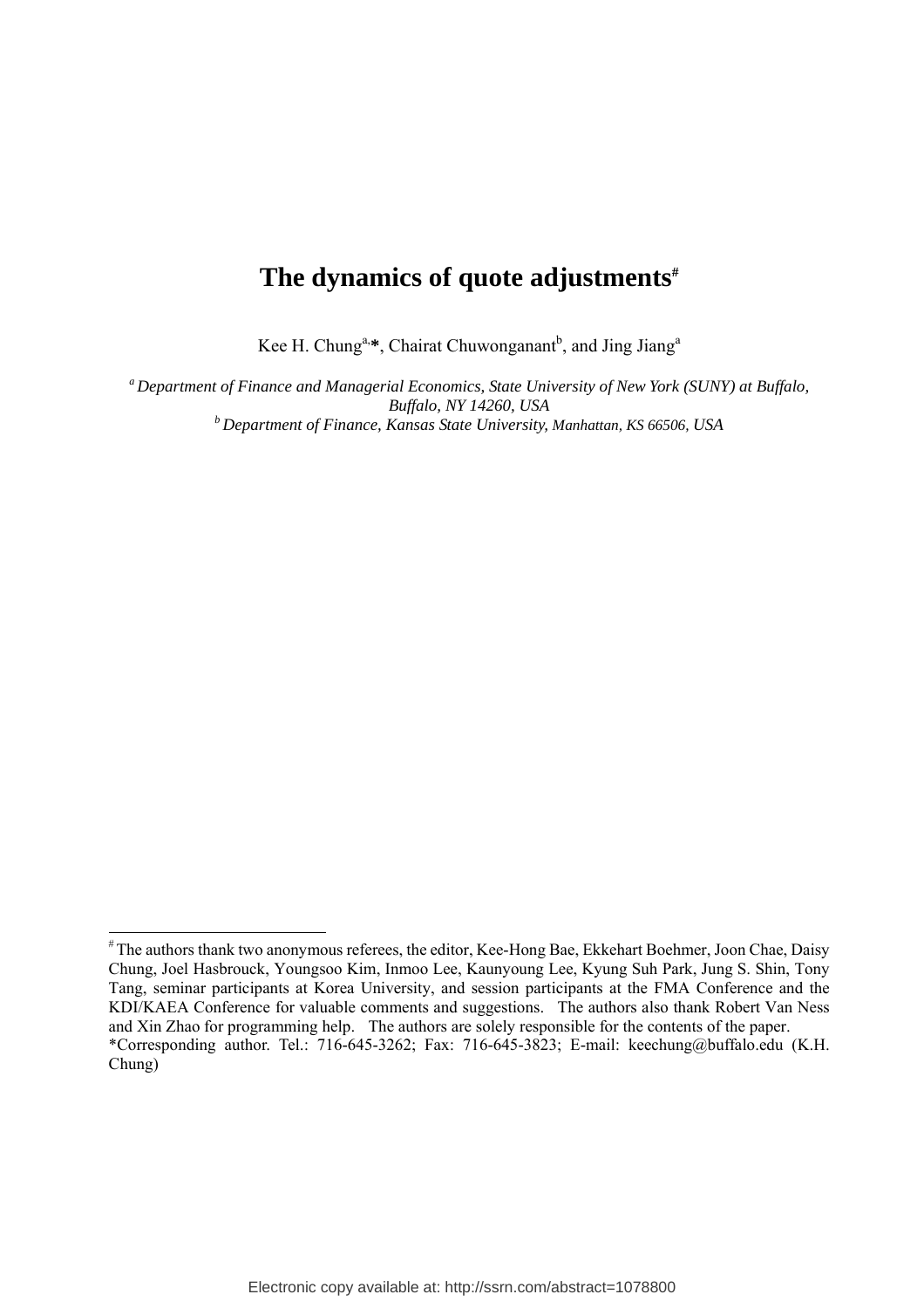# **The dynamics of quote adjustments**

#### **Abstract**

Liquidity providers on the NYSE make faster quote adjustments towards equilibrium spreads and depths than they do on NASDAQ. Liquidity providers in both markets make faster spread and depth adjustments for stocks with more frequent trading, greater return volatility, higher prices, smaller market capitalizations, and smaller trade sizes. We find that stocks with greater information-based trading and in more competitive trading environments exhibit faster quote adjustments. The speed of quote adjustment is faster after decimalization in both markets. These results are robust and not driven by differences in stock attributes between the two markets or time periods. Overall, our results indicate that stock attributes, market structure, and tick size exert a significant impact on the speed of quote adjustment.

#### *JEL classification*: G18; G19

*Key words*: Spreads; Depths; Market structure; Market efficiency; Tick size; Quote revision; Adverseselection costs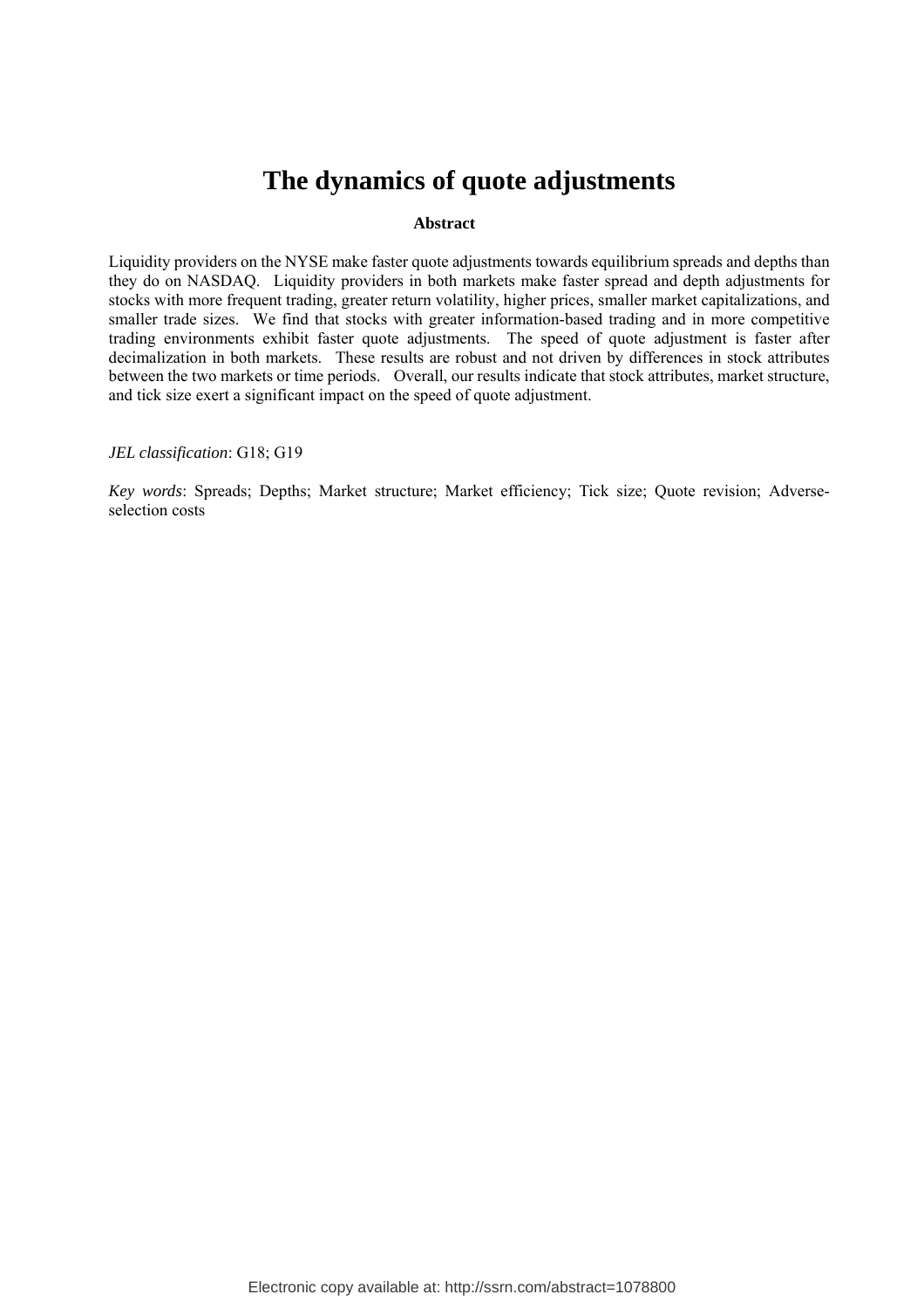#### **1. Introduction**

<u>.</u>

Traders pay the ask price when they buy shares and receive the bid price when they sell shares. The difference between the bid and ask prices is an important measure of market quality because it represents the cost of trading. The bid-ask spread evolves according to newly placed limit orders as well as new information embedded in order flow, trades, and return volatility. Despite its obvious importance to traders, we know very little about the dynamics of the bid-ask spread.<sup>1</sup> Prior studies offer little evidence as to the speed at which new information is impounded into the bid-ask spread.<sup>2</sup> There is also limited evidence regarding how market structure and trading protocol, such as tick size, affect the speed at which new information is incorporated into the bid-ask spread.

Liquidity providers do not always immediately incorporate the newly arrived information into quotes for a number of reasons. For instance, they may not be able to change quotes because tick size is a binding constraint on spreads or they do not want to change quotes because the minimum feasible quote increment is larger than the desired quote change implied by the new information (see Hasbrouck, 1991a). Furthermore, the speed of quote adjustment is likely to be different across stocks. For example, liquidity providers may make faster quote adjustments to new information (and thereby move more quickly to equilibrium spreads) for stocks with greater adverse-selection risks because the cost of quoting sub-optimal spreads is greater for such stocks.

In this study we address the following questions using a large sample of New York Stock Exchange (NYSE) and NASDAQ stocks: (1) How quickly do specialist/dealer quotes incorporate new information? Do price and depth quotes on the NYSE reflect changes in stock attributes more quickly than those on

 $1$  Engle and Patton (2004) show that a high spread leads to a decrease in the ask price and an increase in the bid price, moving the spread towards its equilibrium value. The authors also find that the speed of adjustment is faster for

frequently traded stocks than infrequently traded stocks. 2 Numerous studies examine the effects of market structure on market quality. Huang and Stoll (1996), Barclay (1997), and Bessembinder (1999, 2003) compare the execution costs of dealer and auction markets. Others (e.g., Amihud and Mendelson, 1987; Stoll and Whaley, 1990; Masulis and Ng, 1995) investigate the impact of market structure on return volatility. Heidle and Huang (2002) examine the impact of market structure on the probability of trading with an informed trader. Garfinkel and Nimalendran (2003) compare the impact of insider trading on effective spreads between NYSE and NASDAQ stocks. However, none of these studies examine how market structure affects the quote adjustment speed on the NYSE and NASDAQ.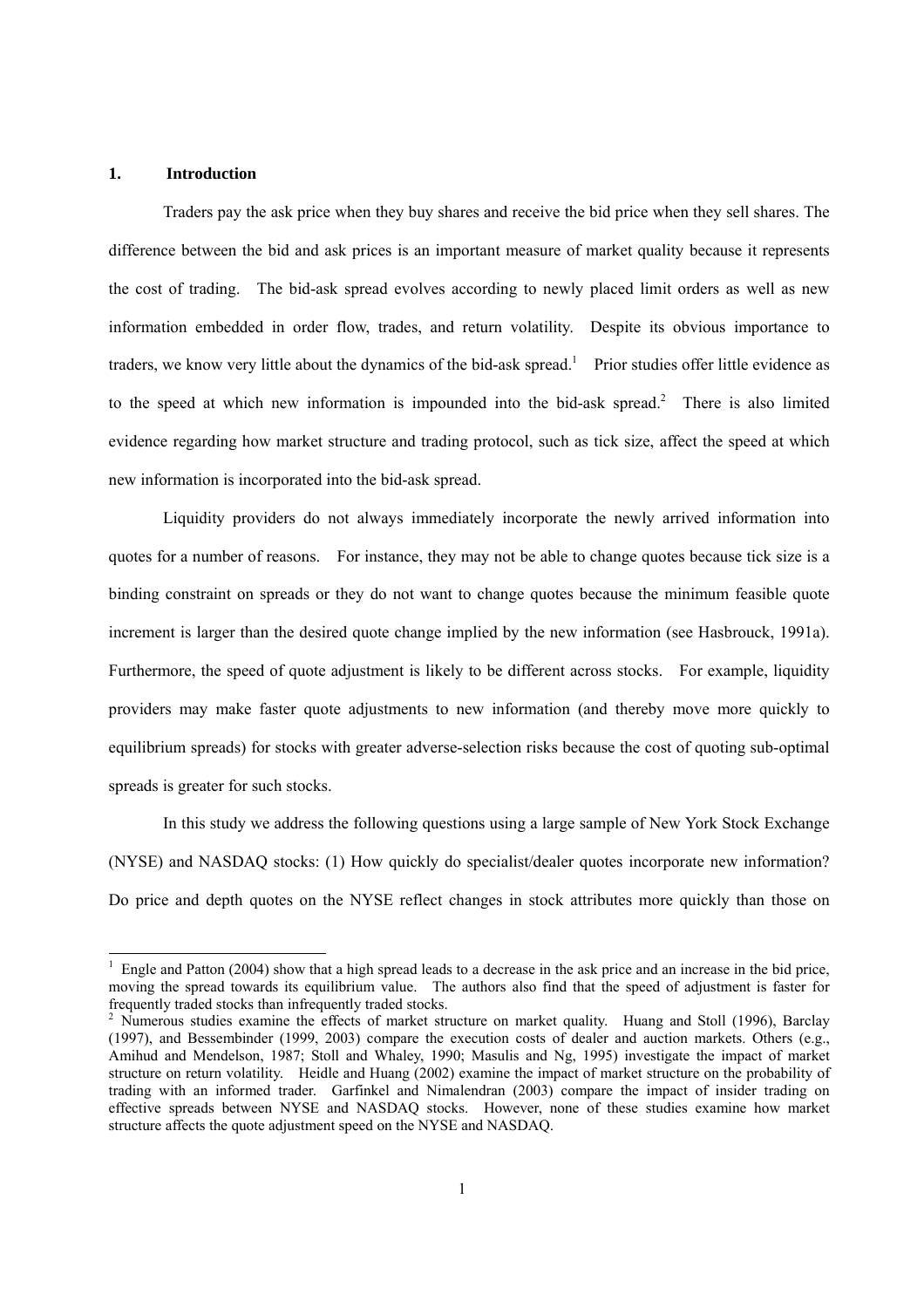NASDAQ? (2) How is the speed of quote adjustment related to stock attributes? For example, do stocks with greater information-based trading exhibit faster quote adjustments towards equilibrium spreads and depths? Do stocks that are traded in less competitive markets (e.g., fewer dealers) exhibit slower quote adjustments? (3) Does decimal pricing result in faster quote adjustments to new information? (4) What is the relation between the quote adjustment speed and variable measurement intervals? Answers to these questions would be of significant interest to market regulators because they could help design better market structure. Because spreads constitute a part of trading costs, the speed at which liquidity providers adjust their quotes to new information is also of concern to traders.

Hasbrouck (1988, 1991a, 1991b) examines how marketmakers adjust quote midpoints to signed trades. Hasbrouck and Sofianos (1993) show that the trades in which the specialist participates have a greater immediate impact on quote midpoints than those without specialist participation. Madhavan and Smidt (1993) show that quote revisions are negatively related to specialist trades and positively related to the information conveyed by order imbalances. Dufour and Engle (2000) extend Hasbrouck's (1991a) vector autoregression model by incorporating the time interval between trades into empirical estimation. Damodaran (1993) and Brisley and Theobald (1996) estimate the speed of price adjustment using the partial adjustment model of Amihud and Mendelson (1987). Thoebald and Yallup (2004) compare the speed of price adjustments between large and small companies.<sup>3</sup>

While the above studies focus on either how quote midpoints change in response to trades or the speed of price adjustment, our study examines how quickly liquidity providers adjust *quote width* (i.e., the bid-ask spread) and *depth* (i.e., the number of shares at the bid and ask) to their *equilibrium* values in response to new information. Because determinants and information content of spreads and depths are likely different from those of quote midpoints or prices, our study helps better understand the price discovery process. For instance, the quote midpoint reflects the expected value of an asset whereas the

-

 $3$  Beja and Goldman (1980) analyze the dynamics of asset prices using a partial adjustment model. Jones and Lipson (1999) show that quotes in NYSE- and AMEX-listed stocks adjust more quickly to the information contained in order flow than quotes in NASDAQ-listed stocks. Theissen (2000) finds that transaction prices in call and continuous auction markets are more efficient than prices in dealer markets. In contrast, Masulis and Shivakumar (2002) show that price adjustments are faster on NASDAQ than on the NYSE.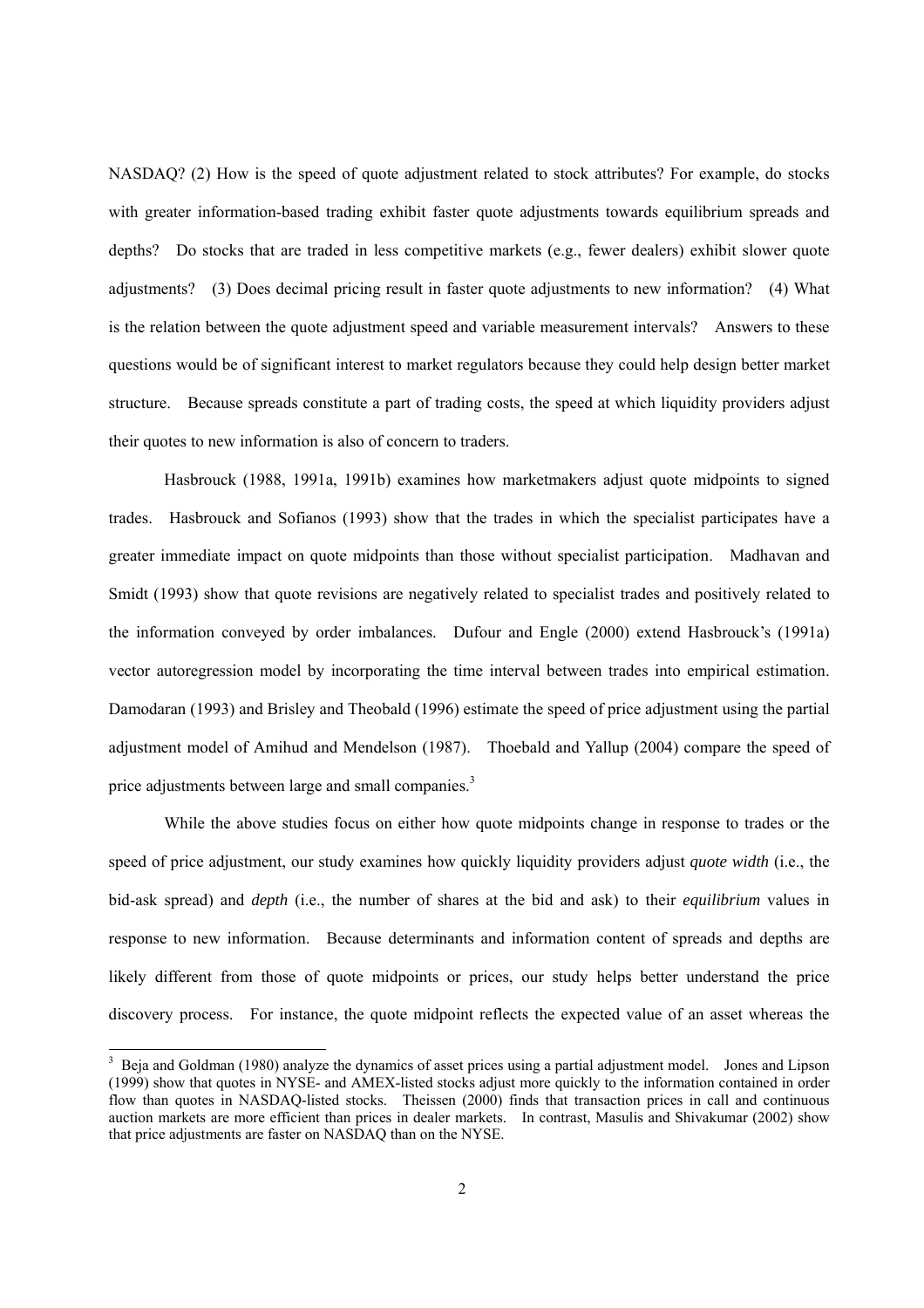spread and depth reflect uncertainty about the value of an asset or adverse-selection risks. The quoted depth is an important metric to traders because it is the guaranteed quantity that can be bought or sold at the quoted price.

 The speed of quote adjustment on the NYSE is likely to be different from that on NASDAQ for various reasons. For example, NASDAQ dealers may not have strong incentives to make quick quote adjustments in response to information shocks because a significant portion of order flow is either internalized or preferenced. Garfinkel and Nimalendran (2003) find less anonymity on the NYSE specialist system compared to the NASDAQ dealer system. As a result, liquidity providers on the NYSE may respond more quickly to information-based trading than those on NASDAQ. We examine the effect of market structure on quote adjustment process by comparing the speed of quote adjustment between NYSE and NASDAQ stocks.

 An important protocol of securities markets is the size of the minimum price variation (i.e., tick size). Although numerous studies examine the effect of tick size on trading costs and return volatility,<sup>4</sup> none of them examine how tick sizes affect the quote adjustment speed. To the extent that the minimum price variation creates frictions in exchange markets, it is likely to affect the speed of quote adjustment. We analyze the effect of tick size on the informational efficiency of spread and depth quotes by comparing the quote adjustment speed before and after decimal pricing.

We employ a simple model of partial adjustment to analyze how quickly liquidity providers on the NYSE and NASDAQ adjust spread and depth quotes in response to new information. We show that the speed of quote adjustment on the NYSE is faster than the speed of quote adjustment on NASDAQ. In both markets, the quote adjustment speed is faster for stocks with a larger number of trades, higher share prices, greater return volatility, smaller market capitalizations, and smaller trade sizes. Our results also indicate that stocks with greater information-based trading and in more competitive trading environments exhibit faster quote adjustments. The speed of quote adjustment after decimal pricing is significantly faster than

-

 $4$  See, for example, Harris (1994, 1997), Ahn, Cao, and Choe (1996, 1998), Bacidore (1997), Porter and Weaver (1997), Goldstein and Kavajecz (2000), Bessembinder (2000), and Ronen and Weaver (2001).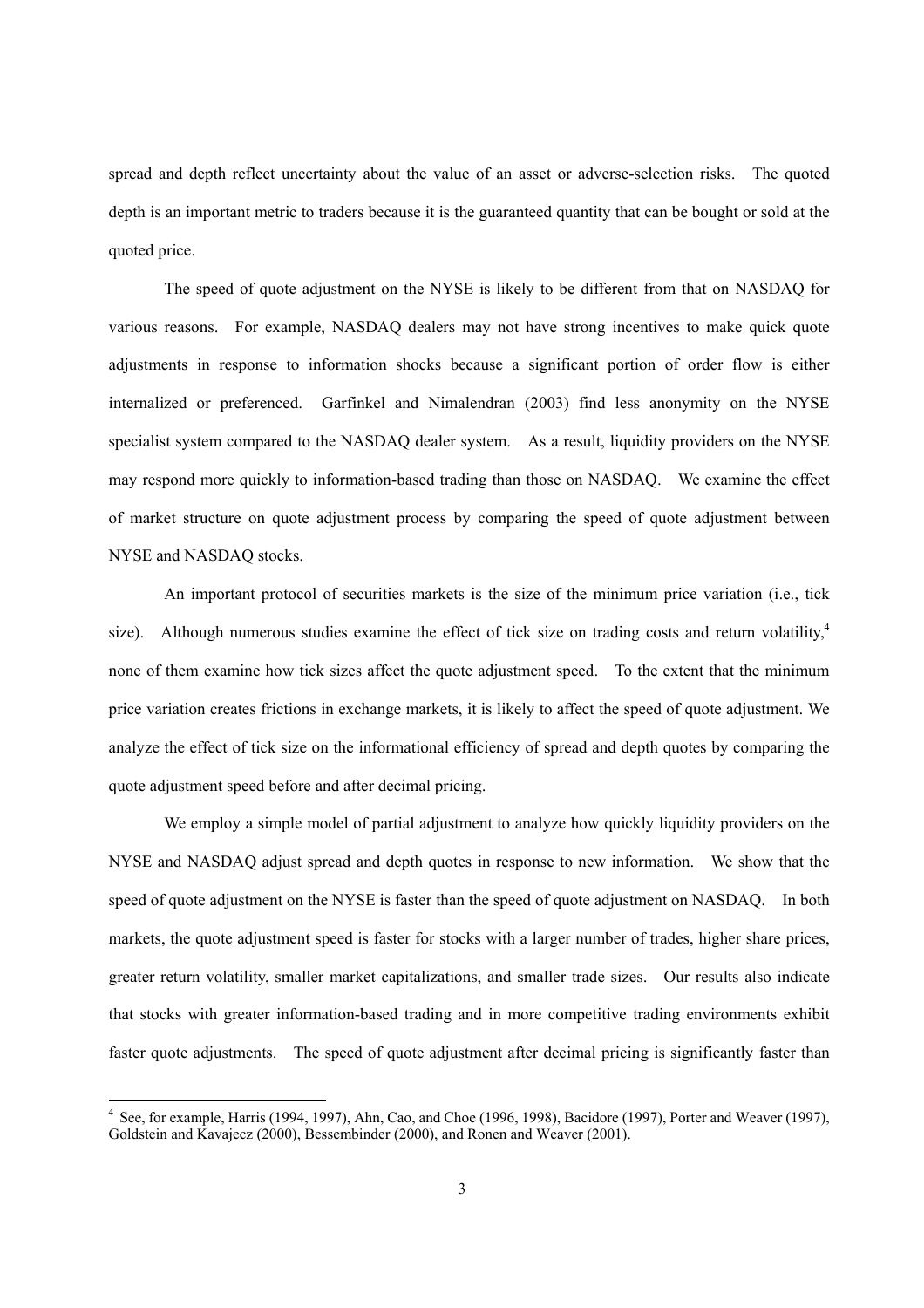the corresponding figure before decimal pricing in both markets, indicating that larger tick sizes slow price discovery. On the whole, our study provides evidence that stock attributes, market structure, and tick size exert a significant impact on the speed of quote adjustment.

 The remainder of the paper is organized as follows. Section 2 presents our conjectures on how the speed of quote adjustment may be related to market structure and various stock attributes. Section 3 explains our methodology. Section 4 explains data sources and presents descriptive statistics and Section 5 presents empirical findings. Section 6 analyzes the relation between the quote adjustment speed and the length of variable measurement intervals. Section 7 concludes the paper.

#### **2. Statement of hypotheses**

In this section, we present our conjectures on how the speed of quote adjustment is related to market structure and stock attributes, including adverse-selection costs, dealer competition, and tick size.

#### *2.1. Market structure and the speed of quote adjustment*

 Chung, Chuwonganant, and McCormick (2004) show that a large portion of order flow on NASDAQ is either internalized or preferenced based on payment for order flow agreements. NASDAQ dealers may have little incentives to compete with quotes because aggressive quotes do not necessarily increase market share when a significant portion of order flow is already internalized or preferenced. As a result, NASDAQ dealers may not have strong incentives to make quick quote adjustments in response to information shocks. Although a part of the NYSE volume is also routed to regional exchanges according to preferencing agreements between brokers and dealers, prior studies (see, e.g., Blume and Goldstein, 1997; Bessembinder, 2003) show that NYSE specialists almost always post the most competitive quotes. Consequently, order preferencing between brokers and regional dealers may not significantly compromise quote adjustments on the NYSE. These considerations suggest that the quote adjustment speed on the NYSE is likely to be faster than that on NASDAQ.

Garfinkel and Nimalendran (2003) examine the degree of anonymity–the extent to which a trader is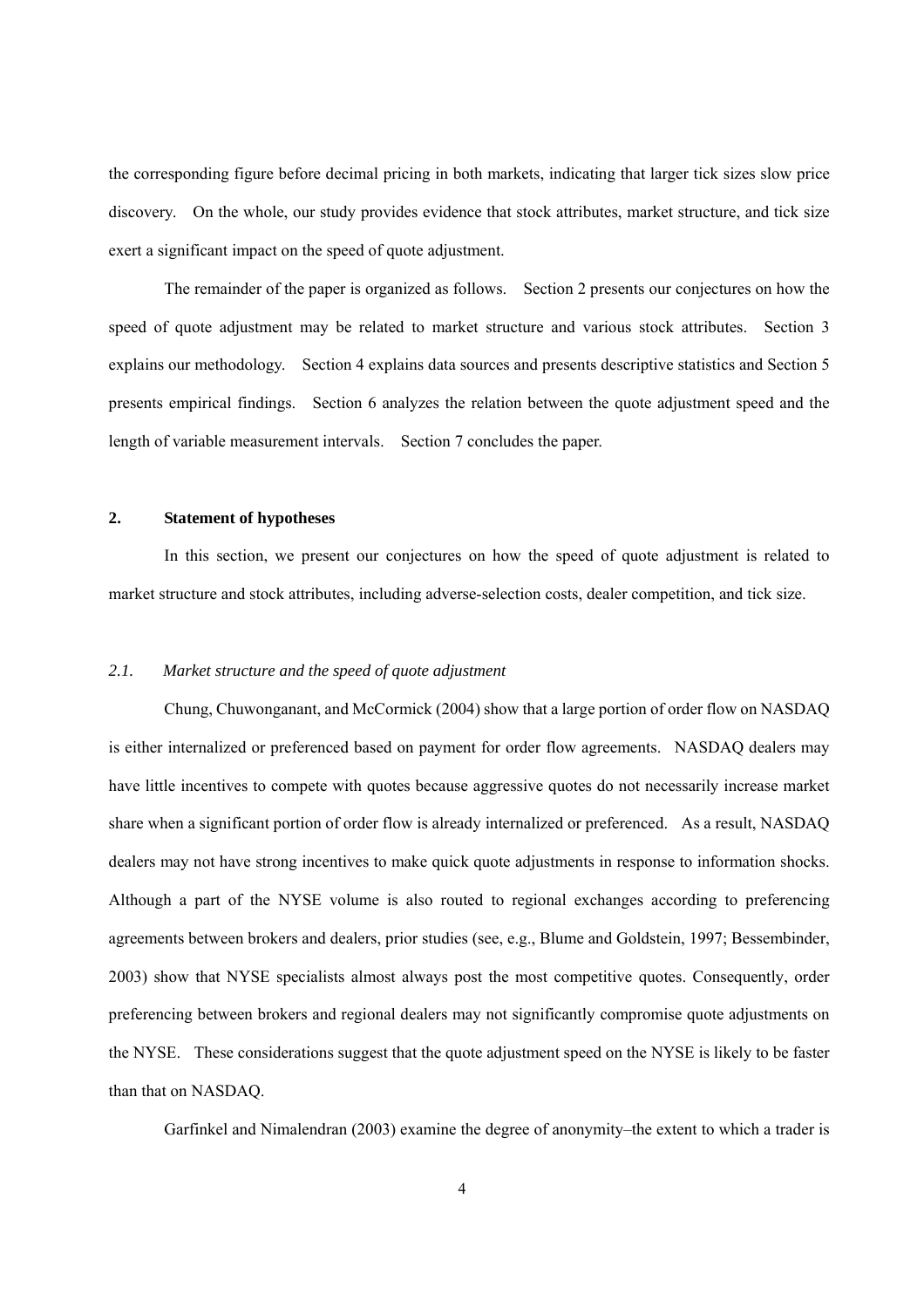recognized as informed–in alternative market structures and find less anonymity on the NYSE specialist system compared to the NASDAQ dealer system. This result supports the hypothesis advanced by Benveniste, Marcus, and Wilhelm (1992) that the unique relationship between specialists and floor brokers on the NYSE results in less anonymity.<sup>5</sup> The lower degree of anonymity on the NYSE constitutes another reason why liquidity providers on the NYSE are likely to respond more quickly to information-based trading than those on NASDAQ.<sup>6</sup> These considerations lead to our first hypothesis.

*Hypothesis 1: The speed of quote adjustment on the NYSE is faster than that on NASDAQ.* 

#### *2.2. Stock attributes and the speed of quote adjustment*

-

 Easley and O'Hara (1992) and Harris and Raviv (1993) analyze the role of trades in price formation and show that the number of trades is positively related to absolute price changes (i.e., return volatility). In Easley and O'Hara (1992), the number of trades is informative with respect to price changes because trades and the lack thereof are both informative to marketmakers. In Harris and Raviv (1993), trading occurs if and only if cumulative information for a particular type of trader switches from favorable to unfavorable or vice versa.

Jones, Kaul, and Lipson (1994) show that the positive relation between return volatility and volume reported in previous studies reflects the positive relation between return volatility and the number of trades. They show that the occurrence of transactions *per se* contains all of the information pertinent to pricing securities. This result is in line with the finding of Dufour and Engle (2000) that the speed of price adjustment in response to trade-related information increases as the time duration between trades decreases. Insofar as trades convey information on asset values and liquidity providers update quotes in response to the

<sup>&</sup>lt;sup>5</sup> Benveniste, Marcus, and Wilhelm (1992) note that NYSE specialists have continuous face-to-face contact with floor brokers while such contact is not available to NASDAQ dealers because NASDAQ operates on an electronic screen-based system.

<sup>&</sup>lt;sup>6</sup> Although Battalio and Holden (2001) and Battalio, Jennings, and Selway (2001) suggest that NASDAQ dealers utilize broker identity to distinguish between informed and uninformed order flow, the effect of such behavior on quote adjustment speed has not been shown in previous studies.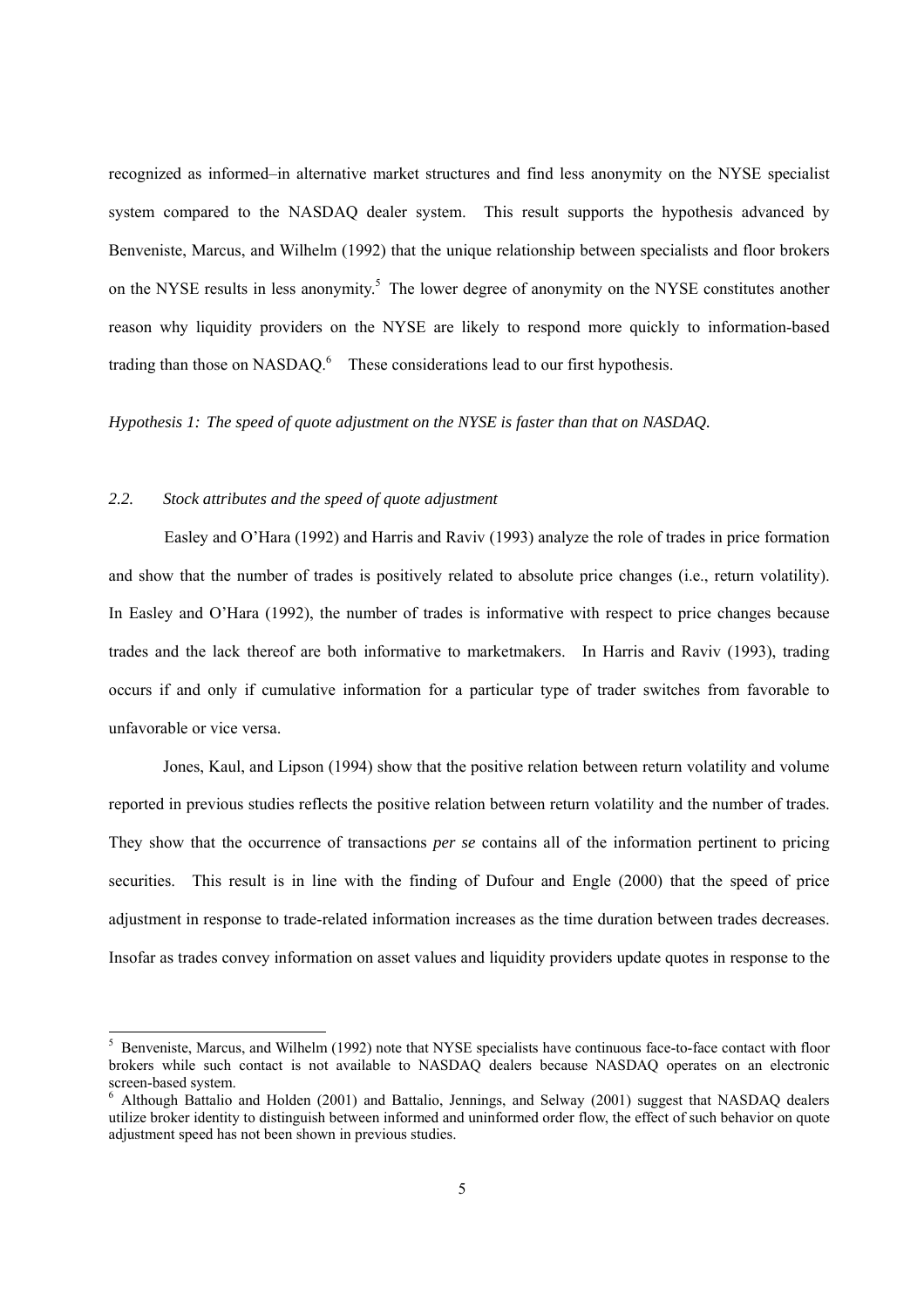newly arrived information, they are likely to update quotes quickly for stocks that are actively traded and have large return volatility. These considerations lead to our second hypothesis:

#### *Hypothesis 2: The speed of quote adjustment is positively related to both the number of trades and return volatility.*

Chung and Chuwonganant (2002) show that low-price stocks exhibit fewer quote revisions that accompany a spread change. They interpret this result as evidence that the minimum price variation is more frequently a binding constraint on absolute spreads for low-price stocks. Chung, Charoenwong, and Ding (2004) calculate the proportion of spreads that are equal to one penny to assess the extent to which the penny tick is a binding constraint. They find that although the proportion is much smaller under decimal pricing than under \$1/16 pricing, the penny tick is still a significant binding constraint for low-price stocks. We conjecture that liquidity providers make slower adjustments towards equilibrium spreads for low-price stocks because the binding constraint prevents them from making such quote revisions. These considerations lead to our next hypothesis:

#### *Hypothesis 3: The speed of quote adjustment is positively related to share price.*

Liquidity providers are likely to make faster quote adjustments to new information (and thereby move more quickly towards optimal spreads) for stocks with greater adverse-selection risks. This is because the cost of quoting sub-optimal spreads is likely to be greater for such stocks. Similarly, we conjecture that liquidity providers make faster quote revisions to equilibrium spreads when competition is higher. These considerations lead to the following hypothesis:

#### *Hypothesis 4: The speed of quote adjustment is positively related to both adverse-selection risks (and costs) and dealer competition.*

#### *2.3. Tick size and the speed of quote adjustment*

 Tick size is an important protocol of securities markets because it affects trading costs and market quality. Tick size affects trading costs because it could be a binding constraint on absolute spreads. Tick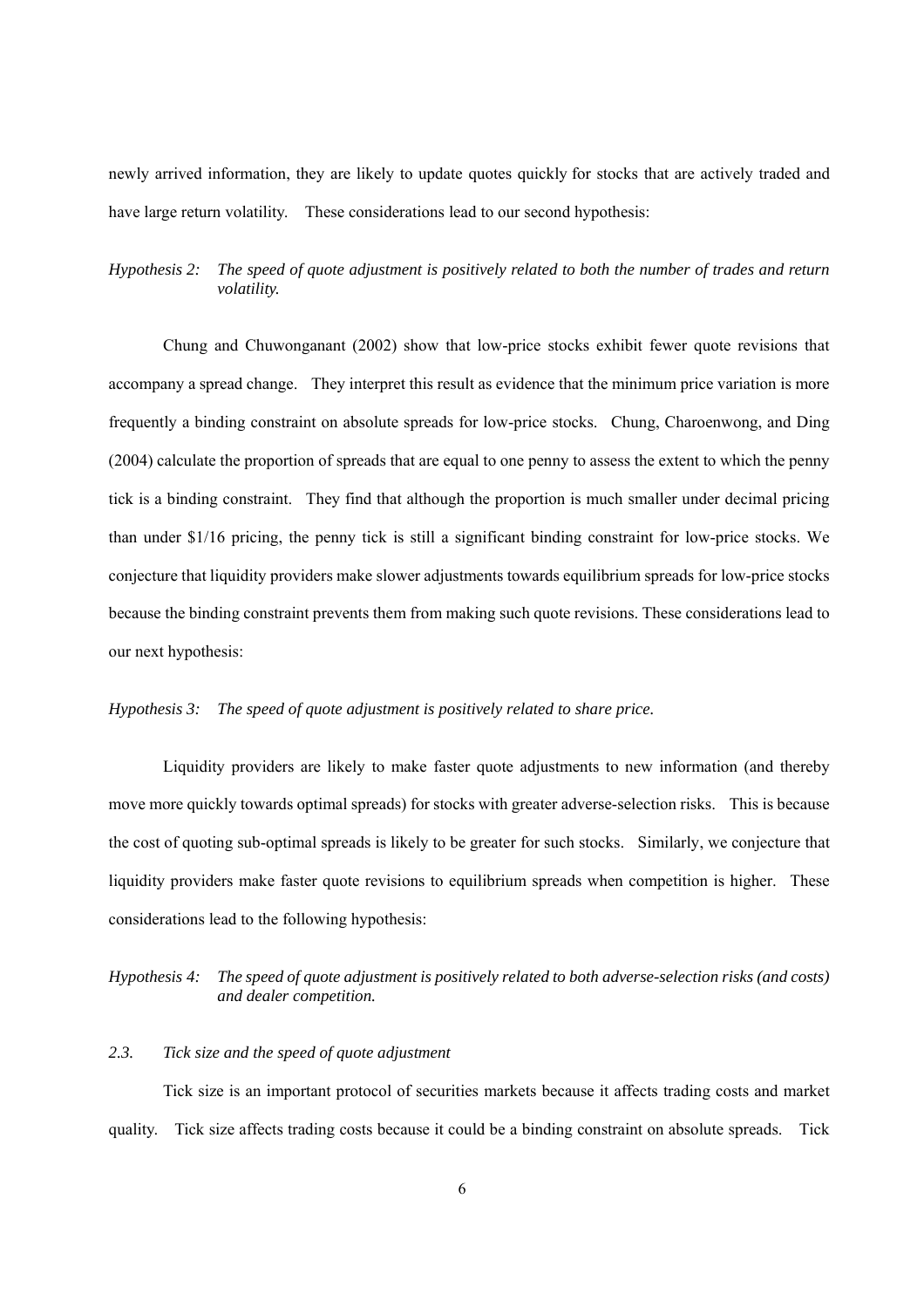size affects market quality also because it limits the prices that marketmakers and traders can quote, thus restricting price competition. Ahn, Cao, and Choe (1996) examine the change in liquidity when the AMEX reduced its tick size. Bacidore (1997), Porter and Weaver (1997), and Ahn, Cao, and Choe (1998) examine the impact of tick size on trading costs using stocks listed on the Toronto Stock Exchange. Goldstein and Kavajecz (2000) examine the effects of the tick-size change on the spreads of NYSE-listed stocks. Ronen and Weaver (2001) examine the effect of tick size on return volatility, spreads, depths, trader behavior, and specialist profits.

 Although there is extensive literature on the effect of tick size on market quality, there is little evidence on how tick size affects the speed of quote adjustments. We analyze the impact of tick size on quote adjustment speed using data before and after decimal pricing. We conjecture that the speed of quote adjustments is faster under decimal pricing because the penny tick is less likely to be a binding constraint than the pre-decimal tick size (i.e., \$1/16). Also note that a smaller tick size results in greater price competition because it implies a smaller cost of both front running by sell-side intermediaries and stepping ahead of the existing queue by buy-side traders. This is another reason why we expect faster quote adjustments under decimal pricing. These consideration lead to the following hypothesis:

#### *Hypothesis 5: The speed of quote adjustment during the post-decimalization period is faster than the speed of quote adjustment during the pre-decimalization period.*

#### **3. Methodology**

We use the following partial adjustment model to measure the speed of spread adjustment:

$$
S_{t} - S_{t-1} = \pi (S_{t}^{*} - S_{t-1}) + u_{t};
$$
\n(1)

where  $S_t$  is the observed spread at time t,  $\pi$  is the partial adjustment coefficient,  $S_t^*$  is the equilibrium spread, and u<sub>t</sub> is an error term. Prior studies suggest that liquidity providers incur order-processing, inventory-holding, and adverse-selection costs.<sup>7</sup> These studies show that the costs of market-making and,

 $\frac{1}{7}$  See, e.g., Stoll (1978), Ho and Stoll (1980, 1981), Glosten and Harris (1988), and Stoll (2000).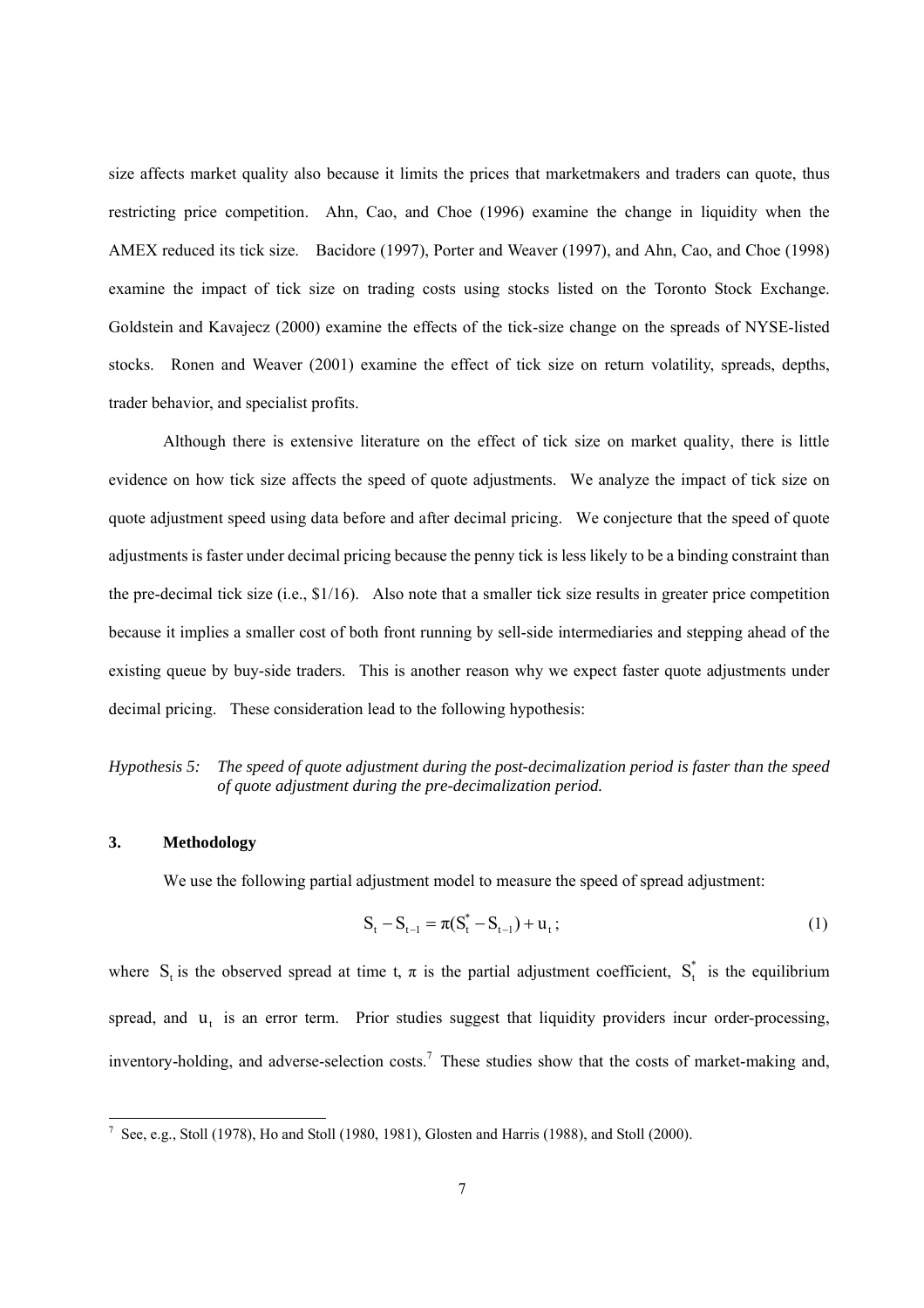by implication, equilibrium spreads vary with select stock attributes such as trade size, number of trades, share price, and return volatility. Accordingly, we assume that the equilibrium spread is a function of four stock attributes in the following manner:

$$
S_t^* = \alpha_0 + \alpha_1 \log(NTRADE_t) + \alpha_2 \log(TSIZE_t) + \alpha_3 (1/PRICE_t) + \alpha_4 RISK_t; \qquad (2)
$$

where NTRADE<sub>t</sub> is the number of trades during a time interval that ends at time t,  $TSIZE_t$  is the size of the most recent trade prior to or at time t, PRICE<sub>t</sub> is the quote midpoint at time  $t$ ,<sup>8</sup> and RISK<sub>t</sub> is the standard deviation of quote-midpoint returns during a time interval that ends at time  $t$ <sup>9</sup>. Prior studies usually include measures of competition (e.g., number of dealers, Herfindahl index, or number of markets) and information environment (e.g., firm size) in the spread model.<sup>10</sup> We do not include these variables in our model because we focus on intertemporal variation in the spread (not inter-stock difference) and these variables are unlikely to vary materially between short time intervals.<sup>11</sup>

From Eq. (1) we obtain

$$
S_{t+1} - S_t = \pi (S_{t+1}^* - S_t^*) + (1 - \pi) (S_t - S_{t-1}) + (u_{t+1} - u_t).
$$
\n(3)

Substituting Eq.  $(2)$  into Eq.  $(3)$ , we have

$$
S_{t+1} - S_t = \pi \left( \sum_{i=1}^4 \alpha_i \Delta X_i \right) + (1 - \pi) \left( S_t - S_{t-1} \right) + \left( u_{t+1} - u_t \right); \tag{4}
$$

<sup>&</sup>lt;sup>8</sup> Following prior research, we use 1/PRICE as an explanatory variable in the quoted spread model.

<sup>&</sup>lt;sup>9</sup> Our model is analogous to the following partial adjustment model of consumer expenditure behavior (see Judge et al., 1985):  $Y_t - Y_{t-1} = \pi (Y_t^* - Y_{t-1}) + \varepsilon_t$ ; where  $Y_t^* = \alpha + \beta X_t$ ,  $Y_t$  = the actual expenditure in period t,  $Y_t^*$  = the optimal expenditure,  $X_t$  = the disposable income,  $\pi$  = the adjustment coefficient, and  $\varepsilon_t$  is a random component. Lintner (1956) and Fama and Babiak (1968) employ similar models to analyze corporate dividend policy. Flannery and Rangan (2006) use the model to analyze corporate capital structure changes.

 $10$  See, e.g., McInish and Wood (1992) and Chung, Chuwonganant, and McCormick (2004).

<sup>&</sup>lt;sup>11</sup> Prior studies show that these stock attributes explain a significant portion of cross-sectional variation in the spread. For instance, Stoll (2000) and Chung, Van Ness, and Van Ness (2001) show that they explain about 65% to 85% of cross-sectional variation in the spread. However, prior studies offer little guidance as to how much of the intertemporal variation in the spread of a given stock can be explained by intertemporal variation in these stock attributes. Because our empirical model is concerned with intertemporal variations in the equilibrium and actual spreads, the validity of our partial adjustment model depends on the explanatory power of the equilibrium spread model. As a simple test of the empirical fitness of Eq. (2), we regress the spread on the four stock attributes for each NYSE and NASDAQ stock. We find that about 25% to 35% of intertemporal variation in spreads could be explained by intertemporal variation in these variables. These results suggest that Eq. (2) is a reasonable model of the spread.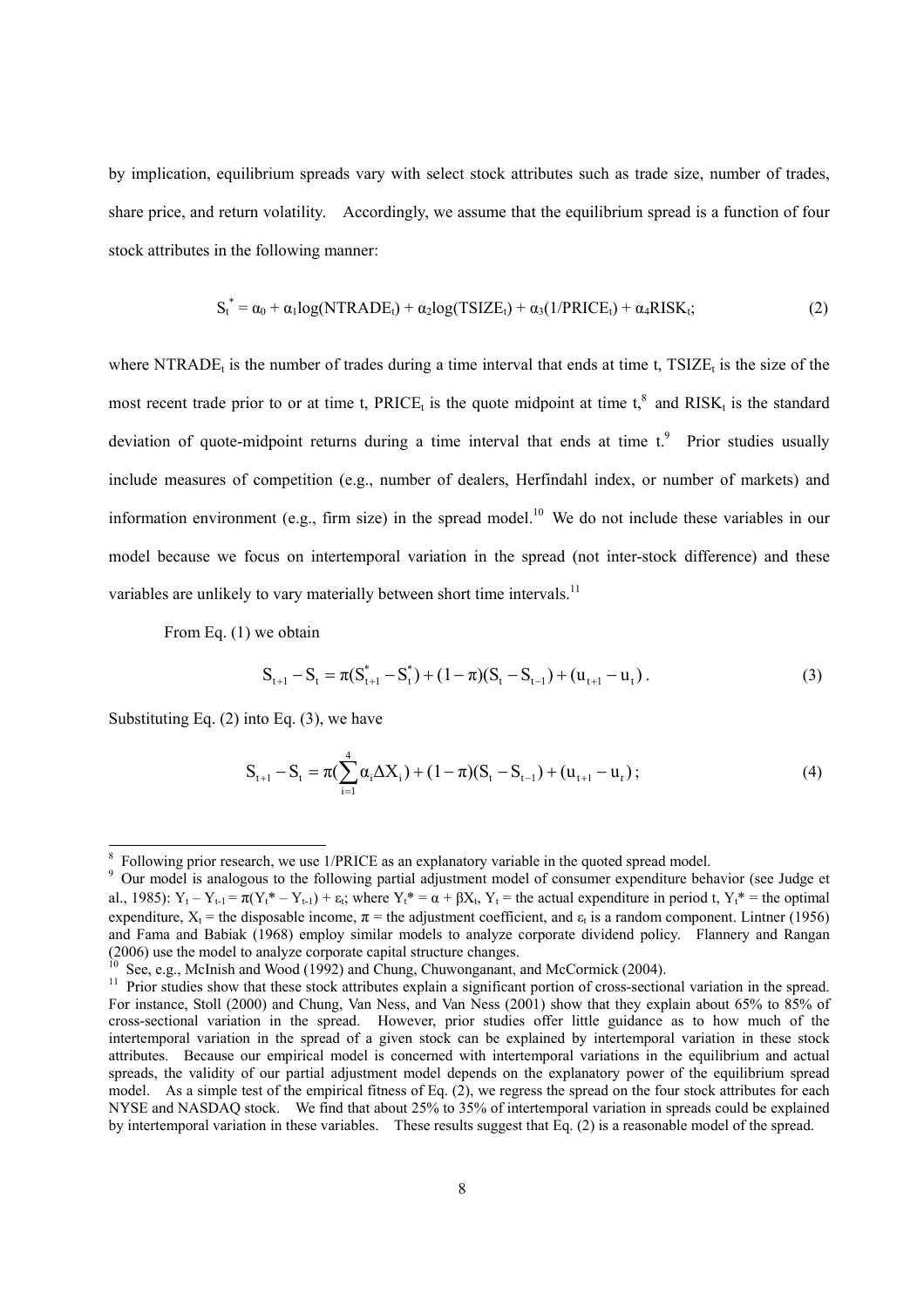where  $\Delta X_i$  's denote the changes in stock attributes.

Eq. (4) shows that the spread change between t and  $t + 1$  consists of three components. The first component is the change due to the newly arrived information (thus the change in the equilibrium spread) between t and  $t + 1$  reflected in the changes in stock attributes. The second component is the delayed adjustment in the spread between t and  $t + 1$  for the information arrived prior to time t. The third component is the random noise. If  $\pi = 1$ , it means that the spread change between t and  $t + 1$  is entirely due to the newly arrived information between the two periods and the random noise. In this case, the new information arrived between t and  $t + 1$  is fully incorporated into the spread at time  $t + 1$ . If  $\pi < 1$ , liquidity providers only partially reflect the newly arrived information between t and  $t + 1$  in the spread at time  $t + 1$ . As such, liquidity providers correct this under-adjustment in later periods, slowing down the spread movement towards its equilibrium value. If  $\pi > 1$ , liquidity providers overreact to the changes in stock attributes between t and  $t + 1$  when they establish the spread at  $t + 1$ . Again, liquidity providers correct this over-adjustment in later periods.

We also employ an alternative measure  $(\lambda)$  of quote adjustment speed defined by the following equation:

$$
\lambda = 1 - |1 - \pi| \tag{5}
$$

where  $\pi$  is the partial adjustment coefficient estimated from Eq. (4). Note that if  $\pi$  is equal to one (i.e., when liquidity providers fully incorporate concurrent information into quote update),  $\lambda$  would also be equal to one. If  $\pi$  is either greater or less than one,  $\lambda$  would range between zero and  $1^{12}$ . The closer is  $\lambda$  to one, the faster the spread moves towards its equilibrium value. Note that while  $\pi$  measures the absolute speed of quote adjustment,  $\lambda$  measures the speed at which the actual spread moves toward the equilibrium spread. Also note that  $\lambda$  is equal to  $\pi$  whenever  $\pi$  is smaller than or equal to one. We report the results using both  $\pi$ and  $\lambda$  to assess the sensitivity of our results to different measures of quote adjustment speed.

<u>.</u>

<sup>&</sup>lt;sup>12</sup> This is true as long as  $0 \le \pi \le 2$ . None of our study sample of stocks violated this condition.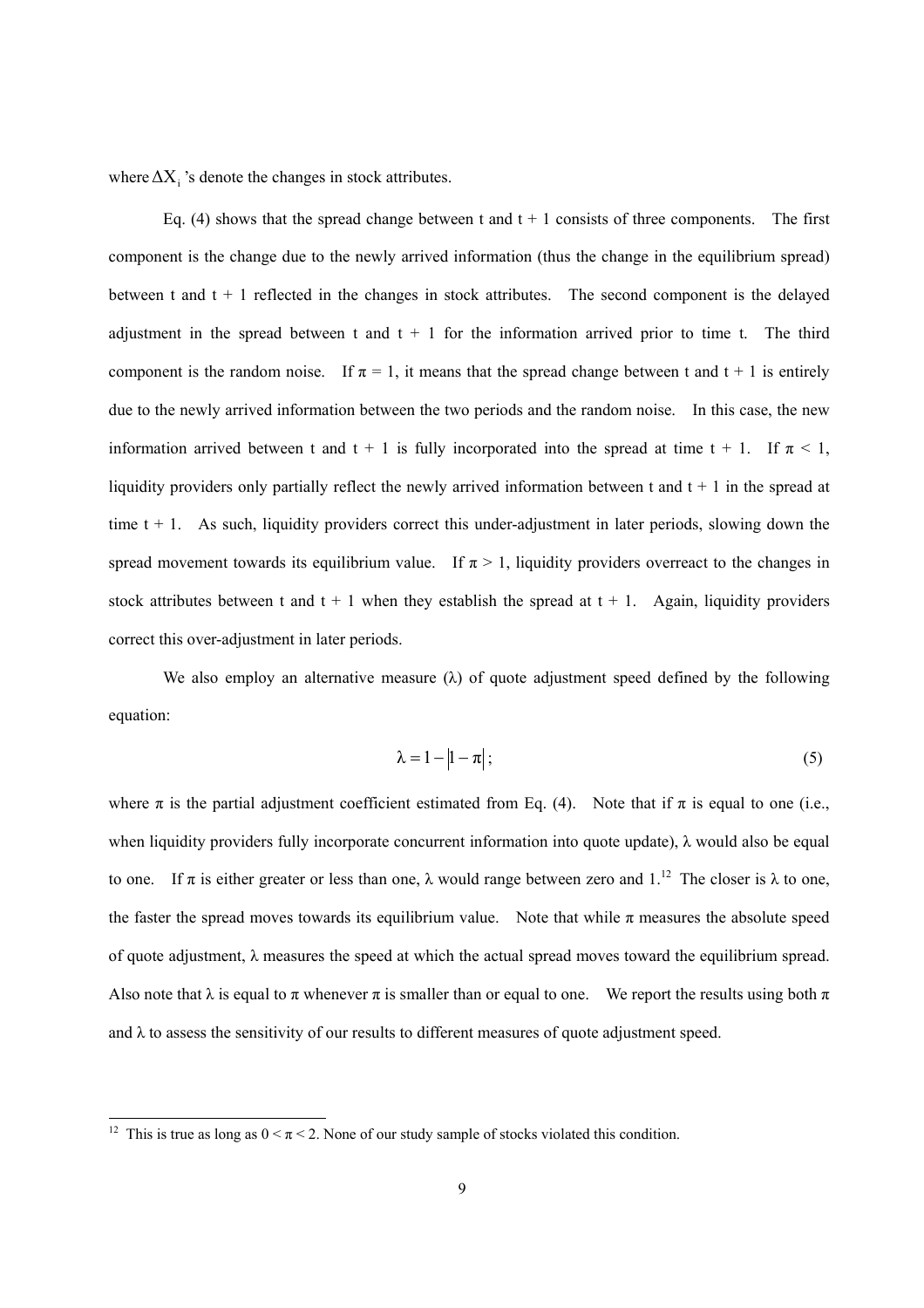Marketmakers post both the price (i.e., the bid and ask prices) and quantity (i.e., the bid and ask depths) of shares that they are willing to trade. To the extent that marketmakers have control over both variables and use them strategically, the analysis of price quotes alone is likely to show an incomplete picture of the quotation behavior of marketmakers.<sup>13</sup> Although prior studies recognize the importance of the quantity dimension of quotes, $14$  there is little evidence as to how the depth adjustment speed is related to stock attributes and tick size. Hence, we also analyze how the speed of depth quote adjustments varies with stock attributes and tick size.

 Harris (1994) shows that both the spread and depth are related to a common set of stock attributes. Hence, we use the method described above to estimate the speed of depth adjustment. Specifically, we estimate the following regression model:

Log(D<sub>t+1</sub>) - Log(D<sub>t</sub>) = 
$$
\pi(\sum_{i=1}^{4} \alpha_i \Delta X_i) + (1 - \pi)(Log(D_t) - Log(D_{t-1})) + (u_{t+1} - u_t);
$$
 (6)

where  $D_t$  is the quoted depth at time t,  $D_{t-1}$  is the quoted depth at time t – 1, and all other variables are the same as previously defined. We then obtain the speed of depth adjustment using  $\lambda = 1 - |1 - \pi|$ .

#### **4. Data sources and sample characteristics**

-

We obtain trade and quote data for the three-month period from October 2005 to December 2005 from the NYSE's Trade and Quote (TAQ) database. We exclude certificates, ADRs (American Depository Receipts), SBIs (Shares of Beneficial Interest), and units from the study sample. We omit the following trades and quotes to minimize data errors: quotes with an ask price or bid price less than or equal to zero; quotes with an ask size or bid size less than or equal to zero; quotes with bid-ask spreads greater than \$5 or

<sup>&</sup>lt;sup>13</sup> Most previous studies focus only on the price quote. See, e.g., Tinic (1972), Tinic and West (1972), Stoll (1978, 1989), Cohen, et al. (1981), Ho and Stoll (1981), Copeland and Galai (1983), Glosten and Milgrom (1985), Glosten and Harris (1988), Glosten (1989), Foster and Viswanathan (1991), and Huang and Stoll (1997).

<sup>&</sup>lt;sup>14</sup> Lee, Mucklow, and Ready (1993) examine intraday variation in the spread and depth of NYSE-listed stocks and find that spreads widen and depths drop before quarterly earnings announcements. Harris (1994) analyzes the effect of tick size on specialist quotes and finds that tick size affects depths when it is larger than the spread that dealers would otherwise quote (i.e., when tick size is a binding constraint). Kavajecz (1996) suggests that NYSE specialists use depths as a strategic variable to reduce adverse selection risks. Kavajecz (1999) shows that both specialists and limit-order traders quote smaller depths around earnings announcements. Goldstein and Kavajecz (2000) find that both spreads and depths declined after the NYSE's tick size changed from eighths to sixteenths.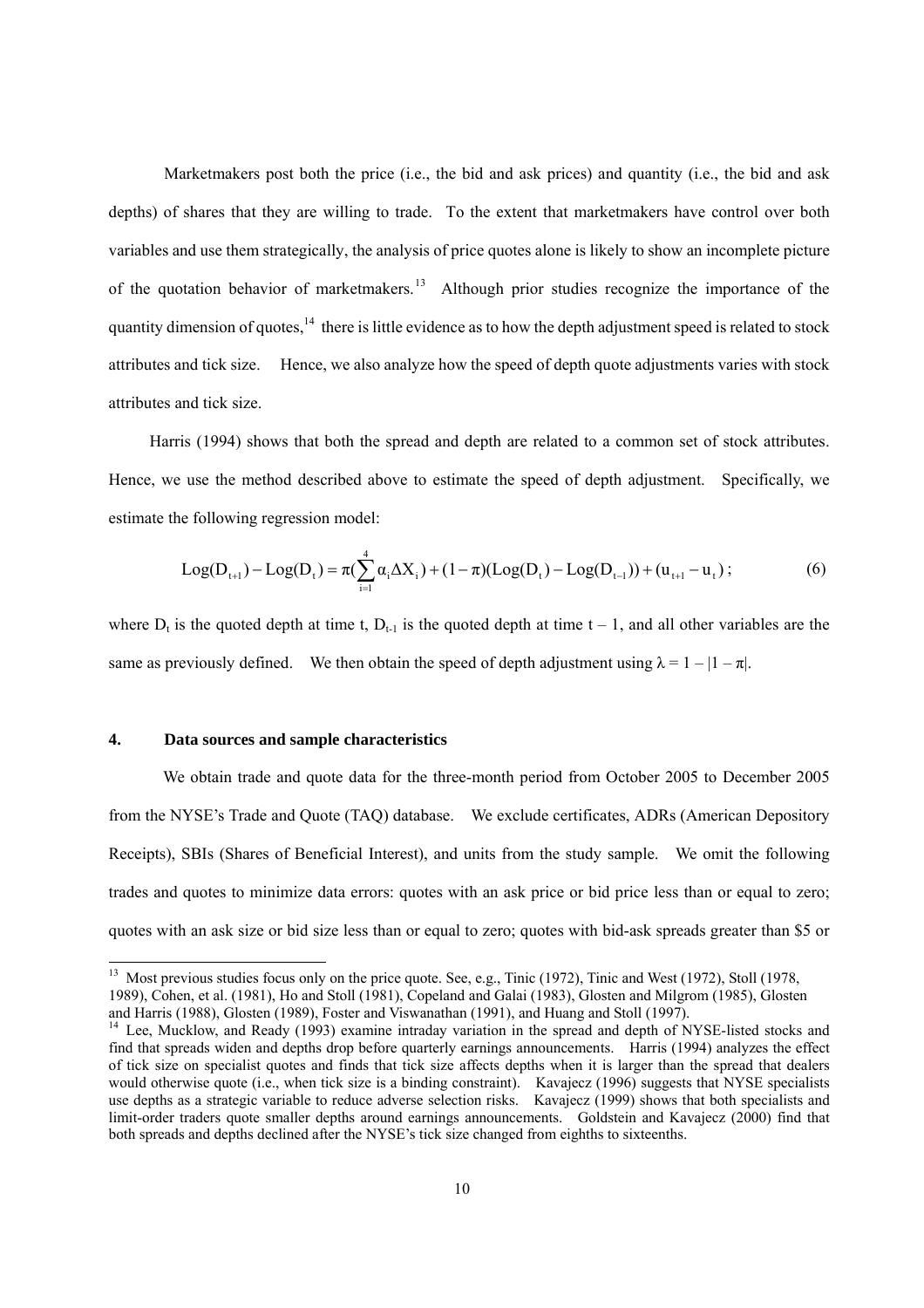less than zero; quotes associated with trading halts or designated order imbalances; before-the-open and after the-close trades and quotes; trades and quotes involving errors or corrections; trades with price or volume less than or equal to zero; trade price,  $p_t$ , if  $|(p_t - p_{t-1})/p_{t-1}| > 0.10$ ; ask quote,  $a_t$ , if  $|(a_t - a_{t-1})/a_{t-1}| >$ 0.10; and bid quote,  $b_t$ , if  $|(b_t - b_{t-1})/b_{t-1}| > 0.10$ . We construct national best bids and offers (NBBOs) using quotes from all exchanges. We obtain data required for calculation of market capitalizations and institutional holding from Standard & Poor's COMPUSTAT and the CDA/Spectrum Institutional (13f) Holdings databases.

We partition each trading day into 390 successive one-minute intervals to calculate the variables used in this study. We measure share price by the quote midpoint at the end of each interval and return volatility by the standard deviation of quote-midpoint returns during each interval. We measure trading frequency by the number of trades during each interval and trade size by the size of the last trade in each interval. We measure the quoted spread of each stock at time t by  $(Ask_t - Bid_t)/M_t$ ; where Ask<sub>t</sub> is the ask price, Bid<sub>t</sub> is the bid price, and  $M_t$  is the mean of Ask<sub>t</sub> and Bid<sub>t</sub>. The quoted spread is the implicit trading cost for market orders when a trade occurs at the quoted price with no price improvement.<sup>15</sup> To measure the cost of trading when it occurs at prices inside the posted bid and ask quotes, we also measure the effective spread at time t by 2Q<sub>t</sub> (P<sub>t</sub> – M<sub>t</sub>)/M<sub>t</sub>; where P<sub>t</sub> is the transaction price at time t, M<sub>t</sub> is the midpoint of the most recently posted bid and ask quotes for the stock, and  $Q_t$  equals 1 for buyer-initiated trades and  $-1$  for seller-initiated trades. We estimate  $Q_t$  using the algorithm in Ellis, Michaely, and O'Hara (2000). We measure the quoted depth of each stock by the combined quoted depth at the bid and ask in round lots. We then calculate the mean values of these variables for each stock during the study period.

Panel A of Table 1 shows descriptive statistics on our study sample of 1,450 NYSE stocks and 2,713 NASDAQ stocks that have complete data required for our empirical analyses. The average share price is \$34.79 for the NYSE sample and \$17.30 for the NASDAQ sample. The average trade size and

-

<sup>&</sup>lt;sup>15</sup> We obtain qualitatively identical results when we replicate our empirical analyses using the quoted dollar spread  $(i.e., Ask_t - Bid_t)$ . Hence, for brevity, we report only the results using the relative spread (i.e., as a proportion of share price).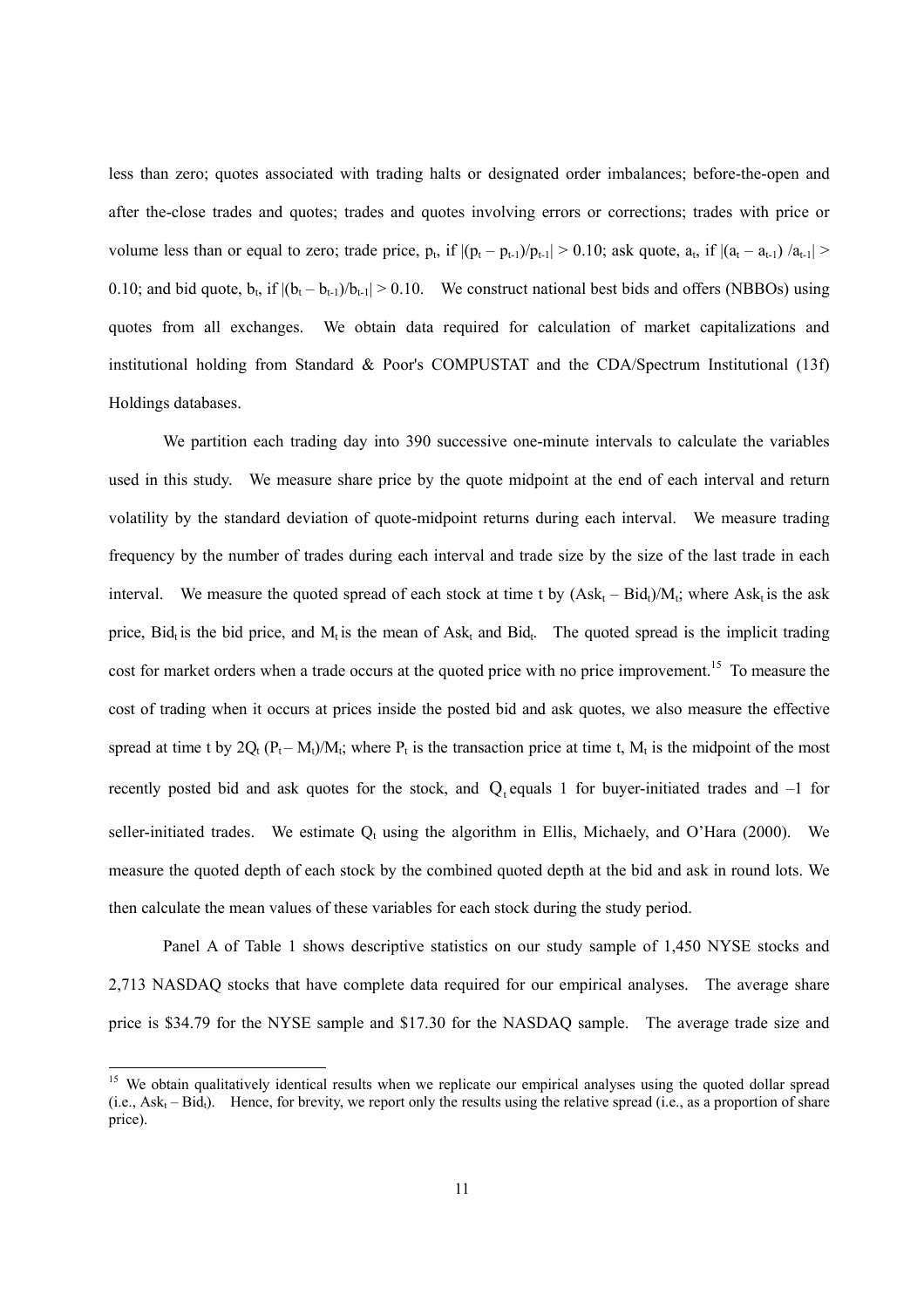average number of trades are \$12,778 and 4.59 for the NYSE sample, and \$4,686 and 5.23 for the NASDAQ sample. The average standard deviation of quote midpoint returns is 0.0003 for the NYSE sample and 0.0008 for the NASDAQ sample. The average market capitalizations for our NYSE and NASDAQ stocks are \$8,012 million and \$1,166 million, respectively. The average percentage of shares that are held by institutional investors is 69.49% for the NYSE sample and 44.04% for the NASDAQ sample. The average quoted and effective spreads for NYSE stocks are smaller than those of NASDAQ stocks. On the whole, NYSE stocks have higher share prices, larger trade sizes and number of trades, lower return volatility, larger market capitalization, higher institutional ownership, smaller spreads, and smaller depths.

#### **5. Empirical findings**

<u>.</u>

In this section, we present the empirical results regarding our hypotheses 1 through 5 described in Section 2.

#### *5.1. Market structure versus the speed of quote adjustment*

We estimate Eq. (4) and Eq. (6) for each stock in our study sample using the one-minute interval data from October 2005 to December 2005.<sup>16</sup> The dynamic nature of Eq. (4) and Eq. (6) makes the usual ordinary least squares method inappropriate. Greene (2003) shows that the Generalized Method of Moments (GMM) yields unbiased estimates of the above model if an instrument could be found that is correlated with the lagged dependent variable but not with the error term. We estimate Eq. (4) and Eq. (6) using the second lag of the dependent variable as an instrument for the first lagged dependent variable.<sup>17</sup>

To determine whether the quote adjustment speed varies with market structure, we calculate the

<sup>&</sup>lt;sup>16</sup> To assess the extent to which the spread changes between two consecutive one-minute intervals, we calculate the proportion of the spread difference between two consecutive one-minute intervals that is not equal to zero. We find that the proportion of non-zero spread changes is 0.67 for NYSE stocks and 0.58 for NASDAQ stocks when we measure the spread in absolute term (i.e., the ask price – the bid price) and 0.86 for NYSE stocks and 0.79 for NASDAQ stocks when we measure the spread in relative term (i.e., the absolute spread/share price). The latter two figures are greater because the relative spread changes when either the absolute spread or share price changes. See Section 13.6 of Greene  $(2003)$  for a detailed explanation of this method.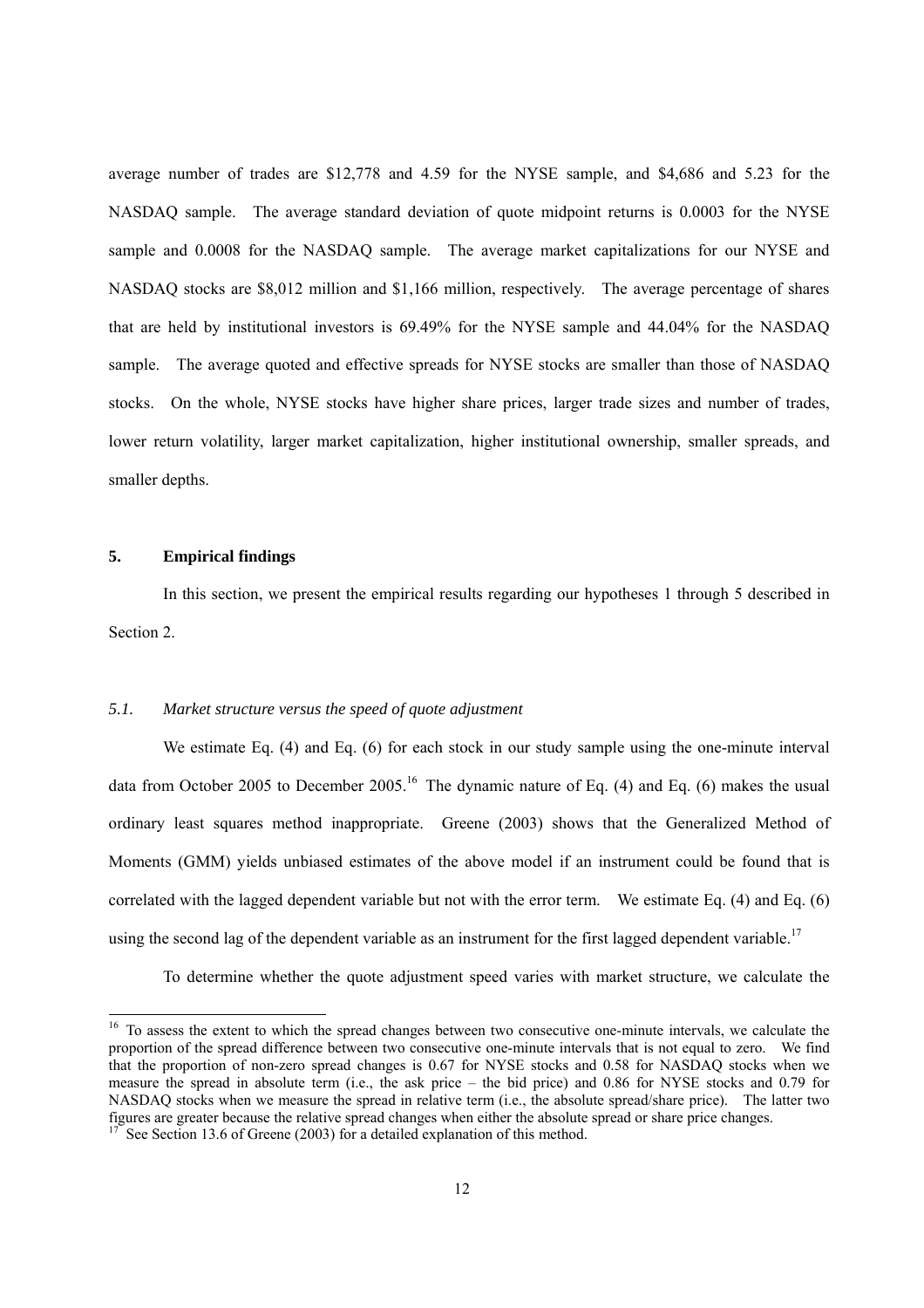mean value of  $\pi$  for our NYSE and NASDAQ stocks, respectively, together with t-statistics for testing the equality of the mean. Because estimates of  $\pi$  (i.e., regression coefficients) for certain stocks are less meaningful (i.e., smaller t-values) than those for other stocks, we calculate the weighted average of  $\pi$  using the reciprocal of the standard error (SE) of each estimated coefficient as weight. Specifically, we multiply each estimated coefficient by the ratio of its own 1/SE to the sum of 1/SE across all NYSE (or NASDAQ) stocks in our study sample and then add up these 'weighted' coefficients across stocks in each market. We consider this approach sensible because it assigns greater weight to the more precise estimates, thereby reducing the effect of measurement errors on our inferences. Similarly, we compare the mean values of  $\lambda$ between our NYSE and NASDAQ stocks.

Panel A of Table 2 shows that the mean value of  $\pi$  estimates from the quoted (effective) spread model is 0.9159 (0.9255) for the NYSE sample and 0.8193 (0.8909) for the NASDAQ sample, and the difference between the two figures is statistically significant at the 1% level. The vast majority of  $\pi$ estimates are smaller than one for both the NYSE and NASDAQ samples. These results indicate that liquidity providers in both markets only partially reflect the newly arrived information between t and  $t + 1$ in the spread at  $t + 1$ . The mean value of  $\lambda$  estimates for the NYSE sample is 0.9115 (0.923) in the quoted (effective) spread model, which is significantly greater than the corresponding figures (0.8079 and 0.8871) for the NASDAQ sample. These results indicate that liquidity providers on the NYSE make faster quote adjustments towards the equilibrium spread than their counterparts on NASDAQ. We find qualitatively similar results for the quoted depth model (i.e., Eq. (6)). These results are supportive of our hypothesis 1.

Although our results suggest that liquidity providers on the NYSE make faster spread and depth adjustments, the results could be driven by differences in stock attributes between our NYSE and NASDAQ study samples. As shown in Panel A of Table 1, NYSE stocks have larger transaction sizes than NASDAQ stocks. Furthermore, NYSE stocks have much larger market capitalizations than NASDAQ stocks. Thus, differences in quote adjustment speeds could be due to differences in stock attributes.

To compare the speed of quote adjustment between NYSE and NASDAQ stocks after controlling for differences in their attributes, we obtain matched samples of NYSE and NASDAQ stocks that are similar in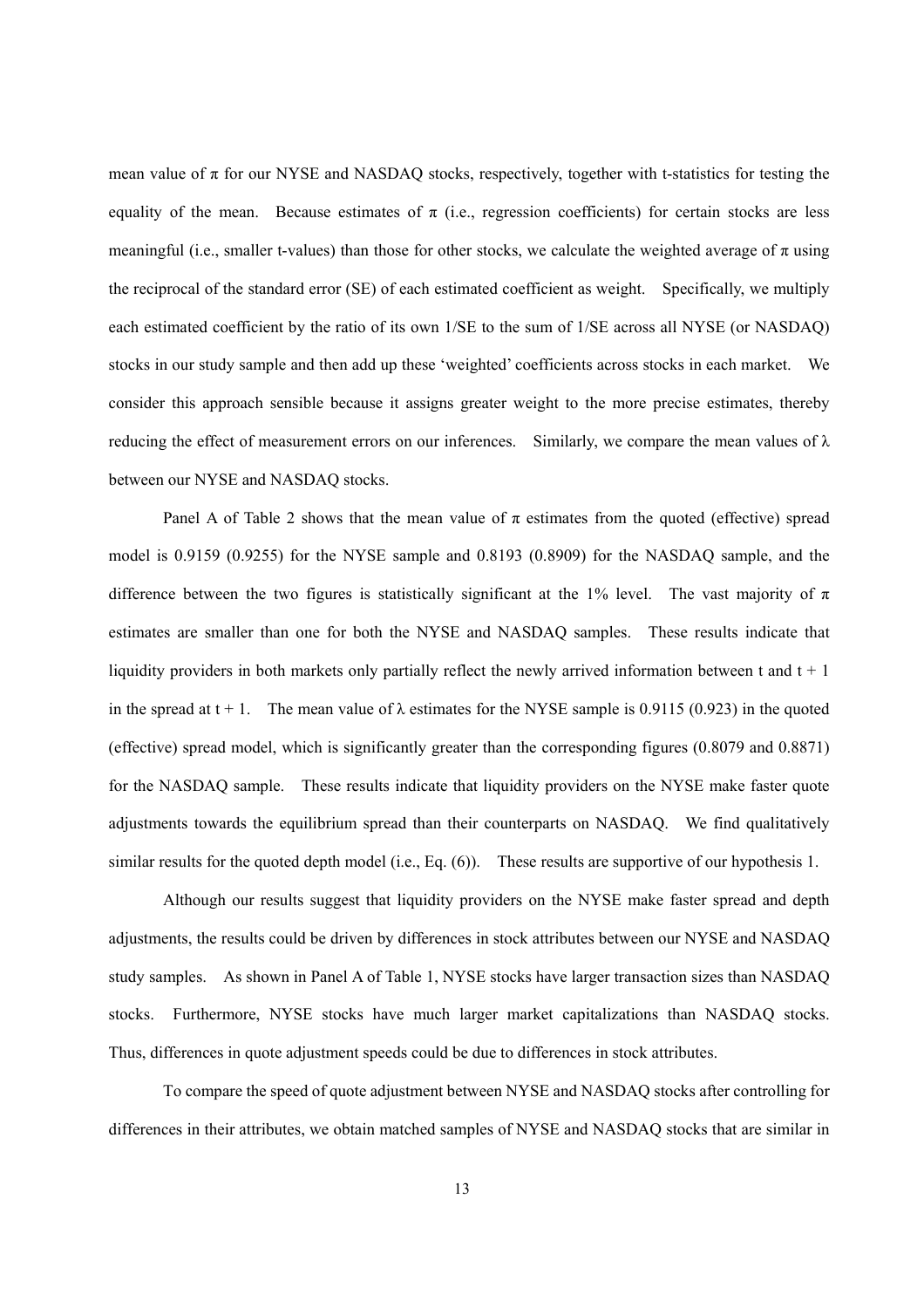trade size, price, return volatility, and market capitalization.<sup>18</sup> We first calculate the matching score (MS) for

each NYSE stock against each of the 2,713 NASDAQ stocks in our study sample: MS =  $\sqrt{\sum (X_i^N - X_i^T)^2}$ N i 4  $\sum_{i=1} (X_i^N - X_i^T)^2$ ,

where  $X_i$  represents one of the four stock attributes, superscripts N and T refer to NYSE and NASDAQ, respectively; and  $\Sigma$  denotes the summation over  $i = 1$  to 4. Then, for each NYSE stock, we select the NASDAQ stock with the smallest MS. Once we match a NASDAQ stock with a NYSE issue, that particular NASDAQ stock is no longer considered for subsequent matches. This procedure results in 394 pairs of NASDAQ and NYSE stocks with similar attributes.

Panel B of Table 1 shows descriptive statistics on the matched sample. The average share price for the NYSE sample is \$16.31 and the corresponding figure for the NASDAQ sample is \$21.3. The average trade size for the NYSE sample is \$4,704 and the corresponding figure for the NASDAQ sample is \$4,700. The mean value of the standard deviation of quote midpoint returns is 0.0004 for the NYSE sample and 0.0005 for the NASDAQ sample. The average market value of equity for our NYSE and NASDAQ firms is \$577 million and \$572 million, respectively. The average quoted (effective) spread of NYSE stocks is 0.0034 (0.0016) whereas the corresponding figure for NASDAQ stocks is 0.004 (0.0024). The average quoted depth (16.95 round lots) for NYSE stocks is larger than the corresponding figure (11.57 round lots) for NASDAQ stocks.<sup>19</sup>

Panel D of Table 2 shows the quote adjustment speed comparison results for the matched sample. Similar to the results for the whole sample, liquidity providers on the NYSE make faster quote adjustments than those on NASDAQ. Hence we conclude that our results are not driven by differences in stock attributes between the two markets.

-

 $18$  Although NASDAQ uses the same volume counting rules as the NYSE, the reported number of trades on NASDAQ is not directly comparable to that on the NYSE because there are many interdealer trades and dealer-to-customer interactions on NASDAQ. Hence, we do not use the number of trades as a matching variable.

<sup>&</sup>lt;sup>19</sup> The TAQ database reports only the size of the first dealer quote at the inside for NASDAQ issues, whereas it reports the aggregate depth (specialist depth plus all the limit orders at the quoted price) for NYSE issues. As a result, the cross-market comparison of quoted depths is not meaningful.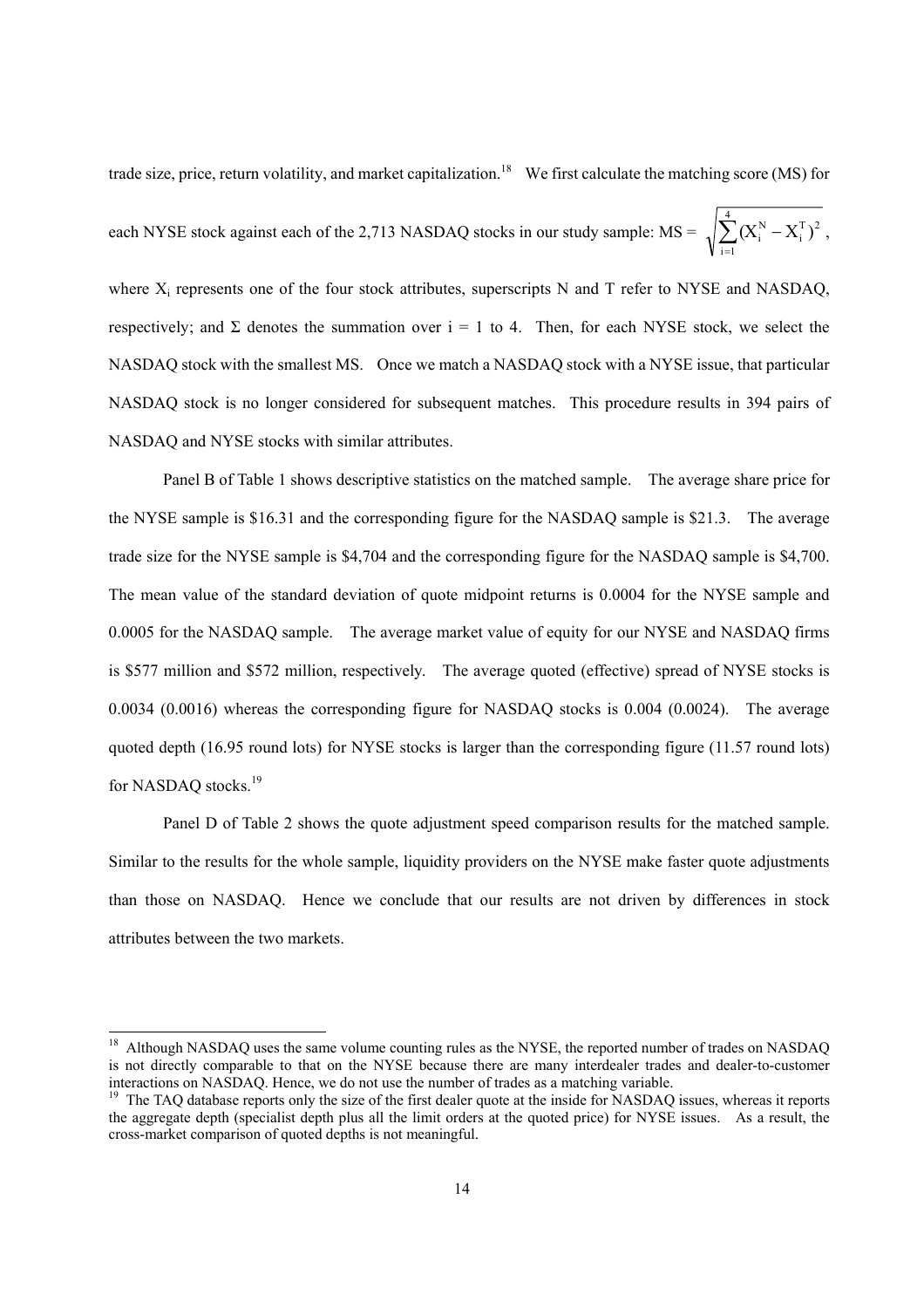#### *5.2. Stock attributes versus the speed of quote adjustment*

#### *5.2.1. Model specification and the measurement of the variables*

 To examine how the speed of quote adjustment is related to stock attributes, we estimate the following cross-sectional regression model using data for our study sample of 1,450 NYSE stocks and 2,713 NASDAQ stocks (we omit stock subscript for notational simplicity):

$$
\pi \text{ or } \lambda = \beta_0 + \sum_{i=1}^{5} \beta_i X_i + \beta_6 \text{GKN/PM} + \beta_7 \text{PIN} + \beta_8 \text{INST} + \beta_9 \text{MM (NASDAQ stocks)} + \epsilon \tag{7}
$$

where  $\pi$  is the partial adjustment coefficient,  $\lambda$  is the speed of quote adjustment,  $X_i$  (i = 1 to 5) is one of the five stock attributes (i.e., NTRADE, TSIZE, PRICE, RISK and MVE), Σ denotes the summation over i = 1 to 5,  $\beta_0$  through  $\beta_9$  are regression coefficients, and  $\varepsilon$  is the error term. GKN is the adverse-selection component of the spread estimated from the method in George, Kaul, and Nimalendran (1991),<sup>20</sup> PM is the price impact of trades, PIN is the probability of information-based trading, and MM is the number of marketmakers (for NASDAQ stocks). We include the percentage of shares held by institutions (INST) as a control variable because liquidity providers' reaction to the trades initiated by institutional investors may be different from their reaction to those initiated by individual investors.

 George, Kaul, and Nimalendran (1991) use the following regression model to estimate the adverse-selection component:

$$
2(\text{TR}_{t} - \text{MR}_{t}) = \rho_0 + \rho_1 s_q (Q_t - Q_{t-1}) + \varepsilon_t; \tag{8}
$$

where  $TR_t$  is the transaction return at time t,  $MR_t$  is the quote midpoint return calculated from the quote midpoint immediately following the transaction at time t,  $s_q$  is the percentage bid-ask spread,  $Q_t$  equals 1 for buyer-initiated trades and –1 for seller-initiated trades,  $\rho_1$  measures the order-processing component,  $(1 - \rho_1)$ measures the adverse-selection component, and  $\varepsilon_t$  is the error term.

We calculate the price impact of trades (PM) using the following formula:

-

$$
Price impactt = Qt(Mt+1 - Mt);
$$
\n(9)

<sup>&</sup>lt;sup>20</sup> We obtain qualitatively similar results when we estimate adverse selection costs using the spread component models developed by Glosten and Harris (1988) and Lin, Sanger, and Booth (1995).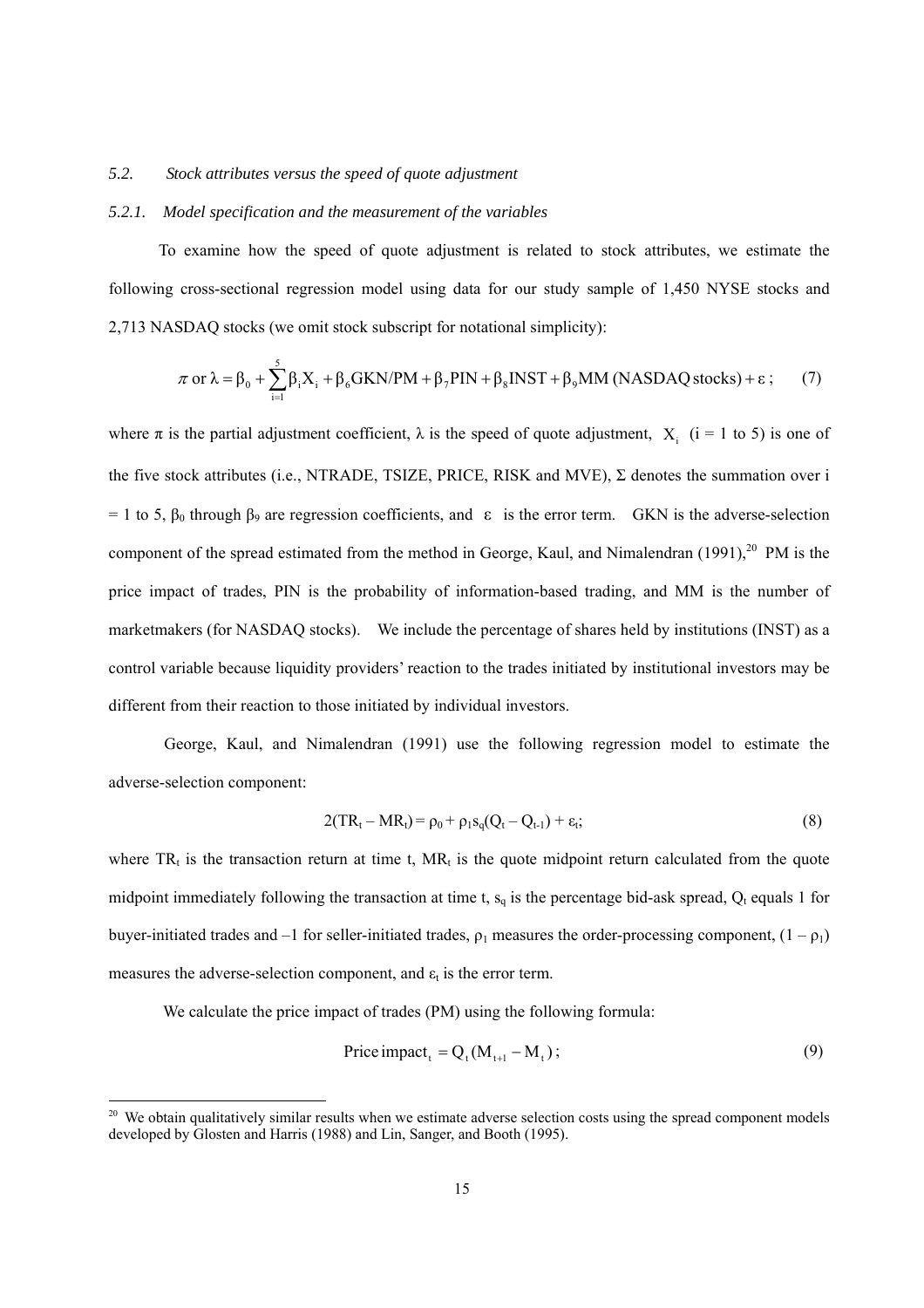where  $Q_t$  equals 1 for buyer-initiated trades and  $-1$  for seller-initiated trades and  $M_{t+1}$  denotes the first quote midpoint observed at least one minute after the trade for which the price impact is measured.

We use the algorithm in Easley, Hvidkjaer, and O'Hara (2002) to measure the probability of information-based trading (PIN). The Easley, Hvidkjaer, and O'Hara (EHO) model provides the structure necessary to extract information from the observable variables, i.e., the number of buys and sells. The EHO model is represented by the following likelihood function:

$$
L(\Theta \mid B,S) = (1-\alpha)e^{-\mathcal{E}_{b}}\frac{\epsilon_{b}^{B}}{B!}e^{-\mathcal{E}_{s}}\frac{\epsilon_{s}^{S}}{S!} + \alpha\delta e^{-\mathcal{E}_{b}}\frac{\epsilon_{b}^{B}}{B!}e^{-(\mu+\mathcal{E}_{s})}\frac{(\mu+\epsilon_{s})^{S}}{S!} + \alpha(1-\delta)e^{-(\mu+\mathcal{E}_{b})}\frac{(\mu+\epsilon_{b})^{B}}{B!}e^{-\mathcal{E}_{s}}\frac{\epsilon_{s}^{S}}{S!};
$$
(10)

where B is the number of buyer-initiated trades, S is the number of seller-initiated trades,  $\alpha$  is the probability that an event is information based,  $\delta$  is the probability that an information event contains good news, 1-  $\delta$  is the probability that an information event contains bad news,  $\mu$  is the order arrival rate of informed traders,  $\varepsilon_b$  is the order arrival rate of uninformed buyers,  $\varepsilon_s$  is the order arrival rate of uninformed sellers, and  $\Theta = (\alpha, \mu, \varepsilon_b, \varepsilon_s, \delta)$  represents the parameter vector. The likelihood function for the estimation period is given by:

$$
V = L(\Theta \mid M) = \prod_{d=1}^{D} L(\Theta \mid B_d S_d); \qquad (11)
$$

where  $B_d$  ( $S_d$ ) is the number of buyer (seller)-initiated trades for day  $d = 1, 2, \ldots, D$ , and M is the data set that contains  $((B_1, S_1), \ldots, (B_d, S_d))$ . We obtain the probability of information-based trading using PIN =  $\alpha\mu/(\alpha\mu + \varepsilon_b + \varepsilon_s)$ .

#### *5.2.2. Regression results*

As noted earlier, the statistical significance of  $\pi$  estimates varies across stocks. To reflect this feature in our second-pass regression, we estimate Eq. (7) using the weighted regression procedure. We use the reciprocal of the standard error of partial adjustment coefficients (i.e.,  $\pi$ ) from the first-pass regressions as weight in the second-pass regression (i.e., Eq. (7)). This approach assigns smaller weights to  $\pi$  estimates that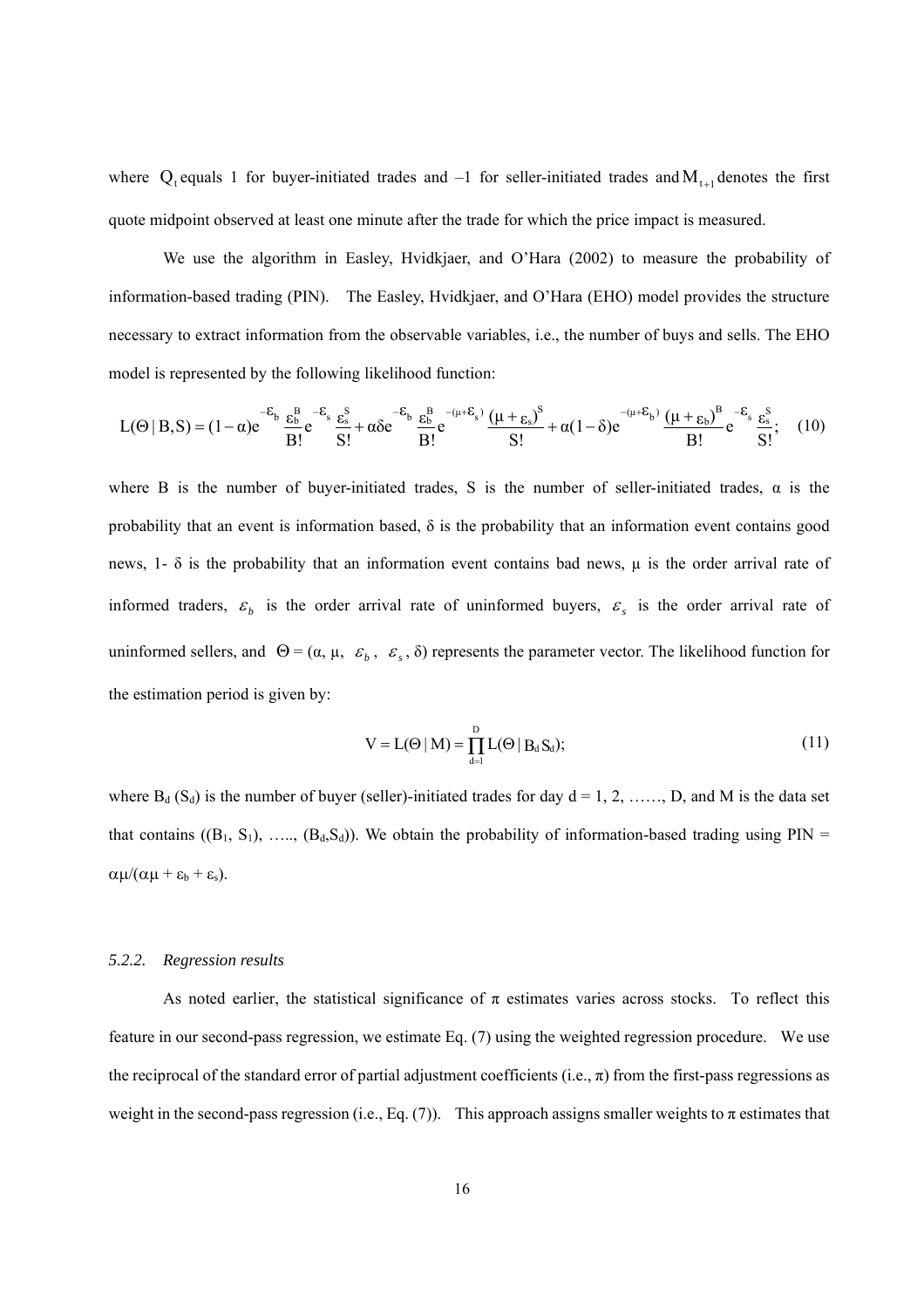are less meaningful (i.e., smaller t-values). We use the log of number of trades, trade size, share price, market value of equity, and MM in the regression.

Panels A, B, and C of Table 3 show the results of the second-pass regressions using  $\pi$  and  $\lambda$  values that are estimated from the quoted spread, effective spread, and quoted depth models. In each panel, the first four columns show the results for NYSE stocks, the next four columns show the results for NASDAQ stocks, and the last four columns show the results for the combined sample of NYSE and NASDAQ stocks.

Panel A shows that both  $\pi$  and  $\lambda$  are significantly and positively related to the number of trades and share price for both NYSE and NASDAQ stocks in most regressions.<sup>21</sup> Both  $\pi$  and  $\lambda$  are also positively related to return volatility for both NYSE and NASDAQ stocks, although the relation is weaker for NASDAQ stocks. These results are consistent with our hypotheses 2 and 3 and support the idea that trades convey information and the penny tick is more likely a binding constraint on the spreads of low-price stocks.<sup>22</sup>

Both  $\pi$  and  $\lambda$  are positively and significantly related to the adverse-selection component of the spread (i.e., GKN) and the price impact of trades. They are also positively related to the probability of information-based trading (PIN) in all regressions. These results are consistent with hypothesis 4, supporting the idea that liquidity providers make faster quote adjustments in response to new information when they face greater adverse-selection costs (risks).

Both  $\pi$  and  $\lambda$  are negatively related to the market value of equity in all regressions. We interpret this result as evidence that liquidity providers face greater adverse-selection risks in stocks of small companies (because less information is available on such stocks) and thus make faster quote adjustments towards equilibrium spreads. Here, firm size may capture dimensions of adverse-selection costs that are not captured by GKN, PM, or PIN.<sup>23</sup> Although π and λ are negatively related to institutional ownership, the

-

 $21$  The positive relation between the speed of quote adjustment and the number of trades is in line with the finding of Nyholm (2002) that private information is incorporated faster in the quotes for high-volume stocks than in the quotes for low-volume stocks.

 $^{22}$  If the binding constraint is the main reason why quote adjustment speed is positively related to share price, we would expect to find a stronger impact of share price on quote adjustment speed when tick size is larger. To confirm this, we replicate Table 3 using pre-decimalization data. Consistent with our expectation, we find that share price has stronger effects on quote adjustment speed and the speed is generally slower during the pre-decimal periods.

<sup>&</sup>lt;sup>23</sup> Prior studies report that stocks of large companies exhibit faster price adjustments than stocks of small companies (see, e.g., Damodaran, 1993; Thoebald and Yallup, 2004). One possible explanation for the difference between our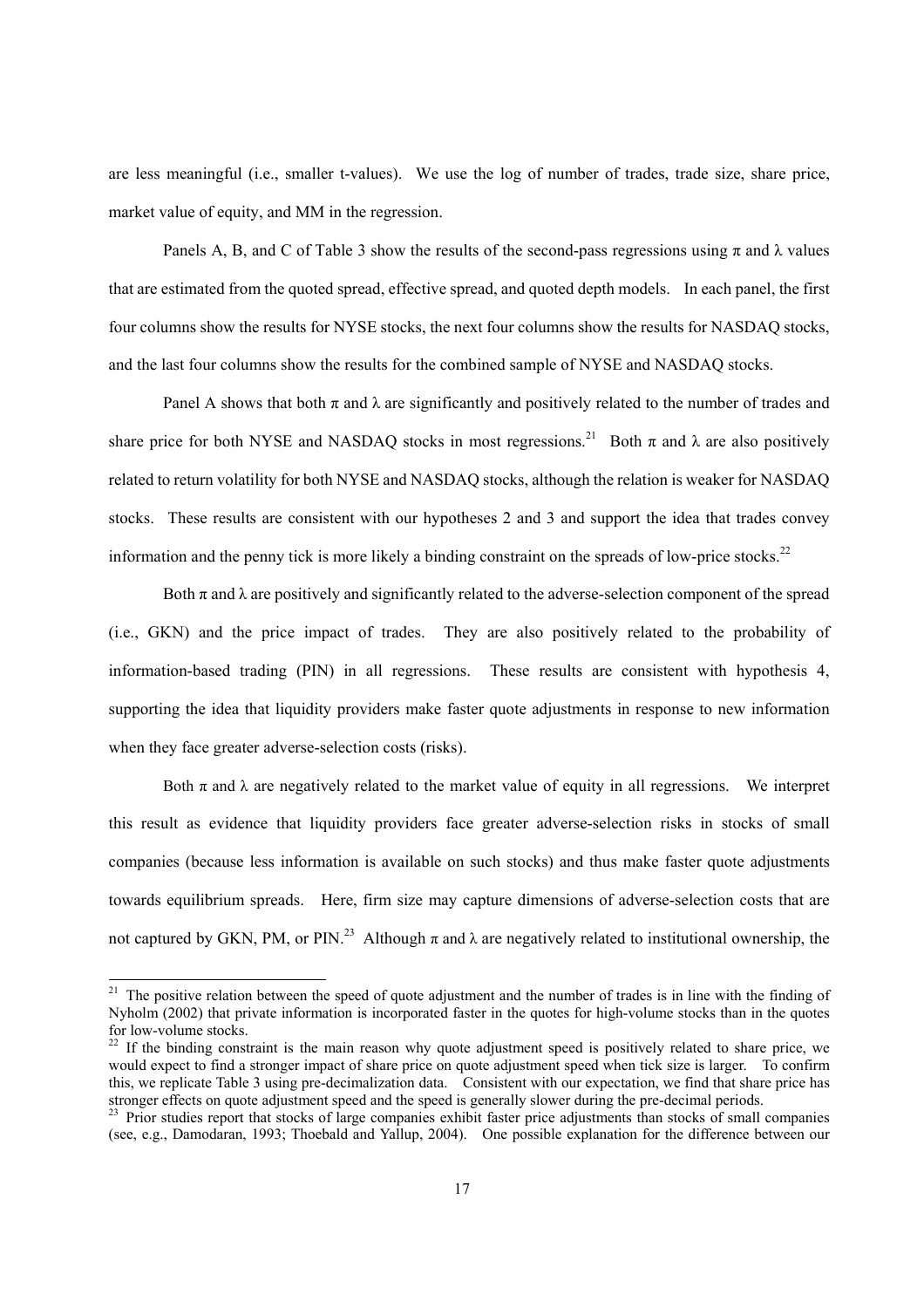relation is not statistically significant in most regressions. Hence the effect of institutional investors on quote adjustment speed is not clear. Both  $\pi$  and  $\lambda$  are positively and significantly related to the number of marketmakers, supporting our conjecture (i.e., hypothesis 4) that liquidity providers make faster quote adjustments when competition is higher.

Our results show that  $\pi$  and  $\lambda$  are negatively related to trade size in most regressions, although the relation is significant only for NYSE stocks. Because of the ambiguity involved in the relation between trade size and information content, however, it is unclear what drives this relation. Easley, Kiefer, and O'Hara (1997b) show that trade size provides no information content beyond that conveyed by trading frequency. They interpret this result as evidence that informed agents trade both large and small quantities, and therefore trade size is not informative to marketmakers. Such an outcome arises in a pooling equilibrium (see Easley and O'Hara, 1987) in which some informed traders submit small orders and others submit large orders. It is the transaction, not trade size, which conveys information when informed trading occurs in varying quantities.

In a separating equilibrium, however, the preponderance of informed trading in large quantities imparts information content to order size (see Easley, Kiefer, and O'Hara, 1997a). Easley, Kiefer, and O'Hara (1997b) conclude that the role of trade size in information transmission is model-specific. On the other hand, Barclay and Warner (1993) find that informed traders are concentrated in the medium-size category and price movements are due mainly to informed traders' private information. Similarly, Chakravarty (2001) shows that medium-size trades exhibit a larger cumulative price impact than other trade-size categories. Because it is difficult to establish a clear connection between trade size and information content, it is also difficult to interpret the observed relation between trade size and the quote adjustment speed, at least from the perspective of information-based models.

l

and their results is that these studies do not control for the effects of stock attributes (e.g., number of trades, trade size, share price, etc.) on price adjustment speed. Indeed, when we regress spread adjustment speed only on MVE, we find that the regression coefficients on MVE are positive and significant for both NYSE and NASDAQ samples, regardless of whether we estimate the speed of adjustment using the dollar or percentage spread.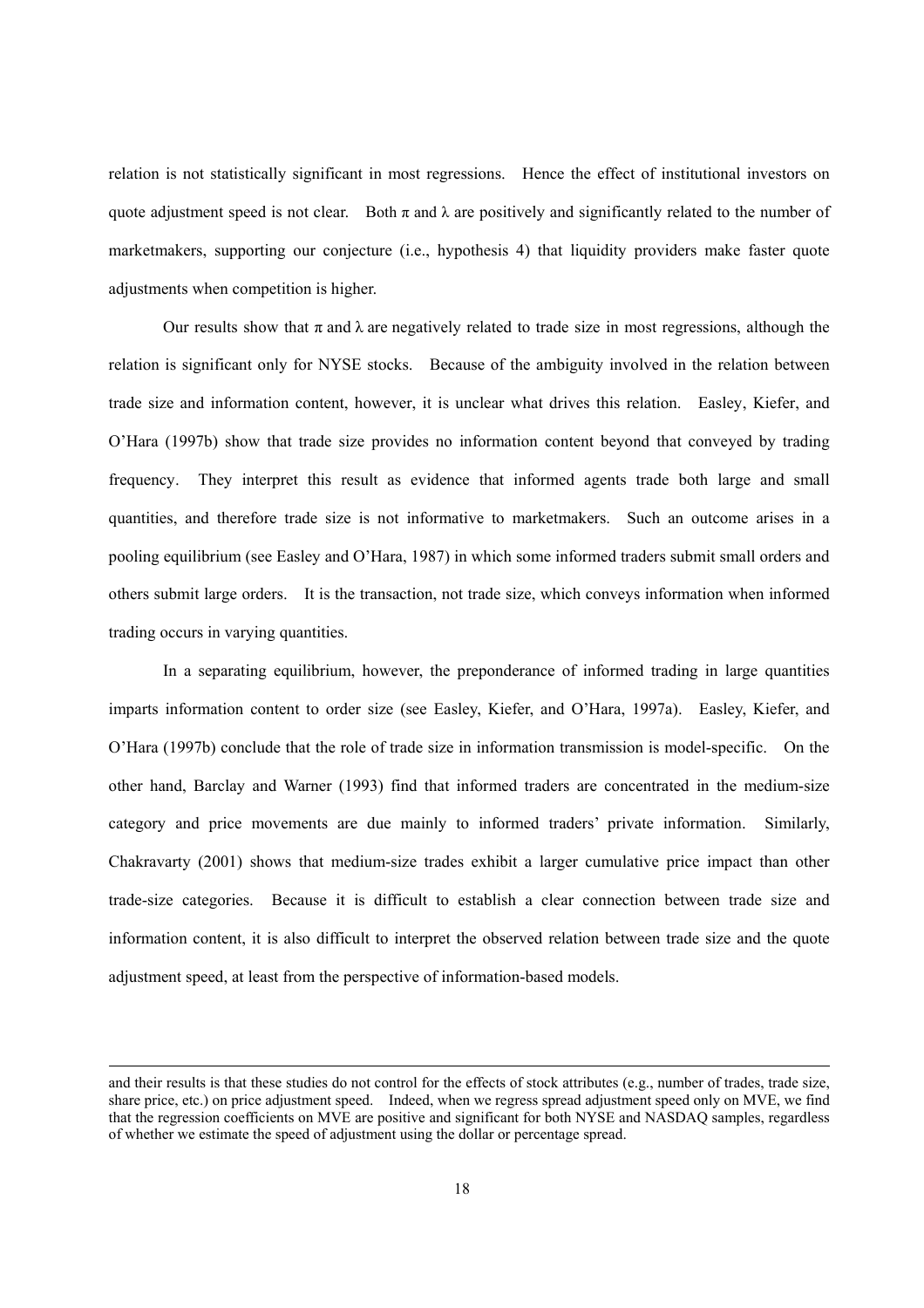The results of the second-pass regressions using  $\pi$  and  $\lambda$  values that are estimated from the effective spread model (see Panel B) are generally similar to those in Panel A. For example, both  $\pi$  and  $\lambda$  are positively related to trade size, share price, return volatility, and adverse selection costs, but negatively related to trade size, firm size, and the number of marketmakers. These results indicate that our results are not sensitive to how we measure the spread, i.e., whether we measure spreads using quoted prices or actual transaction prices.

Panel C of Table 3 shows that  $\pi$  and  $\lambda$  values that are estimated from the quoted depth model are positively and significantly related to the number of trades, share price, and return volatility, and negatively related to trade size and firm size on both the NYSE and NASDAQ. We also find that in both markets, liquidity providers make faster depth adjustments for stocks with greater adverse-selection costs. These results are qualitatively similar to those reported in Panel A and Panel B for the speed of spread adjustments. These findings indicate that if liquidity providers make faster spread adjustments for a given stock, they are also likely to make faster depth adjustments for that stock.

 Our explanatory variables account for about 47% of cross-sectional variation in the depth adjustment speed of NYSE stocks. In contrast, the same variables explain only about 30% of cross-sectional variation in the depth adjustment speed of NASDAQ stocks. The lower explanatory power of our regression model for NASDAQ stocks may, at least in part, be attributed to the fact that the depth figures for NASDAQ stocks reported in the TAQ database are incomplete measures of actual liquidity at the inside.

#### *5.3. Relative speed of quote adjustment between NYSE and NASDAQ stocks: a robustness check*

Earlier, we showed that the quote adjustment speed of NYSE stocks is faster than that of NASDAQ stocks. We attributed this result to differences in market structure between the NYSE and NASDAQ. In this section, we examine whether the result can be explained by differences in stock attributes between the two markets. To the extent that the quote adjustment speed is related to stock attributes, a faster speed of quote adjustment in one market relative to the other may simply reflect differences in stock characteristics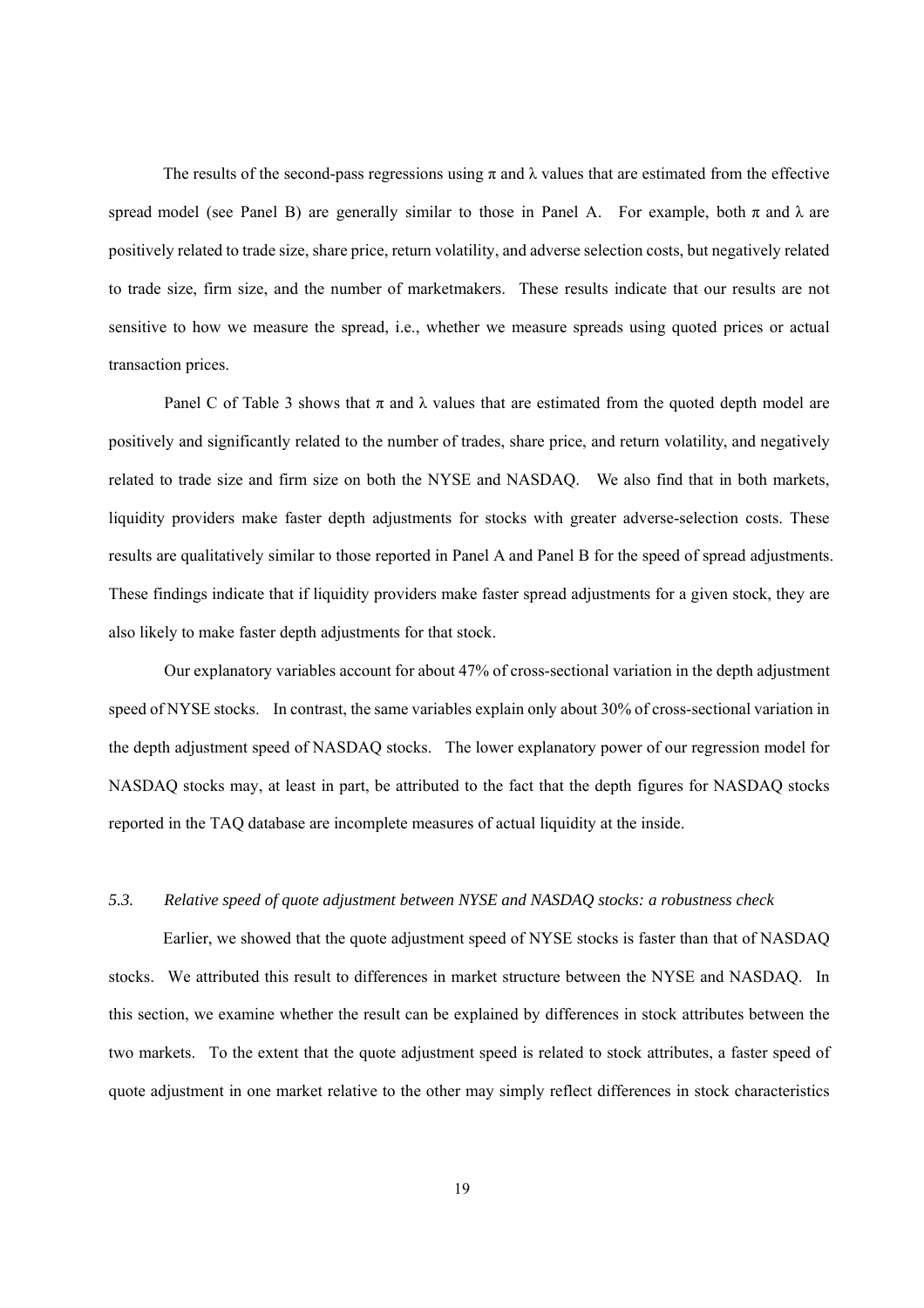between the two markets. For example, stocks in one market may have, on average, greater adverse-selection risks or higher share prices and thus exhibit faster quote adjustments.

To test whether quote adjustments are faster on the NYSE after controlling for differences in stock attributes between the two markets, we estimate the following cross-sectional regression model using the pooled sample of NYSE and NASDAQ stocks:

$$
\pi \text{ or } \lambda = \beta_0 + \sum_{i=1}^{5} \beta_i X_i + \beta_6 \text{GKN/PM} + \beta_7 \text{PIN} + \beta_8 \text{INST} + \beta_9 \text{NYSE} + \varepsilon ; \qquad (12)
$$

where NYSE is a dummy variable which equals one for NYSE stocks and zero for NASDAQ stocks and all other variables are the same as previously defined.

The last four columns of Table 3 show the regression results. Panels A, B, and C show that estimated coefficients on the NYSE dummy variable are positive and significant in all four regressions, indicating that liquidity providers on the NYSE make faster quote adjustments than those on NASDAQ. This result confirms our earlier finding that the different quote adjustment speeds between NYSE and NASDAQ stocks are not entirely due to differences in stock attributes between the two samples. At least part of the difference could be due to the structural differences (such as order preferencing on NASDAQ and NYSE specialists' interaction with floor traders) between the two markets.

#### *5.4. Tick size versus the speed of quote adjustment*

-

 For NYSE stocks, we consider the three-month period from May 28, 2000 to August 27, 2000 as the pre-decimal period and January 30, 2001 to April 29, 2001 as the post-decimal period. For NASDAQ stocks, we consider the three-month period from December 12, 2000 to March 11, 2001 as the pre-decimal period and April 10, 2001 to July 9, 2001 as the post-decimal period.<sup>24</sup> For each NYSE and NASDAQ stock, we first estimate the partial adjustment coefficients  $(\pi)$  during the pre- and post-decimal periods, respectively.

 $24$  The NYSE initiated a pilot decimalization program on August 28, 2000 and converted all 3,525 listed issues to decimal pricing on January 29, 2001. The NASDAQ Stock Market began its decimal test phase with 14 securities on March 12, 2001, followed by another 197 securities on March 26, 2001. All remaining NASDAQ securities converted to decimal trading on April 9, 2001.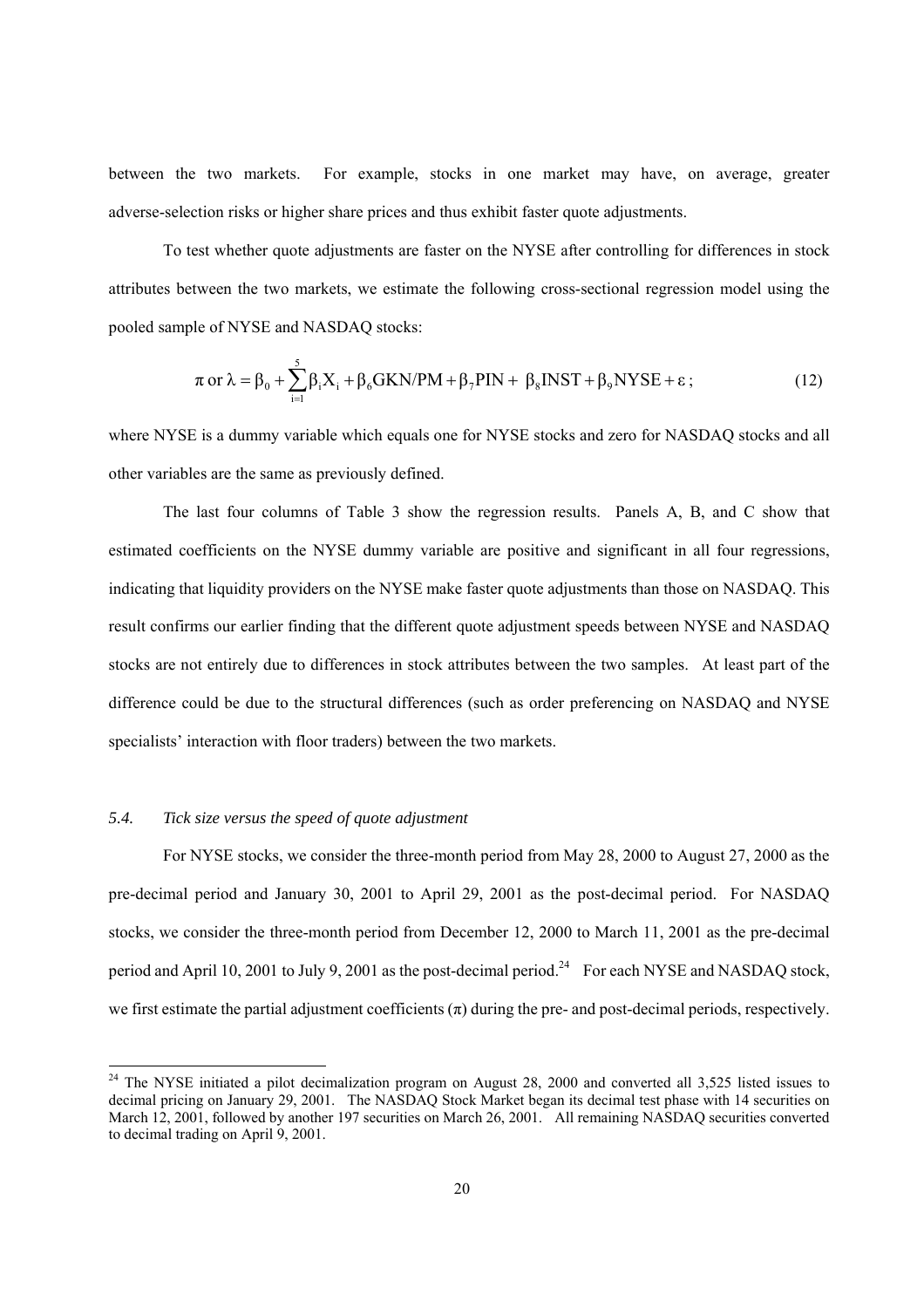We then calculate the mean partial adjustment coefficient during the pre- and post-decimal periods within each market. Similarly, we calculate the mean value of  $\lambda$  during the pre- and post-decimal periods within each market.

Table 4 shows that for NYSE stocks, the mean partial adjustment coefficient  $(\pi)$  in the quoted (effective) spread model is 0.7922 (0.8790) during the pre-decimal period and 0.8231 (0.9315) during the post-decimal period. The differences are all significant at the 1% level. For NASDAQ stocks, the mean partial adjustment coefficients in the quoted (effective) spread model is 0.7780 (0.8755) during the pre-decimal period and 0.811 (0.8922) during the post-decimal period. Again, the differences are all significant at the 1% level. Similarly, the mean quote adjustment speed  $(\lambda)$  during the post-decimal period is significantly greater than the corresponding figure during the pre-decimal period for both NYSE and NASDAQ stocks. We find qualitatively similar results for the depth adjustment speed.<sup>25</sup> These results indicate that liquidity suppliers in both markets make faster quote adjustments after decimalization, which supports our hypothesis 5.

Although the results in Table 4 suggest faster quote adjustments after decimalization, it is possible that the results are driven by differences in the trading environments between the two periods rather than different tick sizes *per se*. To examine this possibility, we estimate the following regression model:

$$
\Delta \pi \text{ or } \Delta \lambda = \beta_0 + \sum_{i=1}^{5} \beta_i \Delta X_i + \beta_6 \Delta GKN/\Delta PM + \beta_7 \Delta PIN + \beta_8 \Delta INST + \beta_9 \Delta MM \text{ (NASDAQ stocks)} + \epsilon \text{; (13)}
$$

where ∆ denotes the difference between the post- and pre-decimal values (post – pre) and all other variables are the same as previously defined. If the increases in the quote adjustment speed shown in Table 4 are indeed due to the smaller tick size (rather than due to concurrent changes in stock attributes), we expect the estimated intercept (i.e.,  $\beta_0$ ) in regression model (13) to be positive and significant.

Panel A of Table 5 shows the results of regression model (13) for NYSE stocks and Panel B shows the results for NASDAQ stocks. In both panels, the first four columns show the regression results using  $\pi$ 

-

<sup>&</sup>lt;sup>25</sup> Our results also indicate that the mean value of  $\pi(\lambda)$  estimates is significantly different from one for both NYSE and NASDAQ stocks.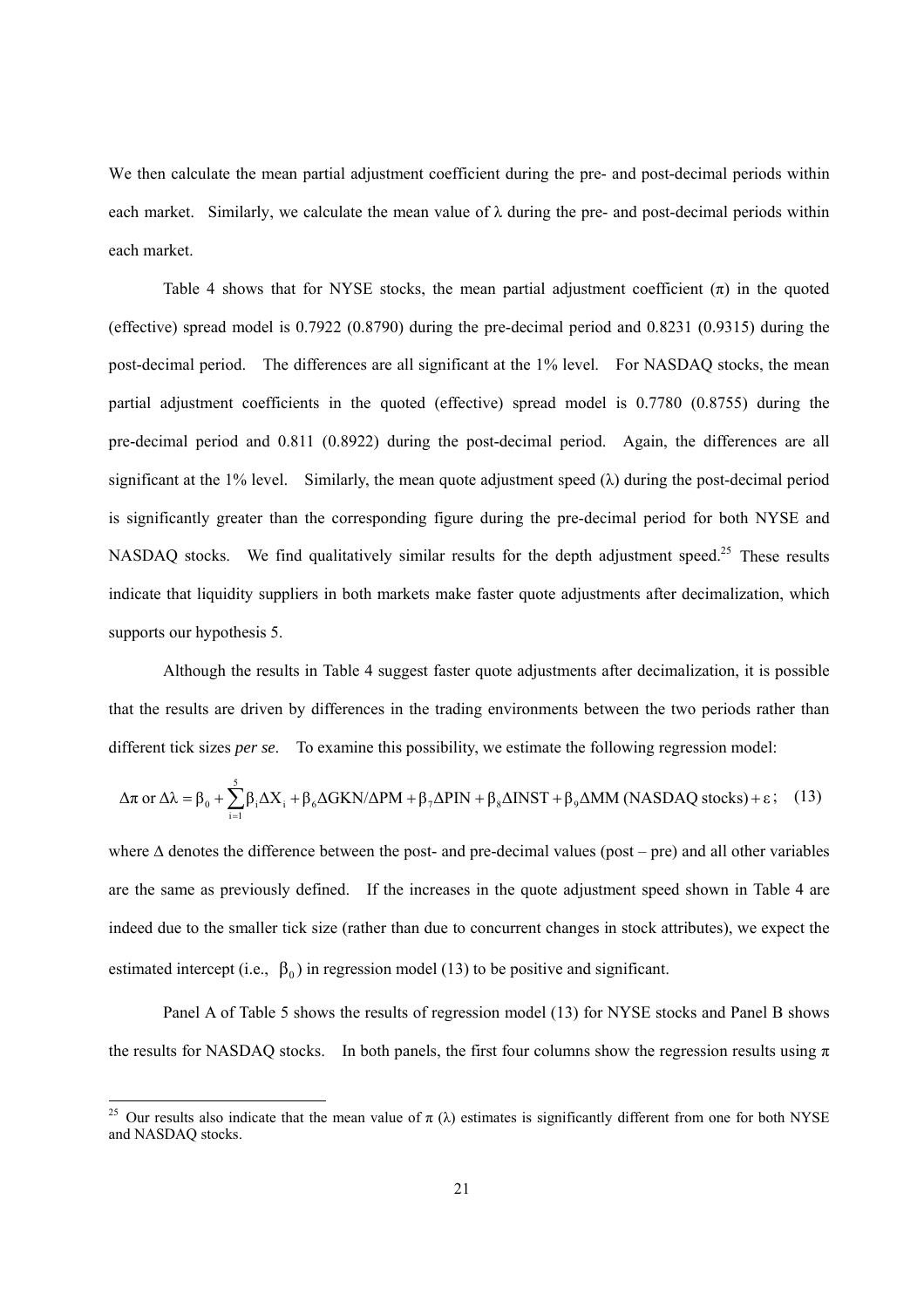and  $\lambda$  values that are estimated from the quoted spread model. The next four columns show the regression results using  $\pi$  and  $\lambda$  values that are estimated from the effective spread model. The last four columns show the regression results using  $\pi$  and  $\lambda$  values that are estimated from the quoted depth model.

As in Table 3, we estimate the model using the weighted regression procedure, where the weight is the mean value of the reciprocal of the standard error of partial adjustment coefficients from the pre-decimal period and the corresponding value from the post-decimal period. The results show that the estimated intercepts are all positive and significant in most regressions for both the NYSE and NASDAQ samples. Thus, faster quote adjustments during the post-decimal period cannot be attributed to the differences in trading environments between the pre and post decimal periods.

#### **6. Variable measurement intervals and the quote adjustment speed**

In this section we examine the effect of variable measurement intervals on quote adjustment speed. From Eq. (4), it can be shown that (see the Appendix for derivation):

$$
S_{t+T} - S_t = (S_{t+T}^* - S_t^*) + (u_{t+T} - u_t), \text{ if } \pi = 1 \text{ and } (14)
$$

$$
= \sum_{i=1}^{T} \pi (1-\pi)^{T-i} (S_{t+i}^* - S_{t-T+i}^*) + (1-\pi)^{T} (S_t - S_{t-T}) + \sum_{i=1}^{T} (1-\pi)^{T-i} (u_{t+i} - u_{t-T+i}), \text{ if } \pi \neq 1 \qquad (15)
$$

If  $\pi = 1$ , the newly arrived information between t and  $t + T$  is fully incorporated into the spread at  $t + T$ T. On the other hand, if  $\pi \neq 1$ , the spread change between t and t + T consists of three components. The first component reflects the change in the equilibrium spread due to the newly arrived information between t and  $t + T$ . The second component is the delayed adjustment in the spread between t and  $t + T$  for the information arrived prior to t. The third component is the random noise. Eq. (15) shows that the size of delayed quote adjustments becomes smaller as T increases as long as  $0 \le \pi \le 2$ . A direct implication of this result is that the size of quote adjustment coefficients increases as we increase the measurement interval of the variables.

To examine the effect of the variable measurement interval on partial adjustment coefficients, we partition each trading day into five- and 30-minute intervals and calculate the variables used in the study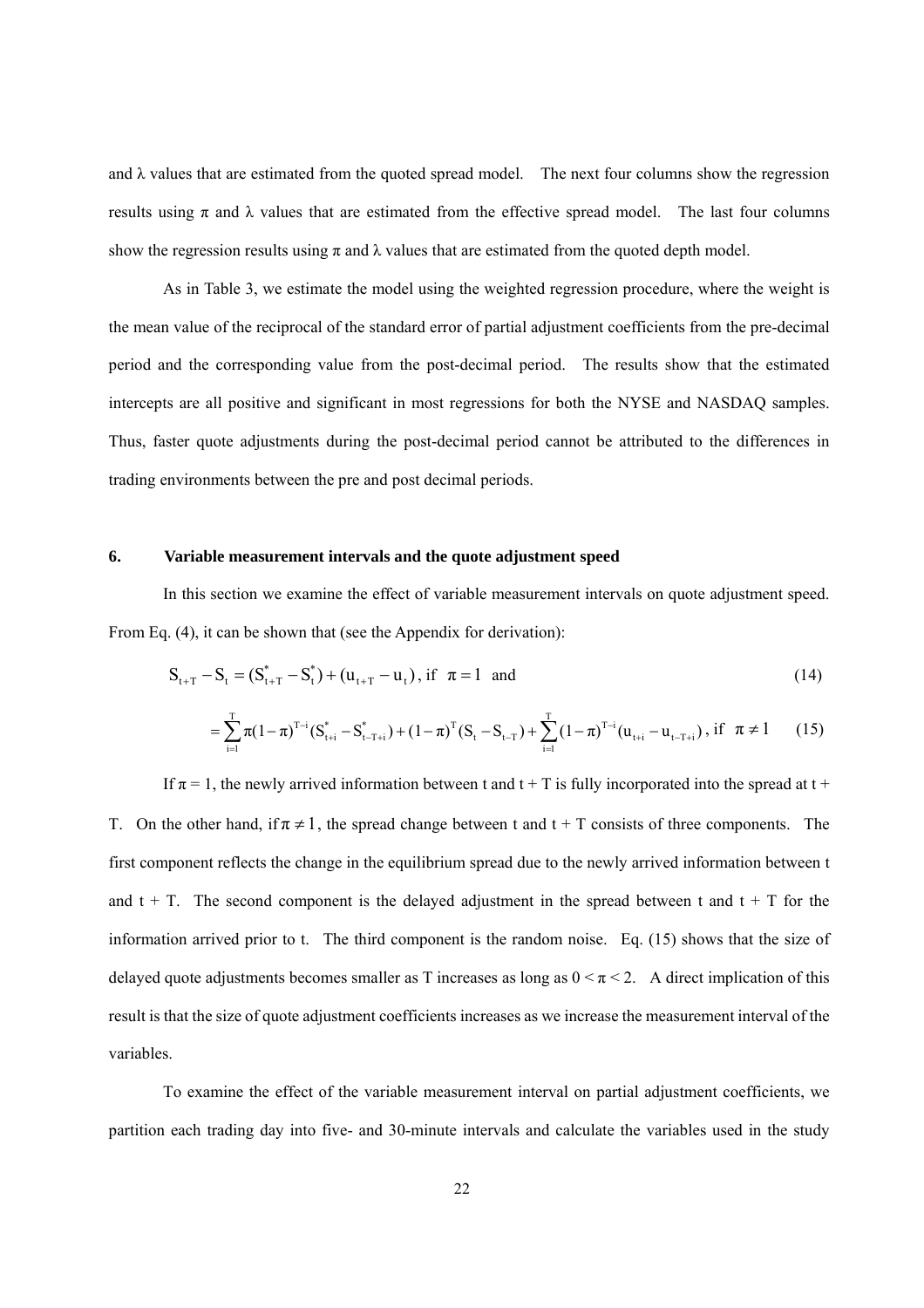during each interval. We then reproduce the results in Panel A of Table 2 with these longer interval data. The results (see Panel B of Table 2) show that the partial adjustment coefficients estimated from the five-minute interval data are all greater than those from the one-minute interval data for both NYSE and NASDAQ stocks. Likewise, the partial adjustment coefficients estimated from the 30-minute interval data are greater than those from the five-minute interval data (see Panel C). For example, the mean partial adjustment coefficient from the five-minute interval data for the quoted spread model is 0.96 for NYSE stocks and 0.8765 for NASDAQ stocks. The mean partial adjustment coefficient increases to 0.9689 for NYSE stocks and 0.9205 for NASDAQ stocks when we estimate it using the 30-minute interval data. These results should not come as a surprise since liquidity providers are more likely to make full adjustments in quotes given longer adjustment periods.

We obtain similar results when we estimate depth adjustment coefficients using the variables measured over longer intervals. We show the results in the last three columns in Panel B and Panel C of Table 2. For NYSE stocks, the mean depth adjustment coefficient (0.9603) estimated from the five-minute interval data is greater than the corresponding figure (0.9050) estimated from the one-minute interval data. The mean depth adjustment coefficient increases to 0.9635 when we calculate it using the 30-minute interval data. For NASDAQ stocks, the depth adjustment coefficient increases from 0.8419 to 0.8930 when the measurement interval increases from one minute to five minutes. The coefficient further increases to 0.9249 when we estimate the variable using the 30-minute measurement interval.

The results in Table 2 also show that liquidity providers on the NYSE make faster spread and depth adjustments than those on NASDAQ when we measure the quote adjustment speed using longer time intervals. For instance, the mean depth adjustment speed (0.9603) of NYSE stocks estimated from the five-minute interval data is significantly greater than the corresponding figure (0.8930) for NASDAQ stocks. We find similar results for the spread adjustment speed.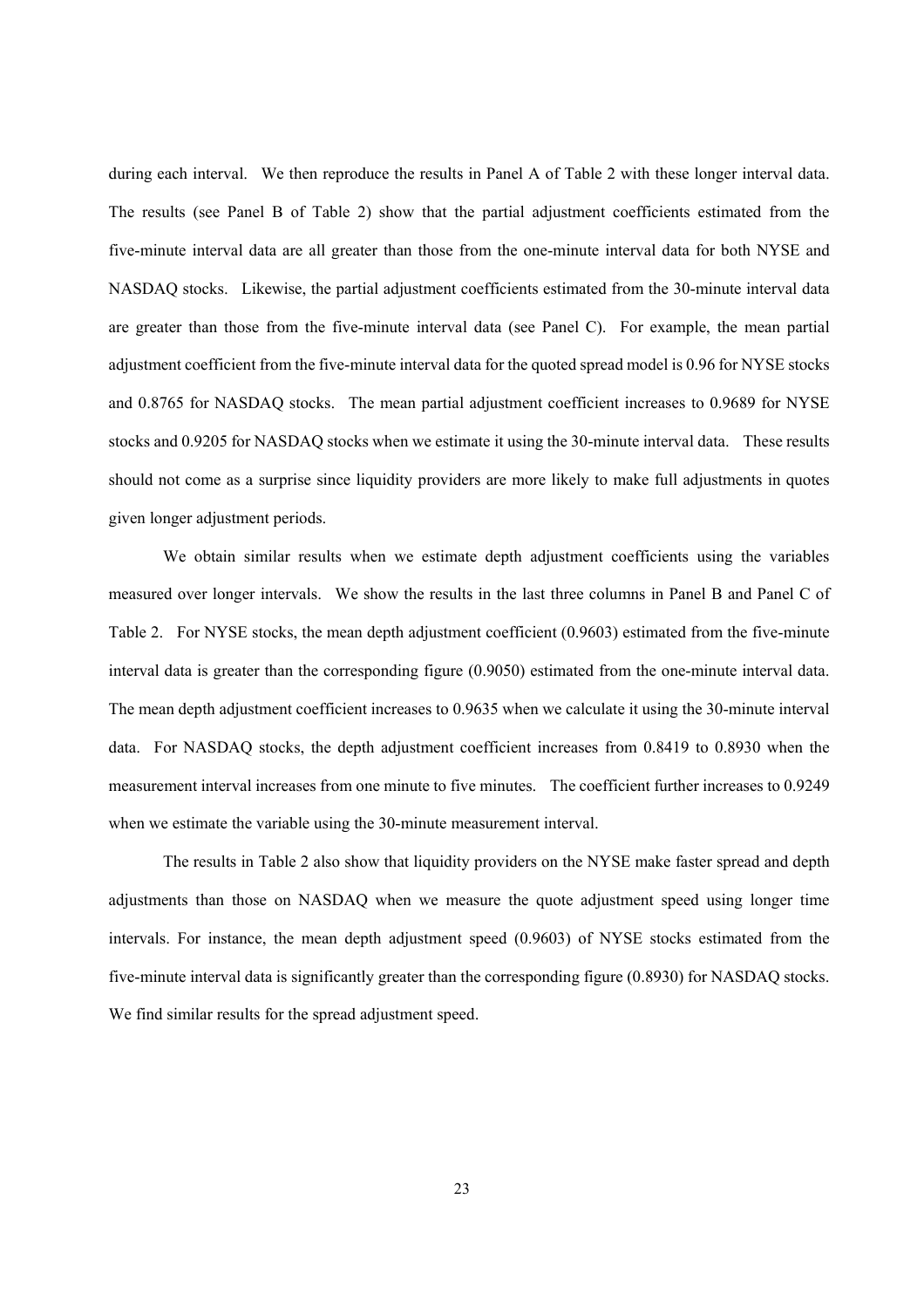#### **7. Summary and concluding remarks**

 Numerous studies have examined the effects of market structure and tick size on measures of market quality such as execution costs, return volatility, and adverse-selection risks. The present study expands this literature by providing evidence on how market structure and tick size affect the quote adjustment speed. Understanding the speed of quote adjustment is important because it likely mirrors the informational efficiency of quoted prices and depths.

 Our results show that liquidity providers on the NYSE react more quickly to new information than liquidity providers on NASDAQ. We also find strong cross-sectional regularities in the quote adjustment speed. Liquidity providers make faster quote adjustments for stocks with greater adverse-selection costs and quote competition. In addition, stocks with a greater number of trades, greater return volatility, higher prices, smaller market capitalizations, and smaller trade sizes exhibit faster quote adjustments. Liquidity providers on both the NYSE and NASDAQ react more promptly to new information after decimalization. We interpret the latter result as evidence that large tick sizes create market frictions and delay price discovery. As exchanges around the world search for a better market structure, the speed with which spreads and depths adjust to new information may be one criterion that they should look at in making their choices. In this respect, the finding of the present study that smaller tick sizes and greater transparency about who is trading increase the informational efficiency of quoted spreads and depths should prove useful to regulators, market designers, and exchange officials.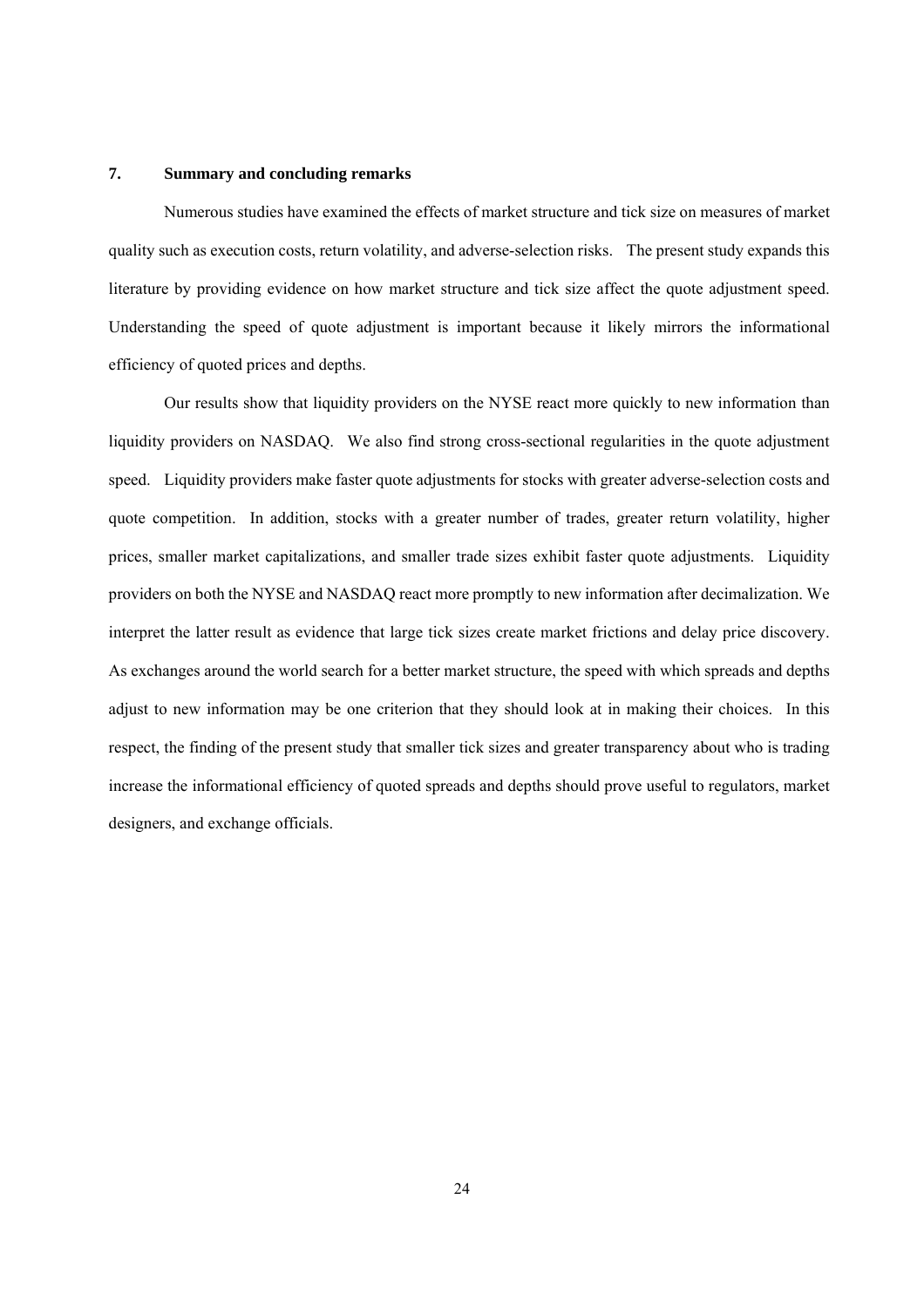#### **References**

Ahn, H., Cao, C., Choe, H., 1996. Tick size, spread, and volume. Journal of Financial Intermediation 5,  $2 - 22$ 

Ahn, H., Cao, C., Choe, H., 1998. Decimalization and competition among stock markets: Evidence from the Toronto Stock Exchange cross-listed securities. Journal of Financial Markets 1, 51-87.

Amihud, Y., Mendelson, H., 1987. Trading mechanisms and stock returns: An empirical investigation. Journal of Finance 42, 533-553.

Bacidore, J., 1997. The impact of decimalization on market quality: An empirical investigation of the Toronto Stock Exchange. Journal of Financial Intermediation 6, 92–120.

Barclay, M., 1997. Bid-ask spreads and the avoidance of odd-eighth quotes on NASDAQ: An examination of exchange listings. Journal of Financial Economics 45, 35-60.

Barclay, M., Warner, J., 1993. Stealth and volatility: Which trades move prices? Journal of Financial Economics 34, 281-306.

Battalio, R., Holden, C., 2001. A simple model of payment for order flow, internalization, and total trading costs. Journal of Financial Markets 4, 33-71.

Battalio, R., Jennings, R., Selway, J., 2001. The potential for clientele pricing when making markets in financial securities. Journal of Financial Markets 4, 85-112.

Beja, A., Goldman, B., 1980. On the dynamics of behavior of prices in disequilibrium, Journal of Finance 35, 235-248.

Benveniste, L., Marcus, A., Wilhelm, W., 1992. What's special about the specialist? Journal of Financial Economics 32, 61-86.

Bessembinder, H., 1999. Trade execution costs on NASDAQ and the NYSE: A post-reform comparison. Journal of Financial and Quantitative Analysis 34, 387-407.

Bessembinder, H., 2000. Tick size, spreads, and liquidity: An analysis of NASDAQ securities trading near ten dollars. Journal of Financial Intermediation 9, 213-239.

Bessembinder, H., 2003. Trade execution costs and market quality after decimalization. Journal of Financial and Quantitative Analysis 38, 747-777.

Blume, M., Goldstein, M., 1997. Quotes, order flow, and price discovery. Journal of Finance 52, 221-244.

Brisley, N., Theobald, M., 1996. A simple measure of price adjustment coefficients: A correction. Journal of Finance 51, 381-382.

Chakravarty, S., 2001. Stealth-trading: Which traders' trades move stock prices? Journal of Financial Economics 61, 289-307.

Chung, K.H., Charoenwong, C., Ding, D., 2004. Penny pricing and the components of spread and depth changes. Journal of Banking and Finance 28, 2981–3007.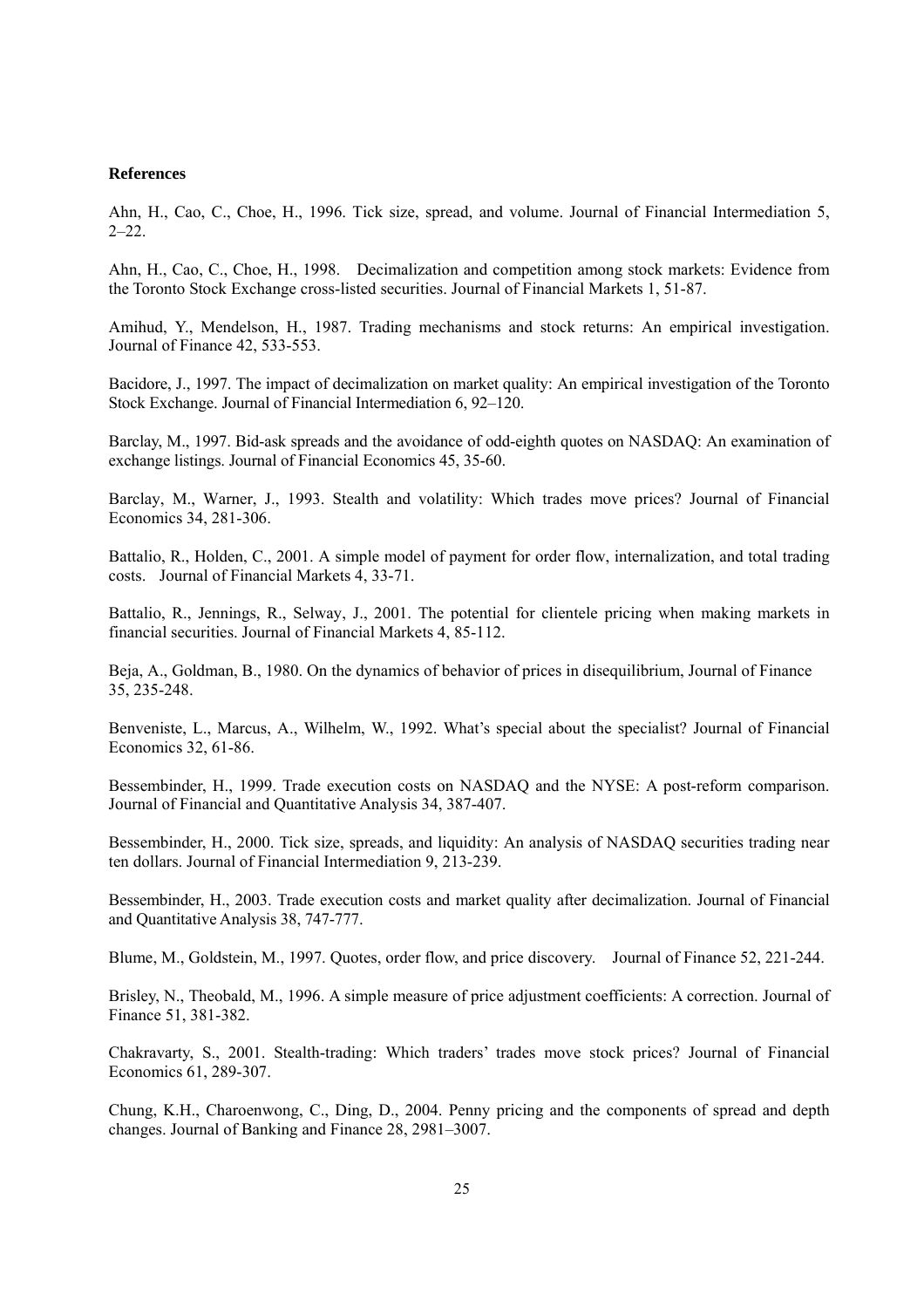Chung, K.H., Chuwonganant, C., 2002. Tick size and quote revisions on the NYSE. Journal of Financial Markets 5, 391-410.

Chung, K.H., Chuwonganant, C., McCormick, D.T., 2004. Order preferencing and market quality on NASDAQ before and after decimalization. Journal of Financial Economics 71, 581-612.

Chung, K.H., Van Ness, B., Van Ness, R., 2001. Can the treatment of limit orders reconcile the differences in trading costs between NYSE and NASDAQ issues? Journal of Financial and Quantitative Analysis 36, 267-286.

Cohen, K., Maier, S., Schwartz, R., Whitcomb, D., 1981. Transaction costs, order placement strategy, and existence of the bid-ask spread. Journal of Political Economy 89, 287-305.

Copeland, T., Galai, D., 1983. Information effects on the bid/ask spread. Journal of Finance 38, 1457-1469.

Damodaran, A., 1993. A simple measure of price adjustment coefficients, Journal of Finance 48, 387-400.

Dufour, A., Engle, R., 2000. Time and the price impact of a trade. Journal of Finance 55, 2467-2498.

Easley, D., Hvidkjaer, S., O'Hara, M., 2002. Is information risk a determinant of asset returns? Journal of Finance 57, 2185-2221.

Easley, D., Kiefer, N., O'Hara, M., 1997a. One day in the life of a very common stock. Review of Financial Studies 10, 805-835.

Easley, D., Kiefer, N., O'Hara, M., 1997b. The information content of the trading process, Journal of Empirical Finance 4, 159-186.

Easley, D., O'Hara, M., 1987. Price, trade size, and information in securities markets. Journal of Financial Economics 19, 69-90.

Easley, D., O'Hara, M., 1992. Time and the process of security price adjustment. Journal of Finance 47, 577-604.

Ellis, K., Michaely, R., O'Hara, M., 2000. The accuracy of trade classification rules: Evidence from NASDAQ. Journal of Financial and Quantitative Analysis 35, 529–552.

Engle, R., Patton, A., 2004. Impacts of trades in an error-correction model of quote prices. Journal of Financial Markets 7, 1-25.

Fama, E., Babiak, H., 1968. Dividend policy: An empirical analysis. Journal of the American Statistical Association 63, 1132-1161.

Flannery, M., Rangan, K., 2006. Partial adjustment toward target capital structures. Journal of Financial Economics 79, 469-506.

Foster, F. D., Viswanathan, S., 1991. Trading costs for target firms in corporate takeovers. Working Paper, Duke University.

Garfinkel, J., Nimalendran, M., 2003. Market structure and trader anonymity: an analysis of insider trading.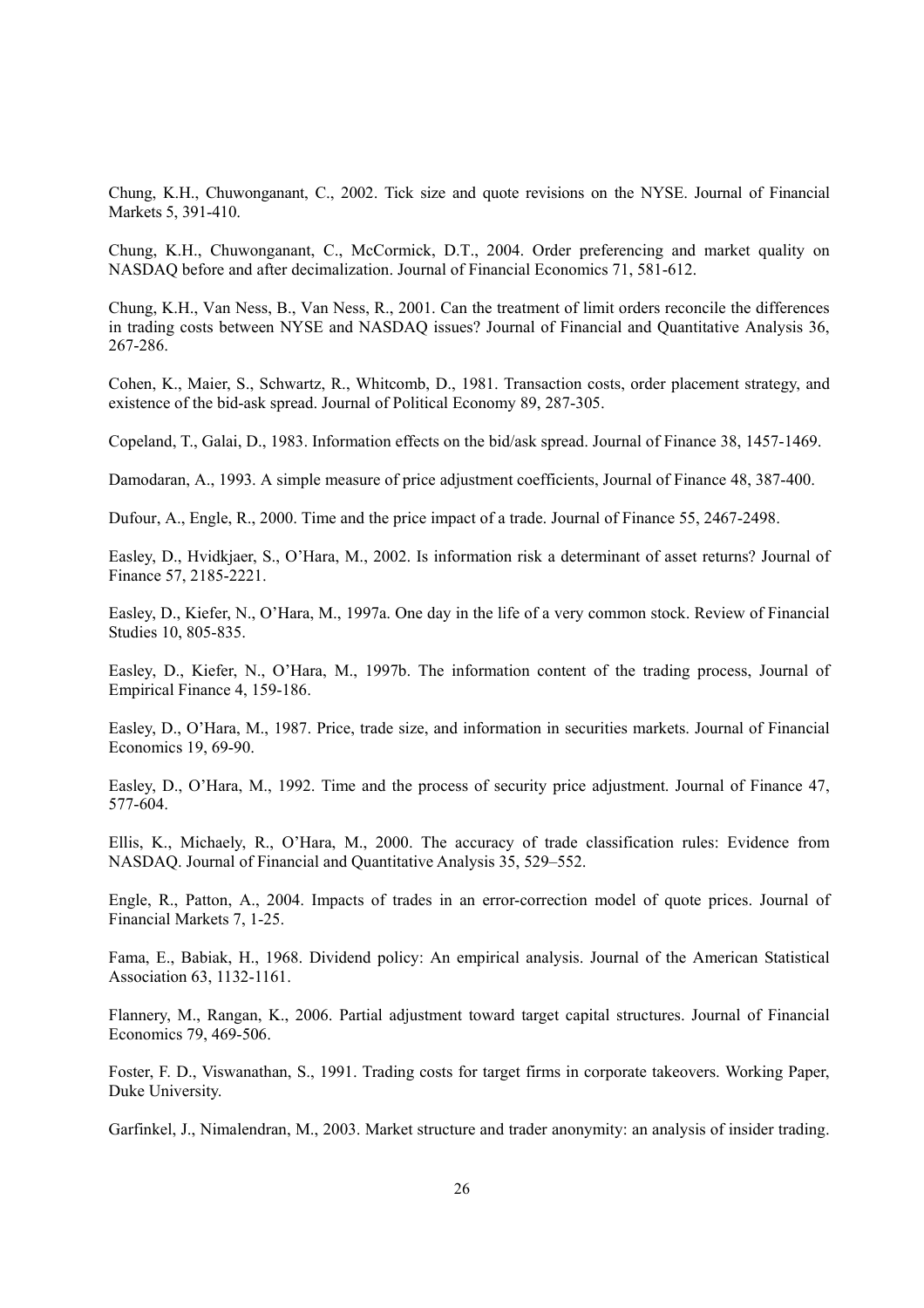Journal of Financial and Quantitative Analysis 38, 591-610.

George, T., Kaul, G., Nimalendran, M., 1991. Estimation of the bid-ask spread and its components: A new approach. Review of Financial Studies 4, 623–656.

Glosten, L. R., 1989. Insider trading, liquidity, and the role of the monopolist specialist. Journal of Business 62, 211-235.

Glosten, L., Harris, L., 1988. Estimating the components of the bid/ask spreads. Journal of Financial Economics 21, 123-142.

Glosten, L., Milgrom, P., 1985. Bid, ask and transaction prices in a specialist market with heterogeneously informed traders. Journal of Financial Economics 14, 71-100.

Goldstein, M., Kavajecz, K., 2000. Eighths, sixteenths and market depth: Changes in tick size and liquidity provision on the NYSE. Journal of Financial Economics 56, 125-149.

Greene, W.H., 2003, Econometric Analysis,  $5<sup>th</sup>$  edition. Prentice Hall.

Harris, L., 1994. Minimum price variations, discrete bid–ask spreads, and quotation sizes. Review of Financial Studies 7, 149–178.

Harris, L., 1997. Decimalization: A review of the arguments and evidence. Working Paper, University of Southern California.

Harris, L., Raviv, A., 1993. Differences of opinion make a horse race. Review of Financial Studies 6, 473-506.

Hasbrouck, J., 1988. The quotes, inventories and information. Journal of Financial Economics 22, 229-252.

Hasbrouck, J., 1991a. Measuring the information content of stock trades. Journal of Finance 46, 179-207.

Hasbrouck, J., 1991b. The summary informativeness of stock trades: An econometric analysis. Review of Financial Studies 4, 571-595.

Hasbrouck, J., Sofianos, G., 1993. The trades of marketmakers: An empirical analysis of NYSE specialists. Journal of Finance 48, 1565-1593.

Heidle, H., Huang, R., 2002. Information-based trading in dealer and auction markets: An analysis of exchange listings. Journal of Financial and Quantitative Analysis 37, 391-424.

Ho, T., Stoll, H., 1980. On dealer markets under competition. Journal of Finance 35, 259-267.

Ho, T., Stoll, H., 1981. Optimal dealer pricing under transactions and return uncertainty. Journal of Financial Economics 9, 47-73.

Huang, R., Stoll, H., 1996. Dealer versus auction markets: A paired comparison of execution costs on NASDAQ and the NYSE. Journal of Financial Economics 41, 313-357.

Huang, R., Stoll, H., 1997. The components of the bid-ask spread: A general approach. Review of Financial Studies 10, 995-1034.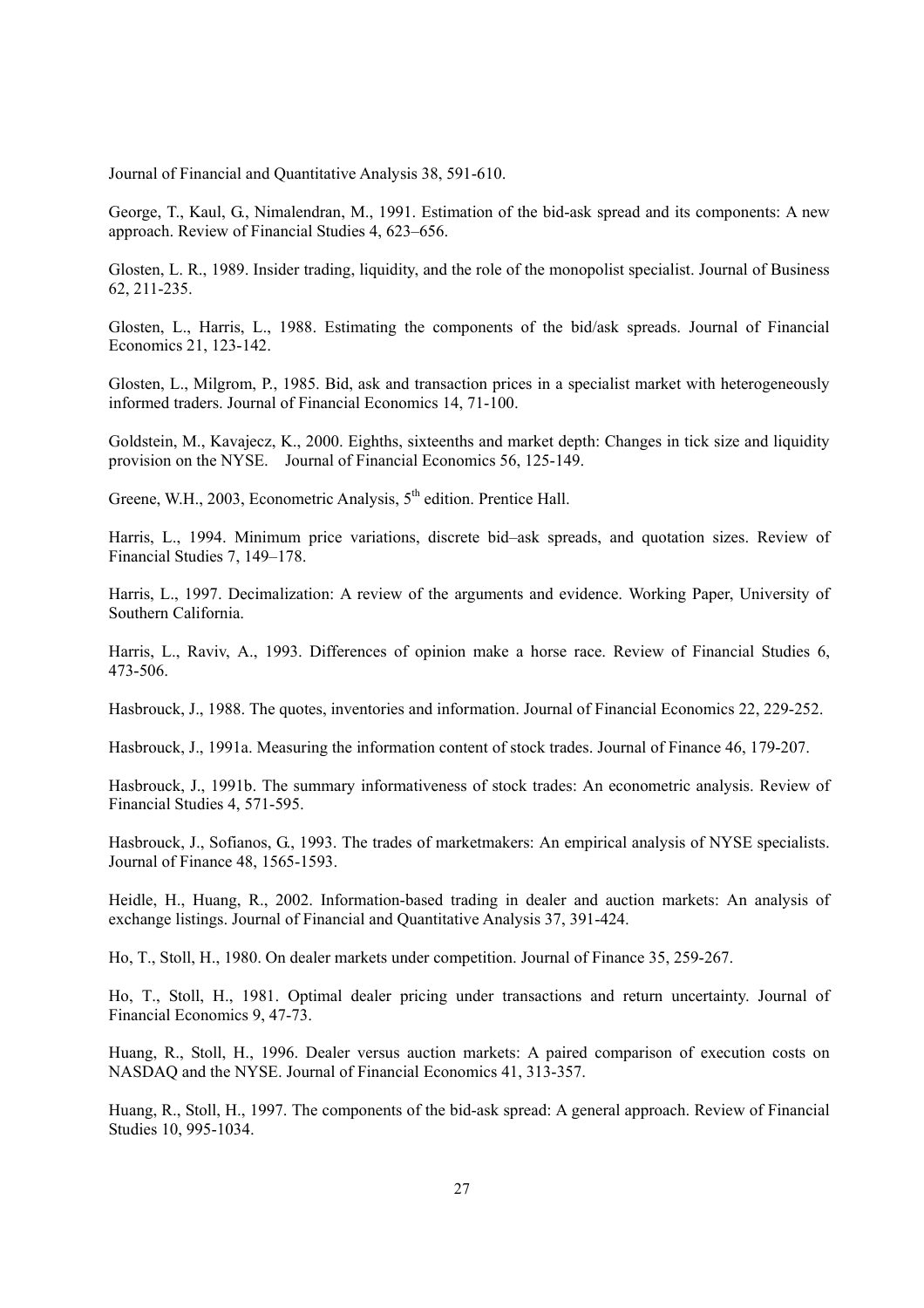Jones, C., Kaul, G., Lipson, M., 1994. Transactions, volume, and volatility. Review of Financial Studies 7, 631-651.

Jones, C., Lipson, M., 1999. Price impacts and quote adjustment on the NASDAQ and NYSE/AMEX. Working Paper, Columbia University.

Judge, G., Griffiths, W., Hill, R., Lutkepohl, H., Lee, T., The Theory and Practice of Econometrics. New York: John Wiley and Sons, 1985

Kavajecz, K., 1996. A specialist's quoted depth as a strategic choice variable. Working Paper, University of Pennsylvania.

Kavajecz, K.A., 1999. A specialist's quoted depth and the limit order book. Journal of Finance 54, 747-771.

Lee, C., Mucklow, B., Ready, M., 1993. Spreads, depths, and the impact of earnings information: An intraday analysis. Review of Financial Studies 6, 345-374.

Lin, J., Sanger, G., Booth, G., 1995. Trade size and components of the bid-ask spreads. Review of Financial Studies 8, 1153-1183.

Lintner, J., 1956. Distribution of incomes among dividends, retained earnings and taxes. American Economic Review 46, 97-113.

Madhavan, A., Smidt, S., 1993. An analysis of changes in specialist inventories and quotations. Journal of Finance 48, 1595-1628.

Masulis, R., Ng, V., 1995. Overnight and daytime stock return dynamics on the London Stock Exchange: The impacts of 'Big Bang' and the 1987 stock-market crash. Journal of Business and Economics Statistics 13, 365-378.

Masulis, R., Shivakumar, L., 2002. Does market structure affect the immediacy of stock price responses to news? Journal of Financial and Quantitative Analysis 37, 617-648.

McInish, T., Wood, R., 1992. An analysis of intraday patterns in bid/ask spreads for NYSE stocks. Journal of Finance 47, 753-764.

Nyholm, K., 2002. Estimating the probability of informed trading. Journal of Financial Research 25, 485-505.

Porter, D., Weaver, D., 1997. Decimalization and market quality. Financial Management 26, 5-26.

Ronen, T., Weaver, D., 2001. 'Teenies' anyone? Journal of Financial Markets 4, 231-260.

Stoll, H., 1978. The supply of dealer services in securities markets. Journal of Finance 33, 1133-1151.

Stoll, H., 1989. Inferring the components of the bid-ask spread: Theory and empirical tests. Journal of Finance 44, 115-134.

Stoll, H., 2000. Friction. Journal of Finance 55, 1479-1514.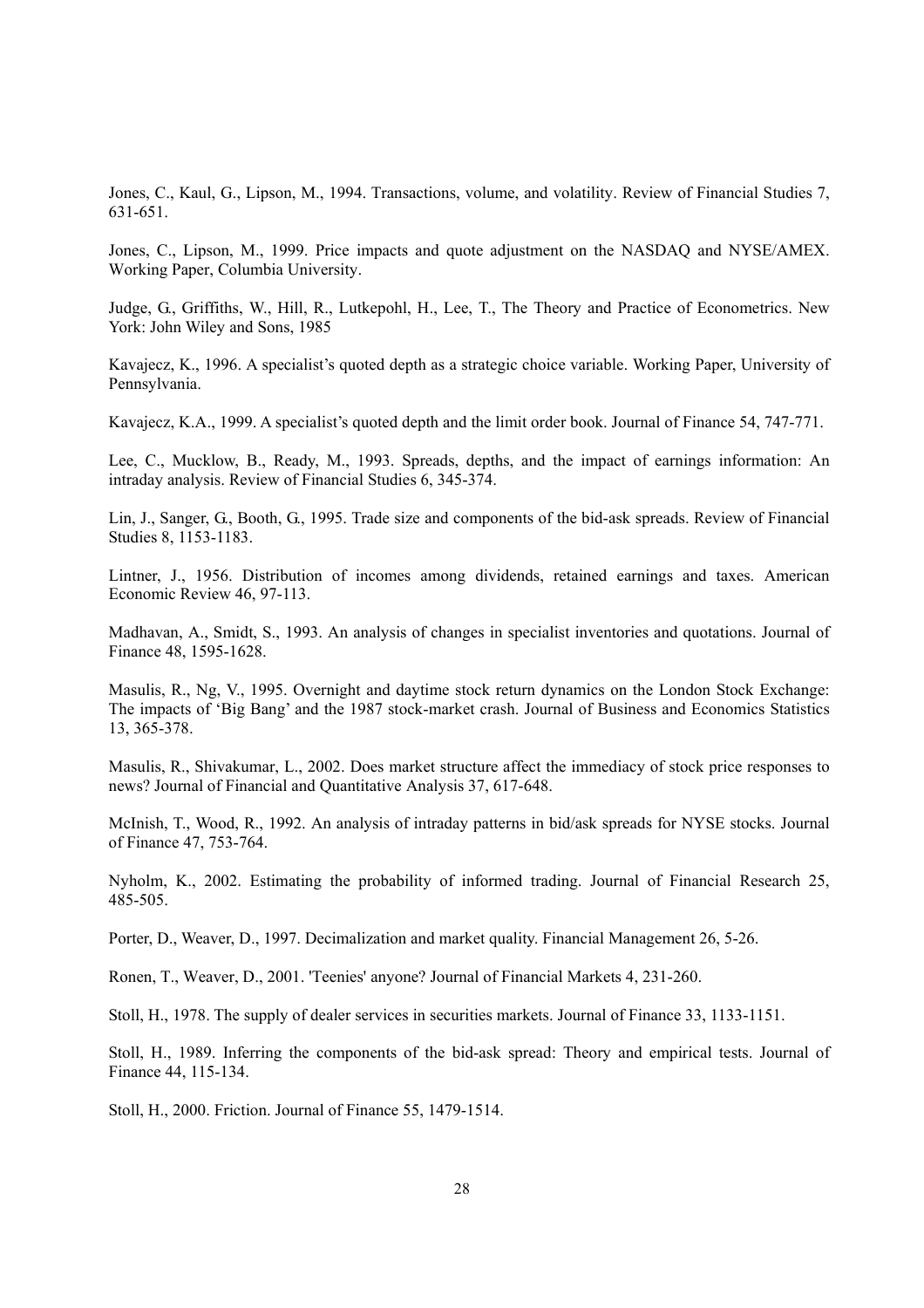Stoll, H., Whaley, R., 1990. Stock market structure and volatility. Review of Financial Studies 3, 37-71.

Theissen, E., 2000. Market structure, informational efficiency and liquidity: An experimental comparison of auction and dealer markets. Journal of Financial Markets 3, 333-363.

Theobald, M., Yallup, P., 2004. Determining security speed of adjustment coefficients. Journal of Financial Markets 7, 75-96.

Tinic, S., 1972. The economics of liquidity services. Quarterly Journal of Economics 86, 79-93.

Tinic, S., West, R., 1972. Competition and the pricing of dealer services in the over-the-counter market. Journal of Financial and Quantitative Analysis 7, 1707-1727.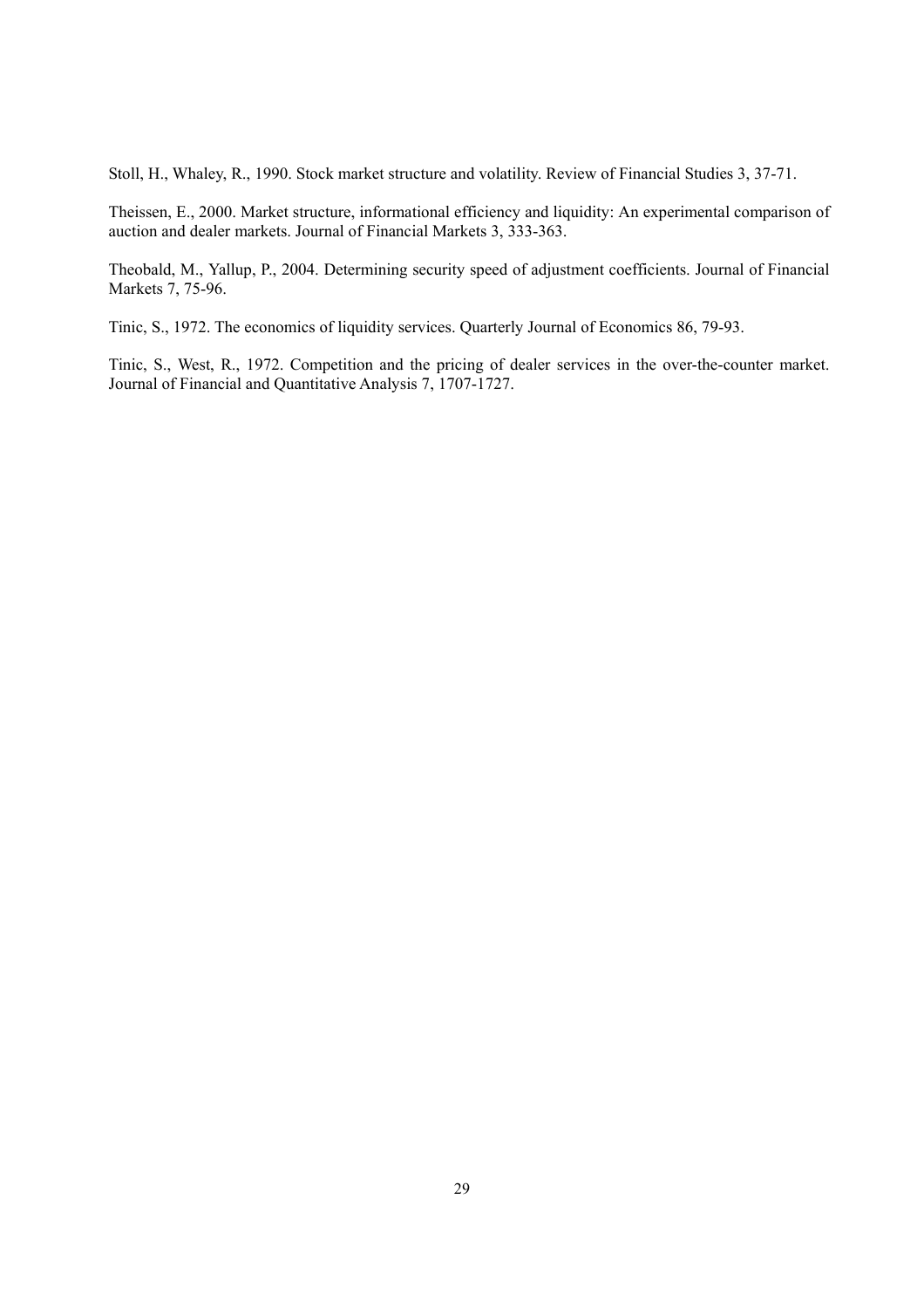#### **Appendix Derivation of Eq. (14) and Eq. (15)**

From Eq. (1),

$$
S_{t+1} - S_t = \pi (S_{t+1}^* - S_t) + u_{t+1} \text{ and } (A1)
$$

$$
S_{t} - S_{t-1} = \pi (S_{t}^{*} - S_{t-1}) + u_{t}. \tag{A2}
$$

Taking the difference between Eq. (A1) and Eq. (A2), we have

$$
S_{t+1} - S_t - (S_t - S_{t-1}) = \pi (S_{t+1}^* - S_t) + u_{t+1} - \pi (S_t^* - S_{t-1}) - u_t.
$$
 (A3)

After rearrangement, we obtain

$$
S_{t+1} - S_t = \pi (S_{t+1}^* - S_t^*) + (1 - \pi)(S_t - S_{t-1}) + (u_{t+1} - u_t) \text{ and } (A4)
$$

$$
S_{t+2} - S_{t+1} = \pi (S_{t+2}^* - S_{t+1}^*) + (1 - \pi) (S_{t+1} - S_t) + (u_{t+2} - u_{t+1}). \tag{A5}
$$

By adding Eq. (A4) and Eq. (A5), we obtain

$$
S_{t+2} - S_t = \pi (S_{t+2}^* - S_t^*) + (1 - \pi) (S_{t+1} - S_{t-1}) + (u_{t+2} - u_t).
$$
 (A6)

Note that

$$
S_{t+3} - S_{t+2} = \pi (S_{t+3}^* - S_{t+2}^*) + (1 - \pi) (S_{t+2} - S_{t+1}) + (u_{t+3} - u_{t+2}). \tag{A7}
$$

By adding Eq. (A6) and Eq. (A7), we obtain

$$
S_{t+3} - S_t = \pi (S_{t+3}^* - S_t^*) + (1 - \pi) (S_{t+2} - S_{t-1}) + (u_{t+3} - u_t).
$$
 (A8)

Repeating the above process, we obtain

$$
S_{t+T} - S_t = \pi (S_{t+T}^* - S_t^*) + (1 - \pi) (S_{t+T-1} - S_{t-1}) + (u_{t+T} - u_t).
$$
 (A9)

From Eq. (A9), we have

$$
S_{t+T-1} - S_{t-1} = \pi (S_{t+T-1}^* - S_{t-1}^*) + (1 - \pi) (S_{t+T-2} - S_{t-2}) + (u_{t+T-1} - u_{t-1}).
$$
\n(A10)

Substituting Eq. (A10) into Eq. (A9), we obtain

$$
S_{t+T} - S_t = \pi (S_{t+T}^* - S_t^*) + (1 - \pi) [\pi (S_{t+T-1}^* - S_{t-1}^*) + (1 - \pi) (S_{t+T-2} - S_{t-2}) + (u_{t+T-1} - u_{t-1})] + (u_{t+T} - u_t)
$$
  
=  $\pi (S_{t+T}^* - S_t^*) + (1 - \pi) \pi (S_{t+T-1}^* - S_{t-1}^*) + (1 - \pi)^2 (S_{t+T-2} - S_{t-2}) + (1 - \pi) (u_{t+T-1} - u_{t-1}) + (u_{t+T} - u_t).$  (A11)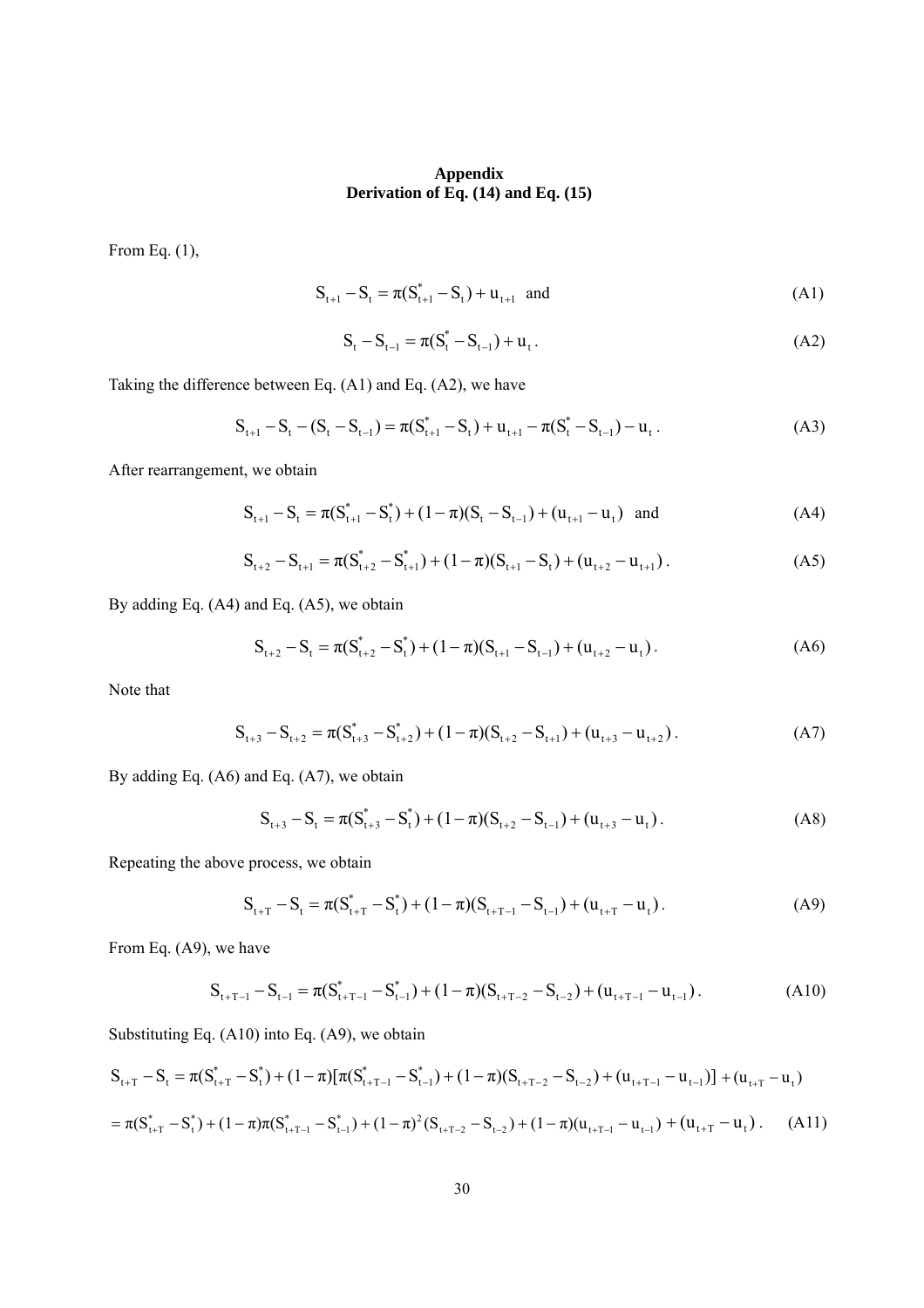From Eq. (A9) again, we obtain

$$
S_{t+T-2} - S_{t-2} = \pi (S_{t+T-2}^* - S_{t-2}^*) + (1 - \pi) (S_{t+T-3} - S_{t-3}) + (u_{t+T-2} - u_{t-2}).
$$
\n(A12)

Substituting Eq. (A12) into Eq. (A11), we obtain

$$
S_{t+T} - S_t = \pi (S_{t+T}^* - S_t^*) + (1 - \pi) \pi (S_{t+T-1}^* - S_{t-1}^*) + (1 - \pi)^2 [\pi (S_{t+T-2}^* - S_{t-2}^*)
$$
  
+  $(1 - \pi)(S_{t+T-3} - S_{t-3}) + (u_{t+T-2} - u_{t-2})] + (1 - \pi)(u_{t+T-1} - u_{t-1}) + (u_{t+T} - u_t)$  (A13)

$$
= \pi(S_{t+T}^* - S_t^*) + (1 - \pi)\pi(S_{t+T-1}^* - S_{t-1}^*) + (1 - \pi)^2 \pi(S_{t+T-2}^* - S_{t-2}^*) + (1 - \pi)^3(S_{t+T-3} - S_{t-3})
$$
  
+ 
$$
(1 - \pi)^2 (u_{t+T-2} - u_{t-2}) + (1 - \pi)(u_{t+T-1} - u_{t-1}) + (u_{t+T} - u_t).
$$
 (A14)

Iterating the above process, we obtain

$$
S_{t+T} - S_t = \pi (S_{t+T}^* - S_t^*) + \pi (1 - \pi) (S_{t+T-1}^* - S_{t-1}^*) + \pi (1 - \pi)^2 (S_{t+T-2}^* - S_{t-2}^*) + \dots
$$

$$
+ \pi (1 - \pi)^{T-1} (S_{t+1}^* - S_{t-T+1}^*) + (1 - \pi)^T (S_t - S_{t-T})
$$

$$
+ (u_{t+T} - u_t) + (1 - \pi)(u_{t+T-1} - u_{t-1}) + (1 - \pi)^2 (u_{t+T-2} - u_{t-2}) + \dots + (1 - \pi)^{T-1} (u_{t+1} - u_{t-T+1}).
$$
 (A15)

Taking summation on proper terms, we obtain

$$
S_{t+T} - S_t = (S_{t+T}^* - S_t^*) + (u_{t+T} - u_t), \text{ if } \pi = 1 \text{ and} \qquad (A16)
$$

$$
= \sum_{i=1}^{T} \pi (1-\pi)^{T-i} (S_{t+i}^* - S_{t-T+i}^*) + (1-\pi)^{T} (S_t - S_{t-T}) + \sum_{i=1}^{T} (1-\pi)^{T-i} (u_{t+i} - u_{t-T+i}), \text{ if } \pi \neq 1 \quad (A17)
$$

which are Eq. (14) and Eq. (15) in the paper.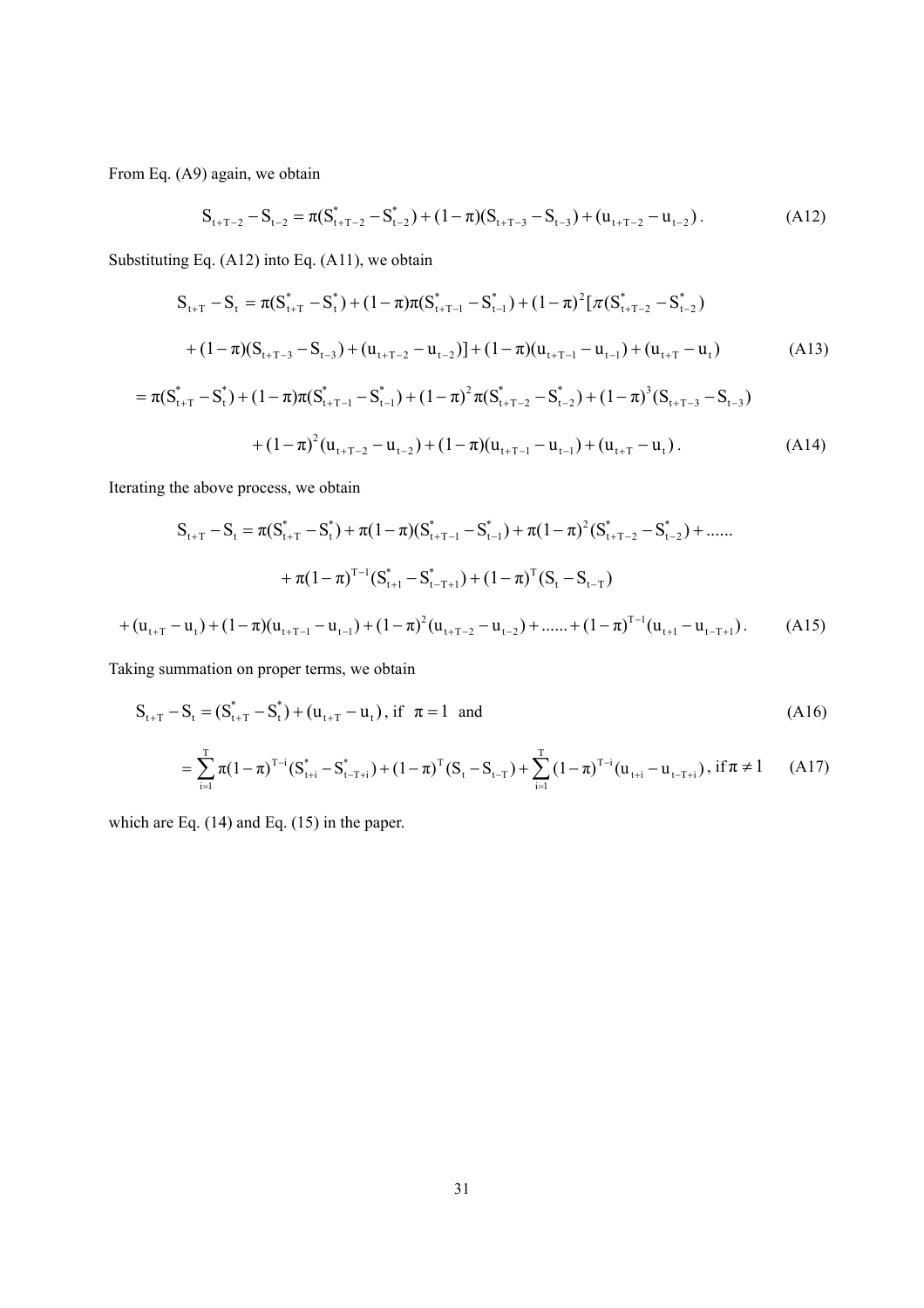#### Table 1 Descriptive statistics

Panel A shows descriptive statistics on our study sample of 1,450 NYSE stocks and 2,713 NASDAQ stocks that have the complete data required for our empirical analyses. We partition each trading day into 390 successive one-minute intervals to calculate the variables used in this study. We measure share price by the mean value of quote midpoints at interval end and return volatility by the standard deviation of quote-midpoint returns during each interval. We measure trading frequency by the average number of trades during each interval, and trade size by the average dollar trade size. We measure firm size by the average market value of equity during the study period. We measure the quoted spread of each stock at time t by  $(Ask_t - Bid_t)/M_t$ ; where Ask is the ask price, Bid is the bid price, and  $M_t$  is the mean of Ask, and Bid<sub>t</sub>. The quoted spread is the implicit trading cost for market orders when a trade occurs at the quoted price with no price improvement. To measure the cost of trading when it occurs at prices inside the posted bid and ask quotes, we also measure the effective spread at time t by  $2\dot{Q}_t(P_t)$  $- M_t$ )/ $M_t$ ; where  $P_t$  is the transaction price at time t,  $M_t$  is the midpoint of the most recently posted bid and ask quotes for the stock, and  $Q_t$  equals 1 for buyer-initiated trades and –1 for seller-initiated trades. We measure the quoted depth of each stock by the combined quoted depth at the bid and ask in round lots. We measure institutional holding by the percentage of shares that are held by institutions. Panel B shows descriptive statistics on 394 matched pairs of NYSE and NASDAQ stocks. We obtain matched samples of NYSE and NASDAQ stocks that are similar in trade size, price, return volatility, and market capitalization. We first calculate the matching score (MS) for each NYSE stock against each of the 2,713 NASDAQ stocks in our study sample: MS =

 $\binom{T}{i}^2$ N i 4  $\sum_{i=1}^{n} (X_i^N - X_i^T)^2$ , where  $X_i$  represents one of the four stock attributes (i.e., PRICE, NTRADE, TSIZE and RISK), superscripts N and T, refer to NYSE and  $i=1$ 

NASDAQ, respectively; and  $\Sigma$  denotes the summation over  $i = 1$  to 4. Then, for each NYSE stock, we select the NASDAQ stock with the smallest MS.

Panel A: Whole sample

|                   |               |        |           | Percentile |        |        |        |        |  |  |  |
|-------------------|---------------|--------|-----------|------------|--------|--------|--------|--------|--|--|--|
|                   |               |        | Standard  |            |        |        |        |        |  |  |  |
|                   | Exchange      | Mean   | deviation |            | 25     | 50     | 75     | 95     |  |  |  |
| Share price       | <b>NYSE</b>   | 34.79  | 31.83     | 6.61       | 18.15  | 29.31  | 44.85  | 73.99  |  |  |  |
| (PRICE)           | <b>NASDAQ</b> | 17.30  | 16.85     | 1.59       | 5.93   | 13.47  | 24.11  | 44.57  |  |  |  |
| Number of trades  | <b>NYSE</b>   | 4.59   | 4.70      | 1.44       | 2.20   | 3.11   | 5.20   | 11.93  |  |  |  |
| (NTRADE)          | <b>NASDAQ</b> | 5.23   | 8.96      | 1.76       | 2.28   | 3.06   | 4.83   | 13.99  |  |  |  |
| Trade size $(\$)$ | <b>NYSE</b>   | 12,778 | 9,950     | 3,179      | 6,345  | 9,945  | 16,192 | 32,300 |  |  |  |
| (TSIZE)           | <b>NASDAQ</b> | 4,686  | 4,262     | 1,031      | 2,052  | 3,701  | 5,996  | 11,613 |  |  |  |
| Risk              | <b>NYSE</b>   | 0.0003 | 0.0001    | 0.0001     | 0.0002 | 0.0002 | 0.0003 | 0.0005 |  |  |  |
| (RISK)            | <b>NASDAQ</b> | 0.0008 | 0.0009    | 0.0001     | 0.0003 | 0.0004 | 0.0009 | 0.0025 |  |  |  |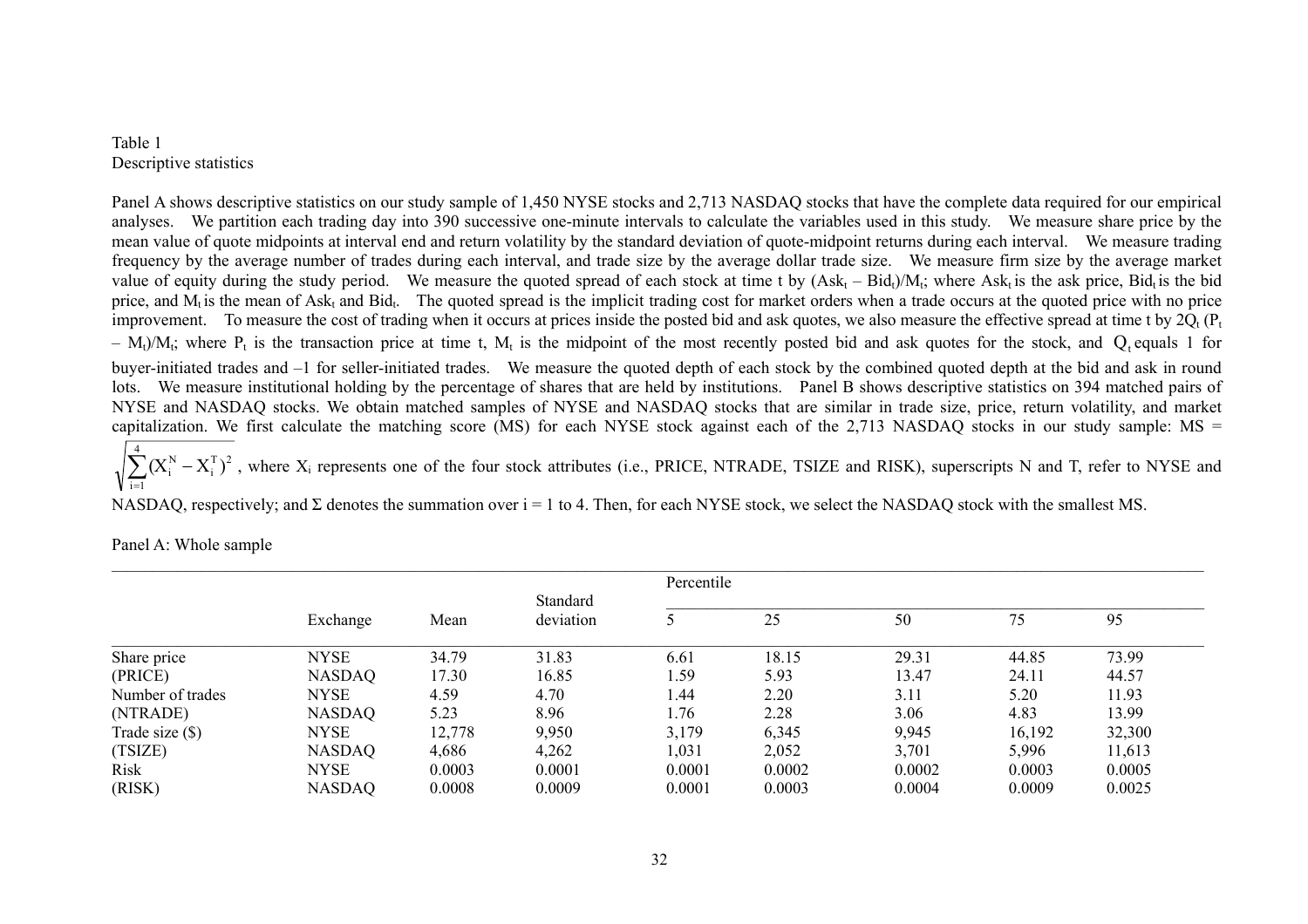| Market value (in \$1,000)        | <b>NYSE</b>   | 8,012   | 23,606  | 173      | 783    | ,867    | 5,506   | 31,418  |
|----------------------------------|---------------|---------|---------|----------|--------|---------|---------|---------|
| (MVE)                            | <b>NASDAQ</b> | 1,166   | 7,733   | 20       | 82     | 220     | 601     | 3,217   |
| Institutional holding (in $\%$ ) | <b>NYSE</b>   | 69.49%  | 21.11%  | 29.09%   | 57.16% | 74.31%  | 85.88%  | 95.72%  |
| (INST)                           | <b>NSADAQ</b> | 44.04%  | 28.89%  | $3.05\%$ | 17.73% | 41.64%  | 68.81%  | 91.66%  |
| Quoted spread                    | <b>NYSE</b>   | 0.0016  | 0.0022  | 0.0004   | 0.0006 | 0.0009  | 0.0015  | 0.0048  |
| (QSPRD)                          | <b>NASDAQ</b> | 0.0081  | 0.0102  | 0.0007   | 0.0017 | 0.0040  | 0.0110  | 0.0281  |
| Effective spread                 | <b>NYSE</b>   | 0.0007  | 0.0010  | 0.0002   | 0.0003 | 0.0005  | 0.0008  | 0.0021  |
| (ESPRD)                          | <b>NASDAQ</b> | 0.0047  | 0.0056  | 0.0005   | 0.0011 | 0.0024  | 0.0066  | 0.0159  |
| Depth                            | NYSE          | 18.4121 | 93.2465 | 6.4503   | 8.8350 | 12.0571 | 17.8073 | 36.4933 |
| (DEPTH)                          | <b>NASDAQ</b> | 23.1604 | 112.64  | 4.5166   | 6.0359 | 8.3259  | 13.5848 | 64.0883 |
|                                  |               |         |         |          |        |         |         |         |

Panel B: Matched sample

|                                  |               |        |           | Percentile |        |        |        |        |
|----------------------------------|---------------|--------|-----------|------------|--------|--------|--------|--------|
|                                  |               |        | Standard  |            |        |        |        |        |
|                                  | Exchange      | Mean   | deviation | 5          | 25     | 50     | 75     | 95     |
| Share price                      | <b>NYSE</b>   | 16.31  | 10.23     | 2.93       | 8.48   | 14.39  | 21.31  | 36.57  |
| (PRICE)                          | <b>NASDAQ</b> | 21.30  | 11.63     | 2.93       | 13.07  | 18.93  | 27.80  | 43.57  |
| Trade size (\$)                  | NYSE          | 4,704  | 1,855     | 2,005      | 3,352  | 4,360  | 5,904  | 8,131  |
| (TSIZE)                          | <b>NASDAQ</b> | 4,700  | 1,850     | 2,012      | 3,351  | 4,374  | 5,936  | 8,196  |
| Risk                             | <b>NYSE</b>   | 0.0004 | 0.0002    | 0.0002     | 0.0003 | 0.0003 | 0.0004 | 0.0008 |
| (RISK)                           | <b>NASDAQ</b> | 0.0005 | 0.0004    | 0.0002     | 0.0003 | 0.0003 | 0.0005 | 0.0013 |
| Market value (in \$1,000)        | <b>NYSE</b>   | 577    | 471       | 76         | 223    | 445    | 806    | 1,412  |
| (MVE)                            | <b>NASDAQ</b> | 572    | 469       | 68         | 217    | 435    | 774    | 1,448  |
| Institutional holding (in $\%$ ) | <b>NYSE</b>   | 63.37% | 23.84%    | 23.07%     | 43.56% | 65.71% | 84.48% | 95.35% |
| (INST)                           | <b>NSADAQ</b> | 56.04% | 27.27%    | 10.13%     | 34.40% | 57.85% | 80.91% | 94.46% |
| Quoted spread                    | <b>NYSE</b>   | 0.0034 | 0.0036    | 0.0010     | 0.0014 | 0.0022 | 0.0034 | 0.0118 |
| (QSPRD)                          | <b>NASDAQ</b> | 0.0040 | 0.0050    | 0.0009     | 0.0014 | 0.0021 | 0.0046 | 0.0129 |
| Effective spread                 | <b>NYSE</b>   | 0.0016 | 0.0016    | 0.0005     | 0.0007 | 0.0010 | 0.0016 | 0.0051 |
| (ESPRD)                          | <b>NASDAQ</b> | 0.0024 | 0.0028    | 0.0006     | 0.0009 | 0.0013 | 0.0026 | 0.0077 |
| Depth                            | <b>NYSE</b>   | 16.95  | 15.76     | 6.77       | 8.67   | 12.11  | 13.89  | 46.73  |
| (DEPTH)                          | <b>NASDAQ</b> | 11.57  | 43.61     | 4.51       | 5.49   | 6.84   | 9.27   | 16.77  |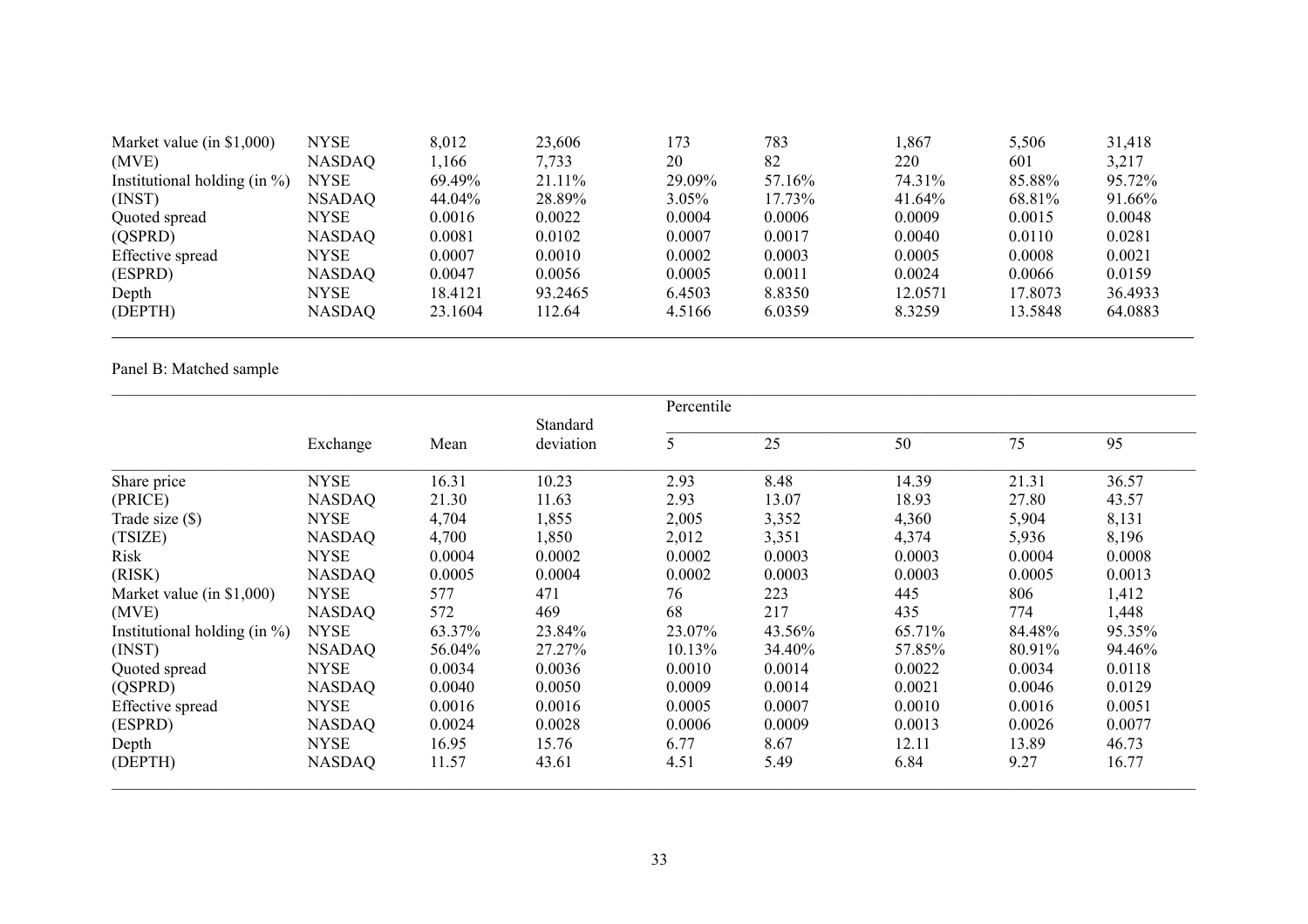## Table 2 The speed of quote adjustment for NYSE and NASDAQ stocks

This table shows the mean values of partial adjustment coefficients  $(\pi)$  and the mean values of quote adjustment speeds  $(\lambda = 1 - |1 - \pi|)$  and whether the difference

in the mean value between NYSE and NASDAQ stocks is statistically significant. We estimate  $\pi$  and  $\lambda$  using the quoted spread, effective spread, and quoted depth, respectively. This table also shows the percentage of  $\pi$  estimates that are greater than one. We estimate  $\pi$  and  $\lambda$  using one-minute, five-minute, and 30-minute interval data. Panels A, B, and C show the results from the whole study sample of NYSE and NASDAQ stocks, and Panel D shows the results from the matched sample of NYSE and NASDAQ stocks.

Panel A: Whole sample (with one-minute interval data)

|               | Quoted spread model |                    |                      |                 | Effective spread model |                      | Depth model       |                 |                      |  |
|---------------|---------------------|--------------------|----------------------|-----------------|------------------------|----------------------|-------------------|-----------------|----------------------|--|
|               | <b>NYSE</b>         | <b>NASDAO</b>      | Difference (t-value) | <b>NYSE</b>     | <b>NASDAO</b>          | Difference (t-value) | <b>NYSE</b>       | <b>NASDAO</b>   | Difference (t-value) |  |
| π<br>$\% > 1$ | 0.9159<br>8.29%     | 0.8193<br>$5.61\%$ | $0.0966**$ (21.54)   | 0.9255<br>4.75% | 0.8909<br>5.90%        | $0.0346**$ (15.25)   | 0.9050<br>$.27\%$ | 0.8419<br>4.38% | $0.0631**$ (18.21)   |  |
| ∼             | 0.9115              | 0.8079             | $0.1036**$ (25.24)   | 0.9230          | 0.8871                 | $0.0359**$ (17.03)   | 0.9043            | 0.8313          | $0.0730**$ (23.71)   |  |

\_\_\_\_\_\_\_\_\_\_\_\_\_\_\_\_\_\_\_\_\_\_\_\_\_\_\_\_\_\_\_\_\_\_\_\_\_\_\_\_\_\_\_\_\_\_\_\_\_\_\_\_\_\_\_\_ \_\_\_\_\_\_\_\_\_\_\_\_\_\_\_\_\_\_\_\_\_\_\_\_\_\_\_\_\_\_\_\_\_\_\_\_\_\_\_\_\_\_\_\_\_\_\_\_\_\_\_\_\_\_\_\_\_\_\_\_\_\_\_\_\_\_\_\_\_\_\_\_\_\_\_\_\_\_\_\_\_\_\_\_\_

\_\_\_\_\_\_\_\_\_\_\_\_\_\_\_\_\_\_\_\_\_\_\_\_\_\_\_\_\_\_\_\_\_\_\_\_\_\_\_\_\_\_\_\_\_\_\_\_\_\_\_\_\_\_\_\_\_\_\_\_\_\_\_\_\_\_\_\_\_\_\_\_\_\_\_\_\_\_\_\_\_\_\_\_\_\_\_\_\_\_\_\_\_\_\_\_\_\_\_\_\_\_\_\_\_\_\_\_\_\_\_\_\_\_\_\_\_\_\_\_\_\_\_\_\_\_\_\_\_\_\_\_\_\_\_\_\_\_\_\_\_\_

\_\_\_\_\_\_\_\_\_\_\_\_\_\_\_\_\_\_\_\_\_\_\_\_\_\_\_\_\_\_\_\_\_\_\_\_\_\_\_\_\_\_\_\_\_\_\_\_\_\_\_\_\_\_\_\_\_\_\_\_\_\_\_\_\_\_\_\_\_\_\_\_\_\_\_\_\_\_\_\_\_\_\_\_\_\_\_\_\_\_\_\_\_\_\_\_\_\_\_\_\_\_\_\_\_\_\_\_\_\_\_\_\_\_\_\_\_\_\_\_\_\_\_\_\_\_\_\_\_\_\_\_\_\_\_\_\_\_\_\_\_\_

Panel B: Whole sample (with five-minute interval data)

|                            | Quoted spread model |                  |                      |                  | Effective spread model |                      | Depth model      |                     |                      |  |
|----------------------------|---------------------|------------------|----------------------|------------------|------------------------|----------------------|------------------|---------------------|----------------------|--|
|                            | <b>NYSE</b>         | <b>NASDAO</b>    | Difference (t-value) | <b>NYSE</b>      | NASDAO                 | Difference (t-value) | <b>NYSE</b>      | NASDAO              | Difference (t-value) |  |
| $\pi$<br>$\frac{9}{6} > 1$ | 0.9600<br>25.50%    | 0.8765<br>11.98% | $0.0835**$ (20.08)   | 0.9733<br>32.41% | 0.9328<br>17.99%       | $0.0405**$ (15.35)   | 0.9603<br>22.50% | 0.8930<br>$12.75\%$ | $0.0673**$ (16.20)   |  |
| Λ                          | 0.9431              | 0.8602           | $0.0829**$ (22.44)   | 0.9498           | 0.9173                 | $0.0325**$ (14.82)   | 0.9484           | 0.8731              | $0.0753**$ (20.45)   |  |

\_\_\_\_\_\_\_\_\_\_\_\_\_\_\_\_\_\_\_\_\_\_\_\_\_\_\_\_\_\_\_\_\_\_\_\_\_\_\_\_\_\_\_\_\_\_\_\_\_\_\_\_\_\_\_\_\_\_\_\_\_\_\_\_\_\_\_\_\_\_\_\_\_\_\_\_\_\_\_\_\_\_\_\_\_\_\_\_\_\_\_\_\_\_\_\_\_\_\_\_\_\_\_\_\_\_\_\_\_\_\_\_\_\_\_\_\_\_\_\_\_\_\_\_\_\_\_\_\_\_\_\_\_\_\_\_\_\_\_\_\_\_

\*\*Significant at the 1% level.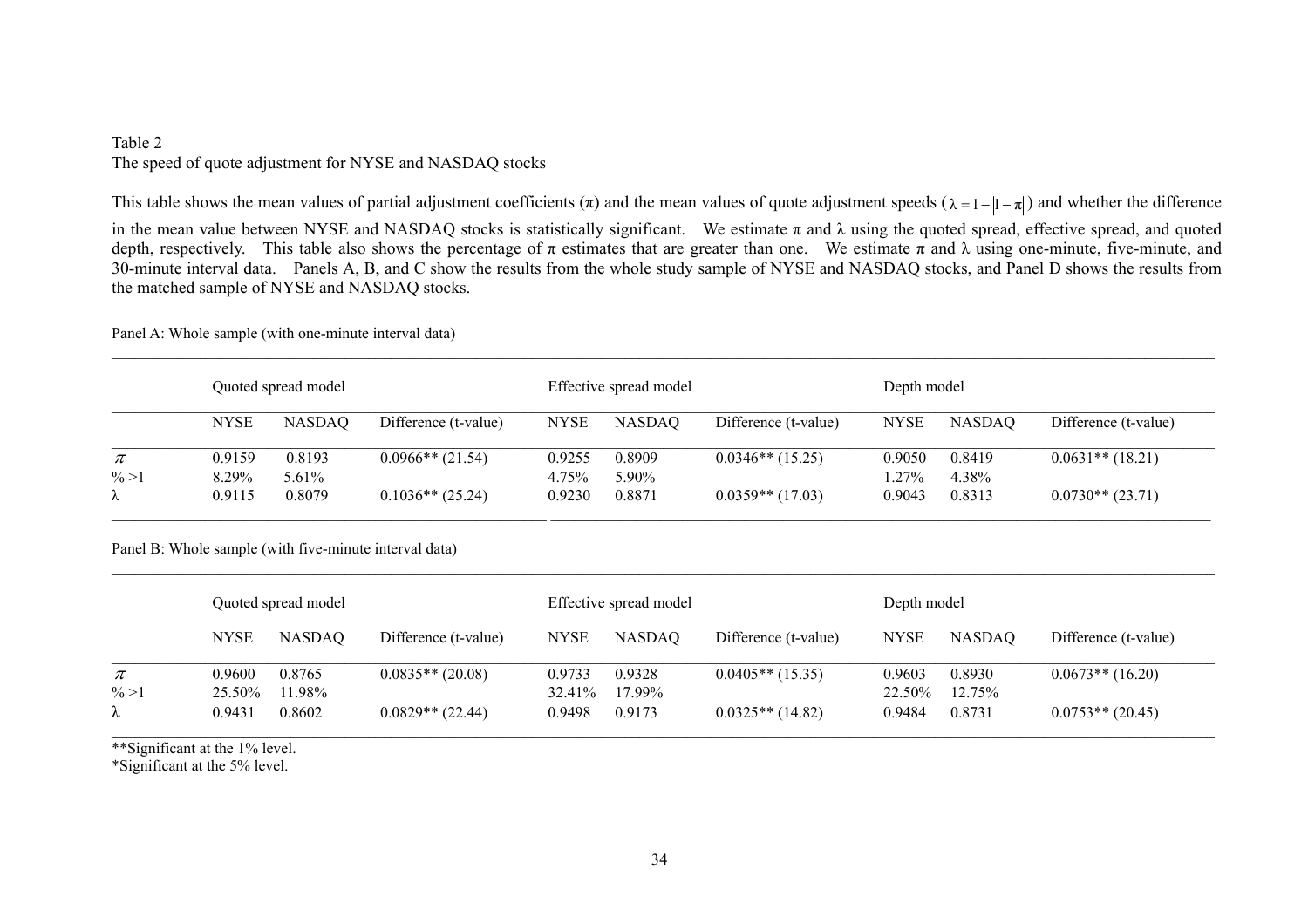### Table 2 (continued) The speed of quote adjustment for NYSE and NASDAQ stocks

#### Panel C: Whole sample (with 30-minute interval data)

|                            | Quoted spread model     |               |                      |                     | Effective spread model |                      | Depth model      |                  |                      |  |
|----------------------------|-------------------------|---------------|----------------------|---------------------|------------------------|----------------------|------------------|------------------|----------------------|--|
|                            | <b>NYSE</b>             | <b>NASDAO</b> | Difference (t-value) | NYSE                | NASDAO                 | Difference (t-value) | <b>NYSE</b>      | NASDAQ           | Difference (t-value) |  |
| $\pi$<br>$\frac{9}{6} > 1$ | 0.9689<br>38.86% 31.36% | 0.9205        | $0.0484**$ (10.32)   | 0.9832<br>$41.04\%$ | 0.9584<br>33.86%       | $0.0248**$ (6.66)    | 0.9635<br>35.99% | 0.9249<br>31.31% | $0.0386**$ (8.58)    |  |
| ⋏                          | 0.9178                  | 0.8740        | $0.0438**$ (12.14)   | 0.9264              | 0.9008                 | $0.0256**$ (9.92)    | 0.9246           | 0.8776           | $0.0470**$ (12.73)   |  |

\_\_\_\_\_\_\_\_\_\_\_\_\_\_\_\_\_\_\_\_\_\_\_\_\_\_\_\_\_\_\_\_\_\_\_\_\_\_\_\_\_\_\_\_\_\_\_\_\_\_\_\_\_\_\_\_\_\_\_\_\_\_\_\_\_\_\_\_\_\_\_\_\_\_\_\_\_\_\_\_\_\_\_\_\_\_\_\_\_\_\_\_\_\_\_\_\_\_\_\_\_\_\_\_\_\_\_\_\_\_\_\_\_\_\_\_\_\_\_\_\_\_\_\_\_\_\_\_\_\_\_\_\_\_\_\_\_\_\_\_\_\_

Panel D: Matched sample (with one-minute interval data)

| Quoted spread model        |                    |                    |                      | Effective spread model |                    | Depth model          |                   |                 |                      |
|----------------------------|--------------------|--------------------|----------------------|------------------------|--------------------|----------------------|-------------------|-----------------|----------------------|
|                            | <b>NYSE</b>        | <b>NASDAO</b>      | Difference (t-value) | <b>NYSE</b>            | <b>NASDAO</b>      | Difference (t-value) | <b>NYSE</b>       | NASDAO          | Difference (t-value) |
| $\pi$<br>$\frac{9}{6} > 1$ | 0.9601<br>$7.62\%$ | 0.8139<br>$1.17\%$ | $0.1462**$ (26.86)   | 0.9085<br>2.64%        | 0.8868<br>$1.46\%$ | $0.0217**$ (4.36)    | 0.8773<br>$.75\%$ | 0.8733<br>2.05% | 0.0040(0.99)         |
| ⋏                          | 0.9577             | 0.8128             | $0.1449**$ (27.44)   | 0.9069                 | 0.8851             | $0.0218**$ (4.58)    | 0.8765            | 0.8725          | 0.0040(1.05)         |

\_\_\_\_\_\_\_\_\_\_\_\_\_\_\_\_\_\_\_\_\_\_\_\_\_\_\_\_\_\_\_\_\_\_\_\_\_\_\_\_\_\_\_\_\_\_\_\_\_\_\_\_\_\_\_\_\_\_\_\_\_\_\_\_\_\_\_\_\_\_\_\_\_\_\_\_\_\_\_\_\_\_\_\_\_\_\_\_\_\_\_\_\_\_\_\_\_\_\_\_\_\_\_\_\_\_\_\_\_\_\_\_\_\_\_\_\_\_\_\_\_\_\_\_\_\_\_\_\_\_\_\_\_\_\_\_\_\_\_\_\_\_

\*\*Significant at the 1% level.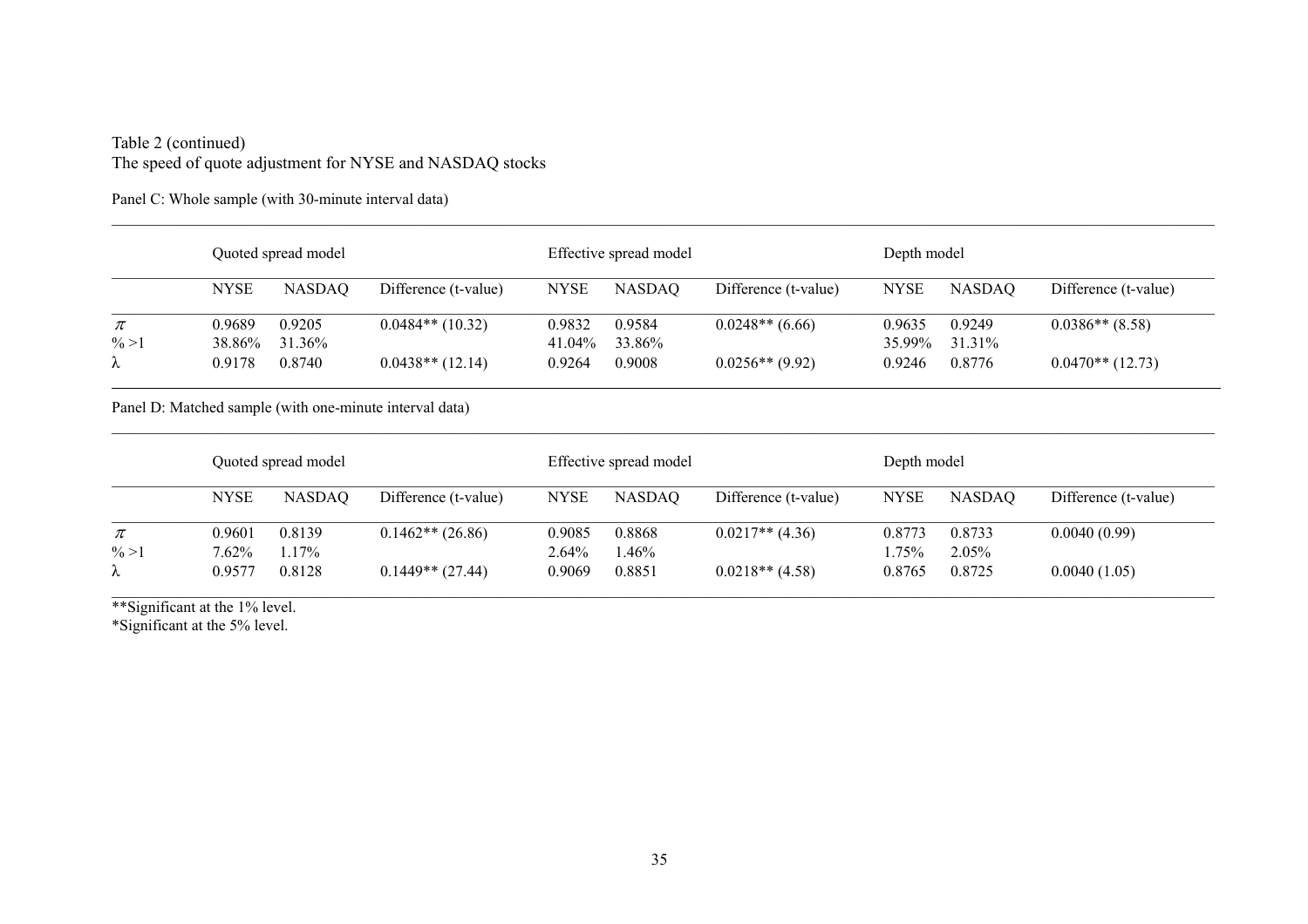#### Table 3 The speed of quote adjustment and stock attributes

This table shows the results of the following cross-sectional regression model:

$$
\pi \text{ or } \lambda = \beta_0 + \sum_{i=1}^{5} \beta_i X_i + \beta_6 GKN/PM + \beta_7 PIN + \beta_8 INST + \beta_9 MM (NASDAQ stocks) + \epsilon
$$

where  $\pi$  is the partial adjustment coefficient estimated from the first-pass regression,  $\lambda$  is the quote adjustment speed, X<sub>i</sub> (i = 1 to 5) is one of the five stock attributes (i.e., NTRADE, TSIZE, PRICE, RISK and MVE), Σ denotes the summation over  $i = 1$  to 5,  $β_0$  through  $β_9$  are the regression coefficients, and ε is the error term. GKN denotes the adverse-selection component of the spread estimated from the method in George, Kaul and Nimalendran (1991), PM is the price impact of trades, PIN is the probability of information-based trading, INST is the percentage of shares held by institutions, and MM is the number of marketmakers for NASDAQ stocks. We estimate the model using the weighted regression procedure, in which the weight is the reciprocal of the standard error of the partial adjustment coefficient. Panel A shows the results of the second-pass regressions using  $\pi$  and  $\lambda$  values that are estimated from the quoted spread model, Panel B shows the results of the second-pass regressions using  $\pi$  and  $\lambda$  values that are estimated from the effective spread model, and Panel C shows the results of the second-pass regressions using  $\pi$  and  $\lambda$  values that are estimated from the quoted depth model. In each panel, the first four columns show the results for NYSE stocks, the next four columns show the results for NASDAQ stocks, and the last four columns show the results for the combined sample of NYSE and NASDAQ stocks. Numbers in parentheses are t-statistics.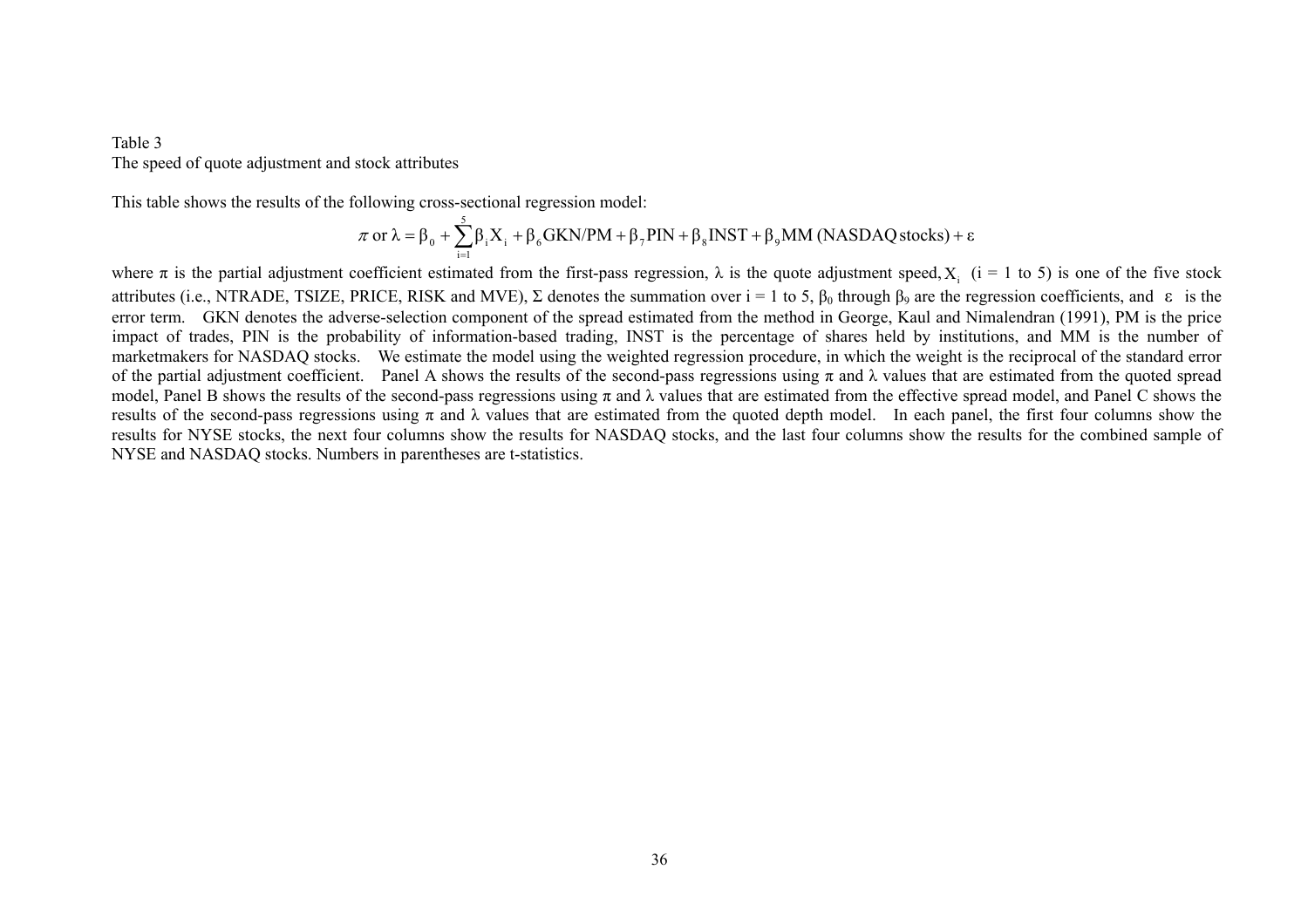#### Table 3 (continued) The speed of quote adjustment and stock attributes

# Panel A: Quoted spread model

|                | <b>NYSE</b> |                                |            |                                           | <b>NASDAQ</b> |            |            |            | Combined            |                       |            |                       |
|----------------|-------------|--------------------------------|------------|-------------------------------------------|---------------|------------|------------|------------|---------------------|-----------------------|------------|-----------------------|
|                | π           | π                              | λ          | λ                                         | π             | $\pi$      | $\lambda$  | λ          | π                   | $\pi$                 | $\lambda$  | $\lambda$             |
| Intercept      | $0.9907**$  | $0.8588**$                     | $0.9648**$ | $0.8424**$                                | 0.1698        | $0.4229**$ | $0.3392**$ | $0.6023**$ | $0.9730**$          | $1.0841**$            | $1.0529**$ | $1.1740**$            |
|                | (6.53)      | (5.77)                         | (6.66)     | (5.94)                                    | (1.53)        | (3.78)     | (3.18)     | (5.57)     | (14.67)             | (16.79)               | (16.49)    | (18.87)               |
| Log(NTRADE)    | 0.0280      | 0.0098                         | $0.0414**$ | 0.0255                                    | $0.0522**$    | 0.0213     | $0.0549**$ | $0.0234*$  | $0.0645**$          | $0.0475**$            |            | $0.0619**0.0435**$    |
|                | (1.72)      | (0.66)                         | (2.66)     | (1.80)                                    | (4.70)        | (1.94)     | (5.14)     | (2.20)     | (8.02)              | (6.28)                | (8.00)     | (5.97)                |
| Log(TSIZE)     |             |                                |            | $-0.1416** -0.1321** -0.1480** -0.1384**$ | 0.0057        | $-0.0075$  | $-0.0075$  | $-0.0208$  |                     | $-0.0769** -0.0790**$ |            | $-0.0854** -0.0875**$ |
|                | $(-7.79)$   | $(-7.20)$                      | $(-8.52)$  | $(-7.90)$                                 | (0.49)        | $(-0.63)$  | $(-0.67)$  | $(-1.81)$  | $(-8.28)$           | $(-8.50)$             | $(-9.55)$  | $(-9.77)$             |
| Log(PRICE)     | $0.1070**$  | $0.1389**$                     | $0.1069**$ | 0.1385                                    | 0.0136        | $0.0365**$ | $0.0250**$ | $0.0514**$ | $0.0589**$          | $0.0778**$            | $0.0644**$ | $0.0857**$            |
|                | (8.55)      | (9.56)                         | (8.95)     | (10.00)                                   | (1.51)        | (3.39)     | (2.88)     | (4.95)     | (8.18)              | (9.10)                | (9.29)     | (10.41)               |
| <b>RISK</b>    | $257.77**$  | 348.69**                       | $275.81**$ | $366.64**$                                | 12.81         | $43.41**$  | 8.76       | $42.32**$  | 17.35               | $39.61**$             | 16.47      | $41.27**$             |
|                | (3.97)      | (5.07)                         | (4.45)     | (5.59)                                    | (1.12)        | (3.50)     | (0.79)     | (3.53)     | (1.67)              | (3.60)                | (1.65)     | (3.89)                |
| Log(MVE)       |             | $-0.0585** -0.0490** -0.0639*$ |            | $-0.0545**$                               | $-0.0008$     | $-0.0054$  | $-0.0078$  | $-0.0132*$ | $-0.0115*$          | $-0.0073$             | $-0.0092*$ | $-0.0044$             |
|                | $(-6.92)$   | $(-5.65)$                      | $(-7.92)$  | $(-6.59)$                                 | $(-0.14)$     | $(-0.88)$  | $(-1.37)$  | $(-2.20)$  | $(-2.49)$           | $(-1.52)$             | $(-2.08)$  | $(-0.97)$             |
| <b>GKN</b>     | $0.1074**$  |                                | $0.0946*$  |                                           | $0.3180**$    |            | $0.3246**$ |            | $0.1396**$          |                       | $0.1511**$ |                       |
|                | (2.75)      |                                | (2.54)     |                                           | (10.49)       |            | (11.10)    |            | (5.71)              |                       | (6.42)     |                       |
| PM             |             | $2.0564**$                     |            | $2.0978**$                                |               | $0.9958*$  |            | $1.2396**$ |                     | $1.4249**$            |            | $1.6070**$            |
|                |             | (3.27)                         |            | (3.50)                                    |               | (2.40)     |            | (3.09)     |                     | (4.09)                |            | (4.78)                |
| PIN            | $0.0915*$   | $0.1195**$                     | $0.0823*$  | $0.1102**$                                | $0.0491*$     | 0.0471     | 0.0401     | 0.0396     | $0.0517*$           | $0.0583**$            | $0.0431*$  | $0.0506*$             |
|                | (2.58)      | (3.32)                         | (2.43)     | (3.21)                                    | (2.13)        | (1.97)     | (1.80)     | (1.71)     | (2.59)              | (2.89)                | (2.24)     | (2.60)                |
| <b>INST</b>    | $-0.0381$   | $-0.0659*$                     | $-0.0299$  | $-0.0563*$                                | $-0.0309*$    | $-0.0196$  | $-0.0269$  | $-0.0170$  | $-0.0376**-0.0352*$ |                       | $-0.0345*$ | $-0.0323*$            |
|                | $(-1.48)$   | $(-2.60)$                      | $(-1.22)$  | $(-2.33)$                                 | $(-1.96)$     | $(-1.19)$  | $(-1.77)$  | $(-1.07)$  | $(-2.74)$           | $(-2.55)$             | $(-2.61)$  | $(-2.42)$             |
| Log(MM)        |             |                                |            |                                           | $0.1001**$    | $0.1064**$ | $0.0981**$ | $0.1031**$ |                     |                       |            |                       |
|                |             |                                |            |                                           | (5.51)        | (5.64)     | (5.56)     | (5.66)     |                     |                       |            |                       |
| <b>NYSE</b>    |             |                                |            |                                           |               |            |            |            | $0.0435**$          | $0.0796**$            | $0.0455**$ | $0.0843**$            |
|                |             |                                |            |                                           |               |            |            |            | (3.39)              | (7.56)                | (3.69)     | (8.31)                |
| F-value        | $20.71**$   | $21.15**$                      | $23.71**$  | $24.54**$                                 | $33.25**$     | $20.51**$  | $33.03**$  | $19.24**$  | 33.75**             | 31.82**               | $33.61**$  | $31.40**$             |
| Adjusted $R^2$ | 0.113       | 0.115                          | 0.127      | 0.132                                     | 0.139         | 0.089      | 0.139      | 0.084      | 0.089               | 0.084                 | 0.088      | 0.083                 |

\_\_\_\_\_\_\_\_\_\_\_\_\_\_\_\_\_\_\_\_\_\_\_\_\_\_\_\_\_\_\_\_\_\_\_\_\_\_\_\_\_\_\_\_\_\_\_\_\_\_\_\_\_\_\_\_\_\_\_\_\_\_\_\_\_\_\_\_\_\_\_\_\_\_\_\_\_\_\_\_\_\_\_\_\_\_\_\_\_\_\_\_\_\_\_\_\_\_\_\_\_\_\_\_\_\_\_\_\_\_\_\_\_\_\_\_\_\_\_\_\_

\*\*Significant at the 1% level.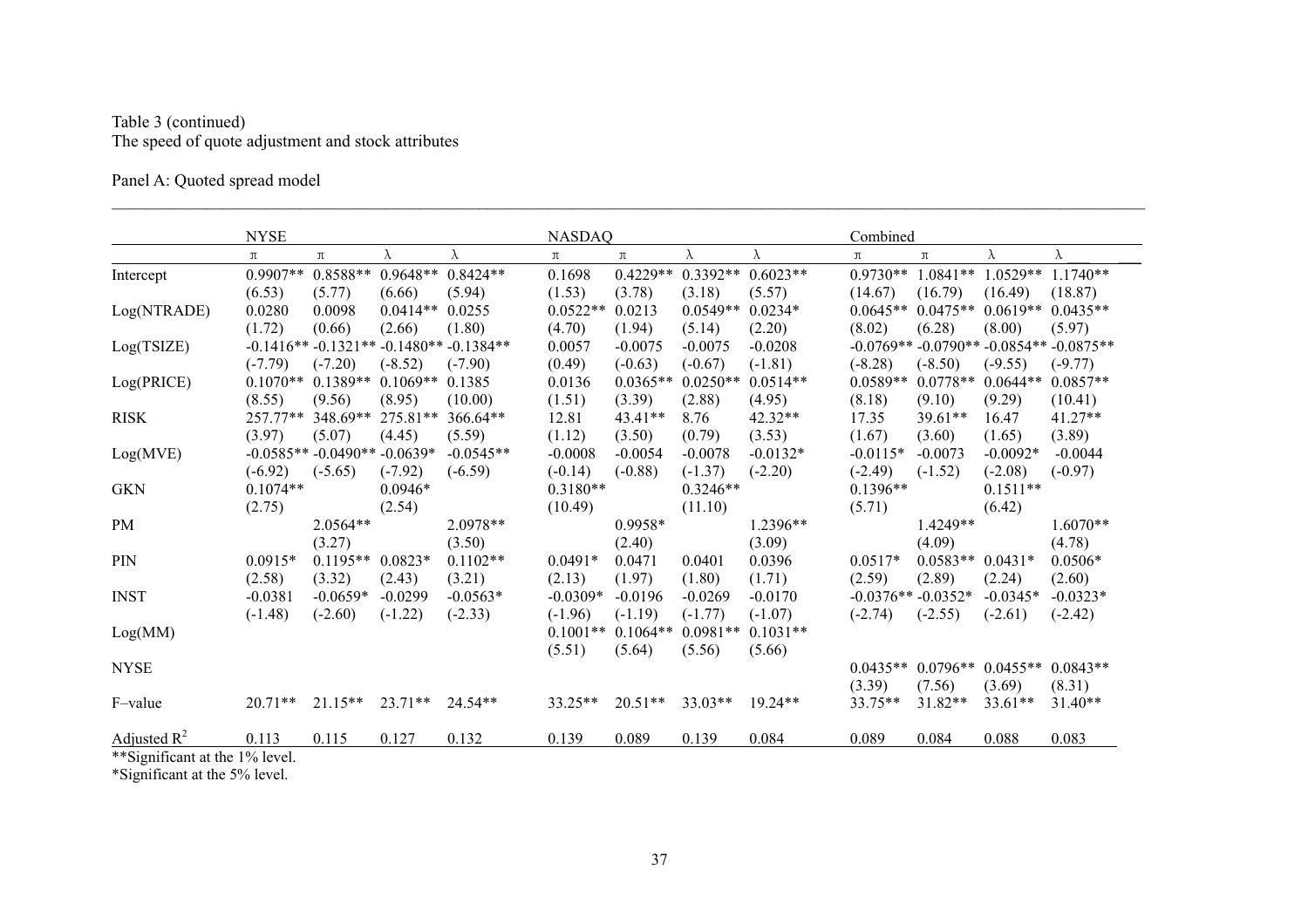#### Table 3 (continued) The speed of quote adjustment and stock attributes

# Panel B: Effective spread model

|                | <b>NYSE</b> |            |            |            | <b>NASDAO</b> |            |            |                       | Combined    |             |            |                       |
|----------------|-------------|------------|------------|------------|---------------|------------|------------|-----------------------|-------------|-------------|------------|-----------------------|
|                | π           | $\pi$      | λ          | $\lambda$  | π             | $\pi$      | λ          | $\lambda$             | π           | $\pi$       | λ          | $\lambda$             |
| Intercept      | $0.8048**$  | $0.7405**$ | $0.9441**$ | $0.8527**$ | $0.4973**$    | $0.5028**$ | $0.7573**$ | $0.8120**$            | $1.2373**$  | $1.2484**$  | $1.4407**$ | $1.4610**$            |
|                | (5.68)      | (5.44)     | (7.12)     | (6.69)     | (5.41)        | (5.53)     | (9.12)     | (9.87)                | (21.57)     | (22.33)     | (27.23)    | (28.40)               |
| Log(NTRADE)    | $0.0758**$  | $0.0673**$ | $0.0635**$ | $0.0507**$ | $0.0254**$    | $0.0223*$  | $0.0394**$ | $0.0328**$            | $0.0320**$  | $0.0305**$  | $0.0453**$ | $0.0431**$            |
|                | (4.61)      | (4.42)     | (4.13)     | (3.56)     | (2.67)        | (2.43)     | (4.59)     | (3.95)                | (4.24)      | (4.29)      | (6.53)     | (6.60)                |
| Log(TSIZE)     | $-0.0232$   | $-0.0166$  | $-0.0395*$ | $-0.0320*$ | $-0.0117$     | $-0.126$   | $-0.0165$  | $-0.0184*$            | $-0.0647**$ | $-0.0645**$ |            | $-0.0690** -0.0679**$ |
|                | $(-1.36)$   | $(-0.98)$  | $(-2.47)$  | $(-2.01)$  | $(-1.21)$     | $(-1.32)$  | $(-1.90)$  | $(-2.12)$             | $(-7.86)$   | $(-7.85)$   | $(-9.09)$  | $(-8.98)$             |
| Log(PRICE)     | $0.0305*$   | $0.0602**$ | $0.0494**$ | $0.0808**$ | $0.0271**$    | $0.0197*$  | $0.0284**$ | $0.0353**$            | $0.0515**$  | $0.0565**$  | $0.0541**$ | $0.0682**$            |
|                | (2.46)      | (4.11)     | (4.26)     | (5.89)     | (3.64)        | (2.26)     | (4.22)     | (4.48)                | (8.01)      | (7.35)      | (9.11)     | (9.65)                |
| <b>RISK</b>    | 102.03      | $185.07**$ | 133.80*    | 223.28**   | 53.59**       | 48.95**    | $23.13**$  | 13.71                 | 16.68       | $21.76*$    | $46.76**$  | 33.38**               |
|                | (1.73)      | (2.98)     | (2.43)     | (3.84)     | (6.16)        | (5.23)     | (2.94)     | (1.62)                | (1.95)      | (2.34)      | (5.94)     | (3.91)                |
| Log(MVE)       | $-0.0146$   | $-0.0064$  | $-0.0104$  | $-0.0016$  | 0.0000        | 0.0012     |            | $-0.0180** -0.0192**$ | $-0.0044$   | $-0.0056$   |            | $-0.0171** -0.0206**$ |
|                | $(-1.75)$   | $(-0.75)$  | $(-1.34)$  | $(-0.20)$  | $(-0.00)$     | (0.25)     | $(-4.00)$  | $(-4.20)$             | $(-1.06)$   | $(-1.30)$   | $(-4.48)$  | $(-5.24)$             |
| <b>GKN</b>     | 0.0404      |            | 0.0663     |            | 0.0301        |            | $0.0657**$ |                       | 0.0101      |             | 0.0113     |                       |
|                | (1.11)      |            | (1.94)     |            | (1.24)        |            | (3.01)     |                       | (0.48)      |             | (0.58)     |                       |
| PM             |             | 1.9806**   |            | $1.9864**$ |               | 0.5586     |            | 0.4577                |             | 0.3683      |            | $1.0326**$            |
|                |             | (3.28)     |            | (3.52)     |               | (1.72)     |            | (1.55)                |             | (1.21)      |            | (3.69)                |
| <b>PIN</b>     | $0.1687**$  | $0.1862**$ | $0.1578**$ | $0.1758**$ | 0.0331        | 0.0364     | 0.0152     | 0.0122                | 0.0284      | 0.0310      | $0.0318*$  | $0.0390*$             |
|                | (5.41)      | (5.92)     | (5.41)     | (5.96)     | (1.73)        | (1.89)     | (0.88)     | (0.70)                | (1.63)      | (1.70)      | (1.98)     | (2.42)                |
| <b>INST</b>    | 0.0339      | 0.0177     | 0.0301     | 0.0111     | $-0.0047$     | 0.0010     | $-0.0099$  | $-0.0099$             | 0.0155      | 0.0136      | 0.0060     | $-0.0004$             |
|                | (1.45)      | (0.76)     | (1.37)     | (0.51)     | $(-0.36)$     | (0.08)     | $(-0.83)$  | $(-0.82)$             | (1.28)      | (1.12)      | (0.54)     | $(-0.04)$             |
| Log(MM)        |             |            |            |            | $0.0946**$    | $0.0980**$ | $0.0958**$ | $0.0946**$            |             |             |            |                       |
|                |             |            |            |            | (5.96)        | (6.15)     | (6.68)     | (6.55)                |             |             |            |                       |
| <b>NYSE</b>    |             |            |            |            |               |            |            |                       | $0.0400**$  | $0.0414**$  | $0.0503**$ | $0.0488**$            |
|                |             |            |            |            |               |            |            |                       | (3.57)      | (4.49)      | (4.86)     | (5.74)                |
| F-value        | $15.83**$   | $17.15**$  | $20.38**$  | $21.59**$  | $25.09**$     | $25.26**$  | $40.67**$  | 39.79**               | $9.91**$    | $10.05**$   | 24.39**    | $25.97**$             |
| Adjusted $R^2$ | 0.087       | 0.094      | 0.111      | 0.117      | 0.108         | 0.109      | 0.166      | 0.163                 | 0.026       | 0.026       | 0.065      | 0.069                 |

\_\_\_\_\_\_\_\_\_\_\_\_\_\_\_\_\_\_\_\_\_\_\_\_\_\_\_\_\_\_\_\_\_\_\_\_\_\_\_\_\_\_\_\_\_\_\_\_\_\_\_\_\_\_\_\_\_\_\_\_\_\_\_\_\_\_\_\_\_\_\_\_\_\_\_\_\_\_\_\_\_\_\_\_\_\_\_\_\_\_\_\_\_\_\_\_\_\_\_\_\_\_\_\_\_\_\_\_\_\_\_\_\_\_\_\_\_\_\_\_\_

\*\*Significant at the 1% level.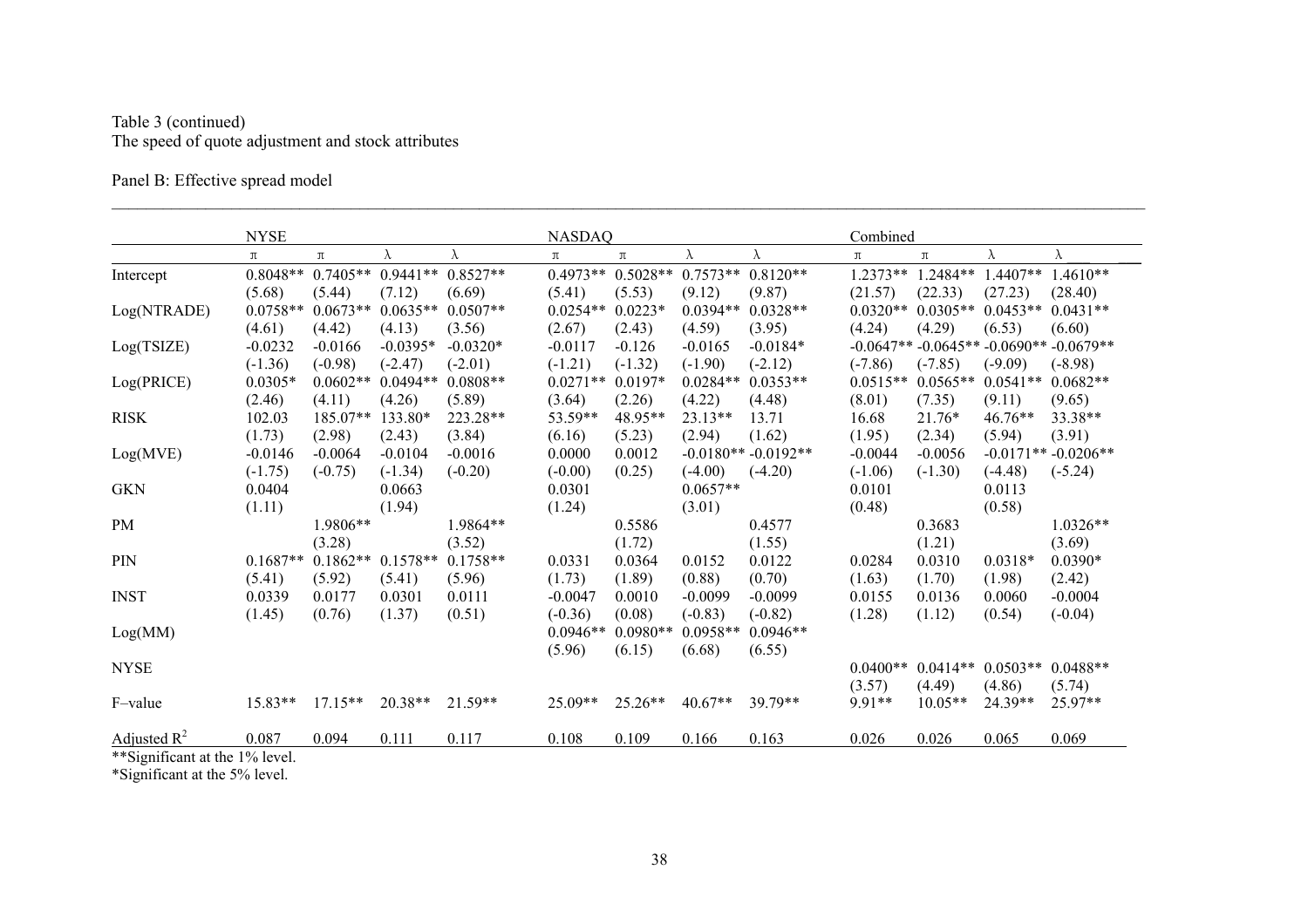#### Table 3 (continued) The speed of quote adjustment and stock attributes

# Panel C: Depth model

|                | <b>NYSE</b> |            | <b>NASDAQ</b>        |                                           |             |             | Combined            |                       |            |            |                     |                                           |
|----------------|-------------|------------|----------------------|-------------------------------------------|-------------|-------------|---------------------|-----------------------|------------|------------|---------------------|-------------------------------------------|
|                | π           | $\pi$      | $\lambda$            | λ                                         | π           | $\pi$       | λ                   | $\lambda$             | π          | $\pi$      | λ                   | λ                                         |
| Intercept      | $0.7224**$  | $0.7561**$ | $0.7208**$           | $0.7549**$                                | $0.8629**$  | $0.9011**$  | $0.8817**$ 0.9195** |                       | $0.7302**$ | $0.7696**$ | $0.7471**$ 0.7859** |                                           |
|                | (18.20)     | (19.97)    | (18.21)              | (20.00)                                   | (13.81)     | (14.68)     | (14.58)             | (15.47)               | (23.86)    | (25.95)    | (25.12)             | (27.29)                                   |
| Log(NTRADE)    | $0.0402**$  | $0.0321**$ | $0.0399**$           | $0.0318**$                                | $0.0177**$  | $0.0128*$   | $0.0174**$          | $0.0127*$             | $0.0178**$ | $0.0121**$ | $0.0180**$ 0.0124** |                                           |
|                | (8.37)      | (7.11)     | (8.34)               | (7.05)                                    | (2.77)      | (2.07)      | (2.82)              | (2.12)                | (4.74)     | (3.41)     | (4.93)              | (3.59)                                    |
| Log(TSIZE)     |             |            |                      | $-0.0188** -0.0191** -0.0188** -0.0192**$ | $-0.0265**$ | $-0.0252**$ |                     | $-0.0319** -0.0306**$ |            |            |                     | $-0.0171** -0.0163** -0.0214** -0.0207**$ |
|                | $(-4.33)$   | $(-4.43)$  | $(-4.35)$            | $(-4.46)$                                 | $(-4.13)$   | $(-3.94)$   | $(-5.14)$           | $(-4.94)$             | $(-4.11)$  | $(-3.95)$  | $(-5.32)$           | $(-5.15)$                                 |
| Log(PRICE)     | $0.0490**$  | $0.0587**$ | $0.0490**$           | $0.0586**$                                | $0.0651**$  | $0.0764**$  | $0.0659**$          | $0.0772**$            | $0.0560**$ | $0.0679**$ | $0.0564**$ 0.0684** |                                           |
|                | (15.15)     | (14.85)    | (15.18)              | (14.87)                                   | (13.97)     | (14.62)     | (14.59)             | (15.27)               | (17.73)    | (18.66)    | (18.39)             | (19.33)                                   |
| <b>RISK</b>    | $62.70**$   | $86.35**$  | $63.30**$            | $86.90**$                                 | $22.53**$   | $35.07**$   | $21.64**$           | $34.18**$             | 29.92**    | $42.60**$  | $28.56**$           | $41.19**$                                 |
|                | (4.15)      | (5.29)     | (4.20)               | (5.34)                                    | (3.90)      | (5.77)      | (3.86)              | (5.82)                | (7.35)     | (9.91)     | (7.22)              | (9.87)                                    |
| Log(MVE)       | $-0.0059*$  | $-0.0047*$ | $-0.0060** -0.0048*$ |                                           | $-0.0032$   | $-0.0054$   | $-0.0017$           | $-0.0039$             | $-0.0030$  | $-0.0000$  | $-0.0043*$          | $-0.0012$                                 |
|                | $(-2.57)$   | $(-2.02)$  | $(-2.63)$            | $(-2.08)$                                 | $(-0.97)$   | $(-1.61)$   | $(-0.53)$           | $(-1.21)$             | $(-1.40)$  | $(-0.00)$  | $(-2.05)$           | $(-0.59)$                                 |
| <b>GKN</b>     | $0.0465**$  |            | $0.0469**$           |                                           | $0.0455**$  |             | $0.0448**$          |                       | $0.0443**$ |            | $0.0434**$          |                                           |
|                | (4.33)      |            | (4.38)               |                                           | (3.04)      |             | (3.09)              |                       | (4.21)     |            | (4.25)              |                                           |
| PM             |             | $0.7519**$ |                      | $0.7526**$                                |             | $1.0248**$  |                     | $1.0307**$            |            | $0.9968**$ |                     | $0.9968**$                                |
|                |             | (5.01)     |                      | (5.03)                                    |             | (4.61)      |                     | (4.79)                |            | (6.59)     |                     | (6.79)                                    |
| <b>PIN</b>     | 0.0120      | 0.0050     | 0.0123               | 0.0053                                    | $0.0366**$  | $0.0413**$  | $0.0364**$          | $0.0412**$            | $0.0232*$  | $0.0289**$ | $0.0227*$           | $0.0285**$                                |
|                | (1.36)      | (0.56)     | (1.40)               | (0.59)                                    | (2.81)      | (3.17)      | (2.89)              | (3.27)                | (2.57)     | (3.20)     | (2.60)              | (3.24)                                    |
| <b>INST</b>    | $0.0129*$   | $0.0137*$  | $0.0133*$            | $0.0142*$                                 | 0.0155      | 0.0114      | $0.0192*$           | 0.0150                | $0.0155*$  | 0.0118     | $0.0185**$          | $0.0148*$                                 |
|                | (2.07)      | (2.24)     | (2.15)               | (2.42)                                    | (1.71)      | (1.25)      | (2.19)              | (1.70)                | (2.50)     | (1.91)     | (3.08)              | (2.46)                                    |
| Log(MM)        |             |            |                      |                                           | 0.0002      | $-0.0031$   | 0.0009              | $-0.0024$             |            |            |                     |                                           |
|                |             |            |                      |                                           | (0.01)      | $(-0.29)$   | (0.09)              | $(-0.23)$             |            |            |                     |                                           |
| <b>NYSE</b>    |             |            |                      |                                           |             |             |                     |                       | $0.0228**$ | $0.0310**$ | $0.0251**0.0330**$  |                                           |
|                |             |            |                      |                                           |             |             |                     |                       | (3.99)     | (6.49)     | (4.52)              | (7.12)                                    |
| F-value        | 138.99**    | $140.45**$ | $139.45**$ 140.86**  |                                           | 83.50**     | 85.39**     | $87.77**$           | 89 89**               | $217.70**$ | $222.37**$ | 230.98** 236.20**   |                                           |
| Adjusted $R^2$ | 0.469       | 0.472      | 0.470                | 0.472                                     | 0.293       | 0.297       | 0.303               | 0.308                 | 0.390      | 0.395      | 0.405               | 0.410                                     |

\_\_\_\_\_\_\_\_\_\_\_\_\_\_\_\_\_\_\_\_\_\_\_\_\_\_\_\_\_\_\_\_\_\_\_\_\_\_\_\_\_\_\_\_\_\_\_\_\_\_\_\_\_\_\_\_\_\_\_\_\_\_\_\_\_\_\_\_\_\_\_\_\_\_\_\_\_\_\_\_\_\_\_\_\_\_\_\_\_\_\_\_\_\_\_\_\_\_\_\_\_\_\_\_\_\_\_\_\_\_\_\_\_\_\_\_\_\_\_\_\_

\*\*Significant at the 1% level.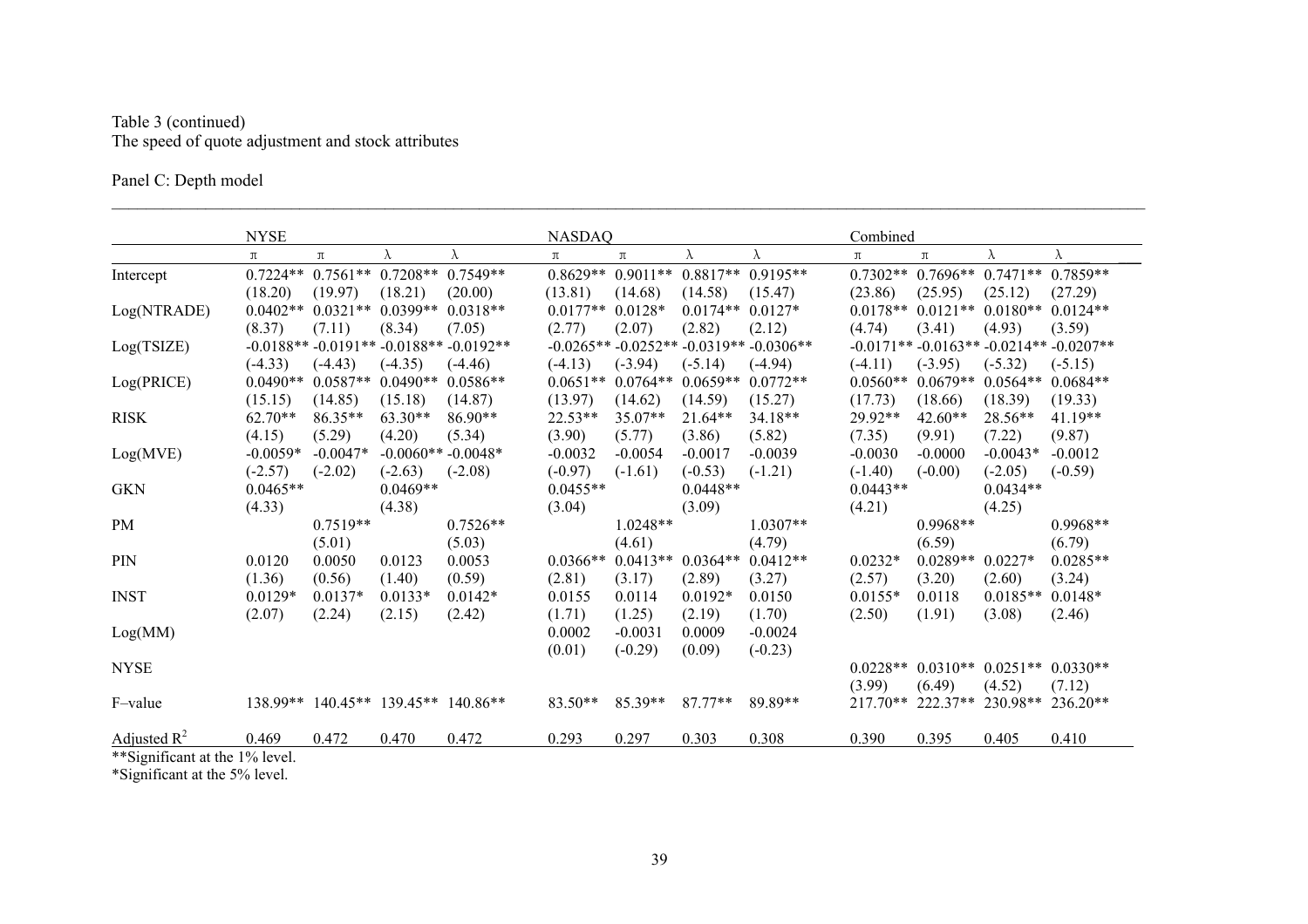#### Table 4

Comparisons of the quote adjustment speed between the pre- and post-decimal periods

This table shows the mean value of partial adjustment coefficients  $(\pi)$  and the mean value of quote adjustment speeds  $(\lambda = 1 - |1 - \pi|)$  for our study sample of NYSE and NASDAQ stocks, respectively, and the results of t-tests on whether the difference in the mean value between the pre- and post-decimal periods within each market is statistically significant. Both  $\pi$  and  $\lambda$  are estimated using the quoted spread model, effective spread model, and quoted depth model, respectively. This table also shows the percentage of  $\pi$  estimates that are greater than one. We estimate  $\pi$  and  $\lambda$  using one-minute interval data. Panel A shows the results for NYSE stocks and Panel B shows the results for NASDAQ stocks. For NYSE stocks, we consider the three-month period from May 28, 2000 to August 27, 2000 as the pre-decimal period and January 30, 2001 to April 29, 2001 as the post-decimal period. For NASDAQ stocks, we consider the three-month period from December 12, 2000 to March 11, 2001 as the pre-decimal period and April 10, 2001 to July 9, 2001 as the post-decimal period.

Panel A: NYSE

|                   |                    | Quoted spread model |                      |                 | Effective spread model |                      | Depth model        |                 |                      |  |
|-------------------|--------------------|---------------------|----------------------|-----------------|------------------------|----------------------|--------------------|-----------------|----------------------|--|
|                   | <b>PRE</b>         | <b>POST</b>         | Difference (t-value) | <b>PRE</b>      | <b>POST</b>            | Difference (t-value) | PRE                | <b>POST</b>     | Difference (t-value) |  |
| $\pi$<br>$\% > 1$ | 0.7922<br>$3.16\%$ | 0.8231<br>2.77%     | $0.0309**$ (7.37)    | 0.8790<br>4.94% | 0.9315<br>9.58%        | $0.0525**$ (20.06)   | 0.8273<br>$2.61\%$ | 0.8335<br>2.54% | $0.0062*(2.24)$      |  |
| ∼                 | 0.7849             | 0.8190              | $0.0341**$ (9.10)    | 0.8749          | 0.9268                 | $0.0519**$ (21.99)   | 0.8262             | 0.8321          | $0.0059*(2.25)$      |  |

#### Panel B: NASDAQ

|                   |                    | Quoted spread model |                      |                 | Effective spread model |                      | Depth model     |                 |                      |  |
|-------------------|--------------------|---------------------|----------------------|-----------------|------------------------|----------------------|-----------------|-----------------|----------------------|--|
|                   | PRE                | <b>POST</b>         | Difference (t-value) | PRE             | <b>POST</b>            | Difference (t-value) | <b>PRE</b>      | <b>POST</b>     | Difference (t-value) |  |
| $\pi$             | 0.7780             | 0.8110              | $0.0330**$ (3.45)    | 0.8755          | 0.8922                 | $0.0167**$ (4.88)    | 0.8575          | 0.8791          | $0.0216**$ (8.42)    |  |
| $\frac{9}{0} > 1$ | $6.24\%$<br>0.7320 | 8.43%<br>0.7755     | $0.0435**$ (5.01)    | 9.39%<br>0.8668 | $11.97\%$<br>0.8793    | $0.0125**$ (4.07)    | 7.96%<br>0.8503 | 7.19%<br>0.8738 | $0.0235**$ (10.35)   |  |

\_\_\_\_\_\_\_\_\_\_\_\_\_\_\_\_\_\_\_\_\_\_\_\_\_\_\_\_\_\_\_\_\_\_\_\_\_\_\_\_\_\_\_\_\_\_\_\_\_\_\_\_\_\_\_\_\_\_\_\_\_\_\_\_\_\_\_\_\_\_\_\_\_\_\_\_\_\_\_\_\_\_\_\_\_\_\_\_\_\_\_\_\_\_\_\_\_\_\_\_\_\_\_\_\_\_\_\_\_\_\_\_\_\_\_\_\_\_\_\_\_\_\_\_\_\_\_\_\_\_\_\_\_\_\_\_\_\_\_\_\_\_ \*\*Significant at the 1% level.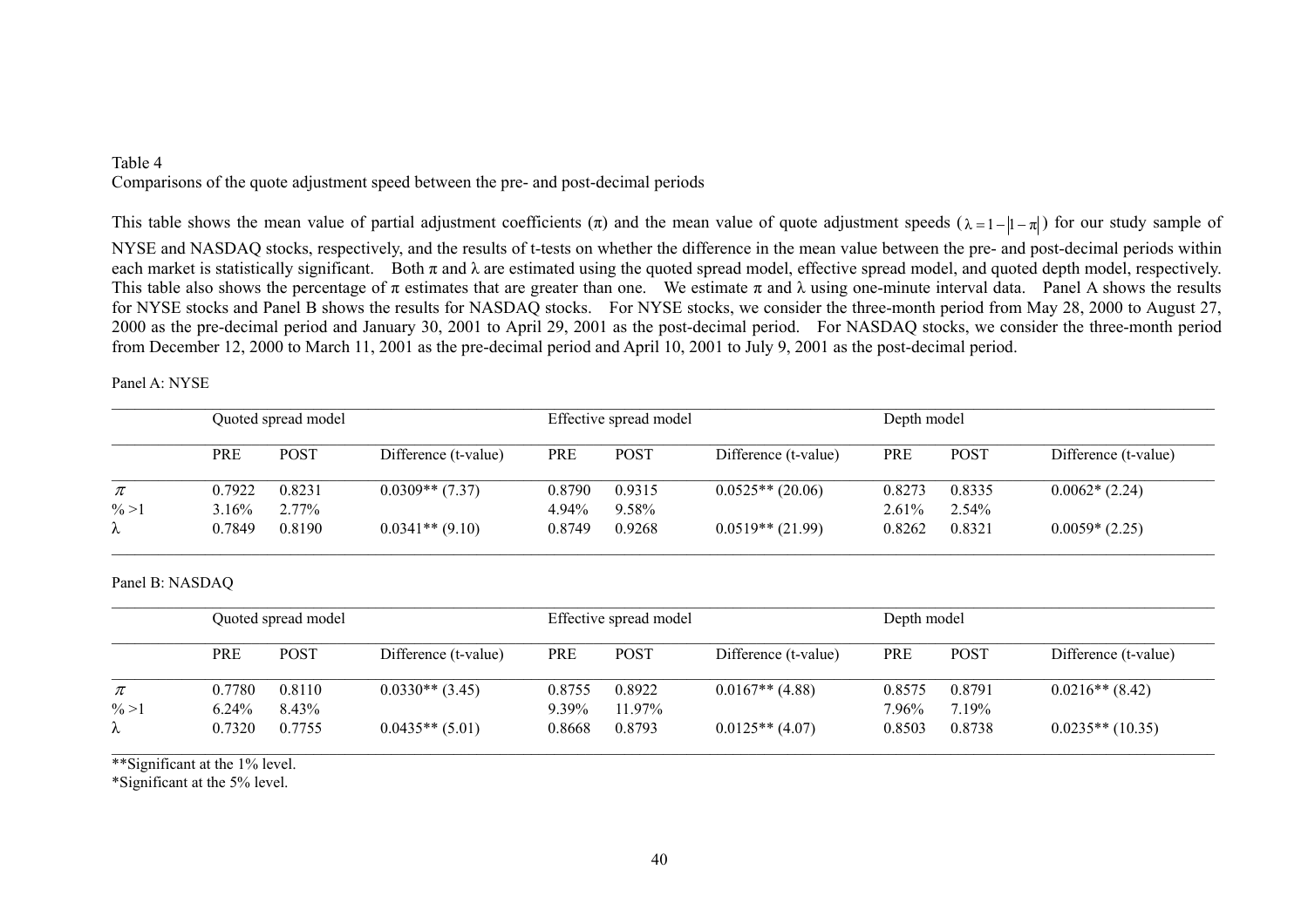#### Table 5 Effects of decimalization on the speed of quote adjustment for NYSE stocks and NASDAQ stocks

This table shows the results of the following regression model:

$$
\Delta \pi \text{ or } \Delta \lambda = \beta_0 + \sum_{i=1}^{5} \beta_i \Delta X_i + \beta_6 \Delta GKN/\Delta PM + \beta_7 \Delta PIN + \beta_8 \Delta INST + \beta_9 \Delta MM \text{ (NASDAQ stocks)} + \epsilon
$$

where  $\Delta$  indicates the difference between the post- and pre-decimal values (post – pre),  $\pi$  is the partial adjustment coefficient estimated from the first-pass regression, λ is the quote adjustment speed,  $X_i$  (i = 1 to 5) is one of the five stock attributes (i.e., NTRADE, TSIZE, PRICE, RISK and MVE), Σ denotes the summation over i = 1 to 5,  $\beta_0$  through  $\beta_9$  are the regression coefficients, and  $\varepsilon$  is an error term. GKN denotes the adverse-selection component of the spread estimated from the method in George, Kaul and Nimalendran (1991), PM is the price impact of trades, PIN is the probability of information-based trading, INST is the percentage of shares held by institutions, and MM is the number of marketmakers for NASDAQ stocks. We estimate the model using the weighted regression procedure, in which the weight is the reciprocal of the standard error of the partial adjustment coefficient. Panel A shows the results for NYSE stocks and Panel B shows the results for NASDAQ stocks. In each panel, we show the regression results using  $\pi$  and  $\lambda$  values that are estimated from the quoted spread model, the effective spread model, and the quoted depth model. Numbers in parentheses are t-statistics.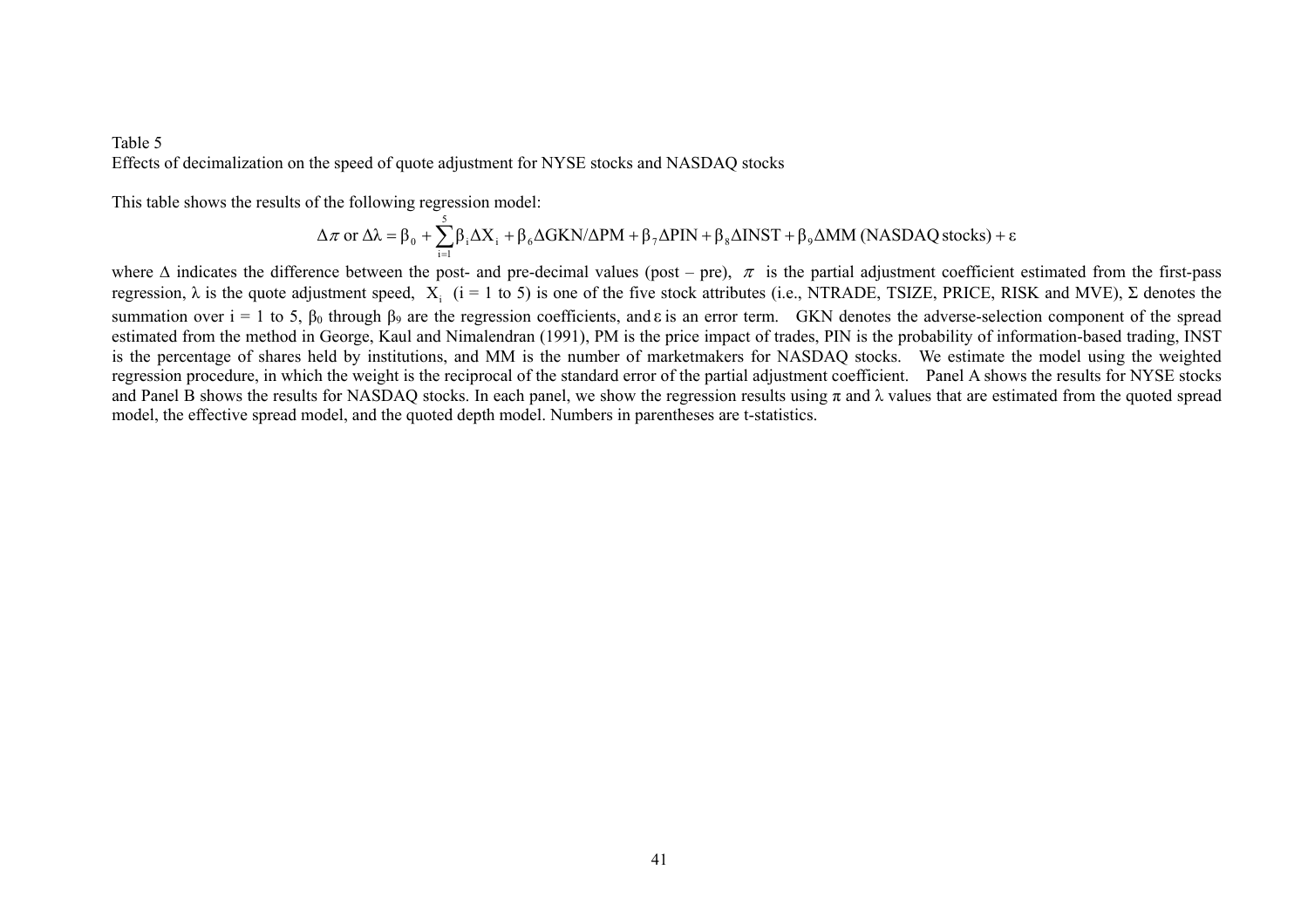# Table 5 (continued) Effects of decimalization on the speed of quote adjustment for NYSE stocks and NASDAQ stocks

#### Panel A: NYSE stocks

|                                | Quoted spread model |                    |                    |                    | Effective spread model | Depth model         |                    |                    |                |                |                    |                    |
|--------------------------------|---------------------|--------------------|--------------------|--------------------|------------------------|---------------------|--------------------|--------------------|----------------|----------------|--------------------|--------------------|
|                                | Δπ                  | $\Delta~$ $\pi$    | $\Delta$ $\lambda$ | $\Delta$ $\lambda$ | $\Delta$ $\pi$         | $\Delta$ $\pi$      | $\Delta$ $\lambda$ | $\Delta$ $\lambda$ | $\Delta$ $\pi$ | $\Delta$ $\pi$ | $\Delta$ $\lambda$ | $\Delta$ $\lambda$ |
| Intercept                      |                     | $0.0438**0.0332**$ | $0.0434**$         | $0.0335**$         | $0.0750**$             | $0.0774**$          | $0.0749**$         | $0.0774**$         | $0.0281**$     | $0.0101*$      | $0.0280**$         | $0.0102*$          |
|                                | (6.45)              | (6.67)             | (6.49)             | (6.79)             | (10.77)                | (15.10)             | (11.33)            | (15.92)            | (5.08)         | (2.46)         | (5.08)             | (2.49)             |
| $\Delta$ Log(NTRADE)           | $0.0501**0.0337*$   |                    | $0.0494**$         | $0.0341*$          | $0.0577**$             | $0.0510**$          | $0.0539**$         | $0.0464**$         | $0.0522**$     | 0.0245         | $0.0523**$         | 0.0248             |
|                                | (2.93)              | (2.16)             | (2.93)             | (2.22)             | (3.25)                 | (3.13)              | (3.19)             | (3.01)             | (3.77)         | (1.94)         | (3.80)             | (1.97)             |
| $\Delta$ Log(TSIZE)            | $-0.0106$           | $-0.0079$          | $-0.0088$          | $-0.0064$          | $-0.0135$              | $-0.0139$           | $-0.0196$          | $-0.0200$          | $-0.0143$      | $-0.0190*$     | $-0.0139$          | $-0.0185*$         |
|                                | $(-0.95)$           | $(-0.72)$          | $(-0.81)$          | $(-0.59)$          | $(-1.21)$              | $(-1.25)$           | $(-1.84)$          | $(-1.90)$          | $(-1.57)$      | $(-2.07)$      | $(-1.53)$          | $(-2.02)$          |
| $\Delta$ log(PRICE)            | $0.0264*$           | 0.0171             | 0.0238             | 0.0152             | 0.0081                 | 0.0191              | 0.0005             | $0.0299*$          | $0.0254*$      | $0.0406**$     | $0.0250*$          | $0.0402**$         |
|                                | (2.11)              | (1.16)             | (1.93)             | (1.05)             | (0.62)                 | (1.25)              | (0.04)             | (2.07)             | (2.50)         | (3.32)         | (2.47)             | (3.31)             |
| $\Delta$ RISK                  | 51.8183             | 38.0623            | 50.6392            | 37.8459            |                        | 123.8706**91.4105** | 118.6882**         | 83.4843**          | 33.9816        | 56.1348*       | 31.5782            | 53.8305*           |
|                                | (1.95)              | (1.37)             | (1.94)             | (1.39)             | (4.47)                 | (3.15)              | (4.51)             | (3.04)             | (1.49)         | (2.32)         | (1.39)             | (2.23)             |
| $\Delta$ Log(MVE)              | $-0.0041$           | $-0.0039$          | $-0.0039$          | $-0.0036$          | $-0.0008$              | $-0.0009$           | $-0.0007$          | $-0.0008$          | $-0.0073*$     | $-0.0070$      | $-0.0072*$         | $-0.0069$          |
|                                | $(-0.95)$           | $(-0.89)$          | $(-0.91)$          | $(-0.86)$          | $(-0.19)$              | $(-0.20)$           | $(-0.17)$          | $(-0.18)$          | $(-2.07)$      | $(-1.96)$      | $(-2.05)$          | $(-1.93)$          |
| $\Delta$ GKN                   | $0.0860*$           |                    | $0.0800*$          |                    | 0.0030                 |                     | 0.0042             |                    | $0.1458**$     |                | $0.1447**$         |                    |
|                                | (2.25)              |                    | (2.13)             |                    | (0.08)                 |                     | (0.11)             |                    | (4.62)         |                | (4.61)             |                    |
| $\Delta$ PM                    |                     | 0.0218             |                    | 0.0207             |                        | $0.7090**$          |                    | $0.7652**$         |                | $-0.0535$      |                    | $-0.0471$          |
|                                |                     | (0.09)             |                    | (0.09)             |                        | (2.89)              |                    | (3.29)             |                | $(-0.27)$      |                    | $(-0.24)$          |
| $\Delta$ PIN                   | $0.0454**$          | 0.0396*            | $0.0420*$          | $0.0367*$          | $0.0386*$              | $0.0374*$           | $0.0384*$          | $0.0370*$          | 0.0157         | 0.0058         | 0.0163             | 0.0065             |
|                                | (2.66)              | (2.34)             | (2.50)             | (2.20)             | (2.22)                 | (2.19)              | (2.32)             | (2.28)             | (1.12)         | (0.42)         | (1.17)             | (0.47)             |
| $\Delta$ INST                  | $-0.0462$           | $-0.0401$          | $-0.0493$          | $-0.0436$          | $-0.0096$              | $-0.0246$           | $-0.0130$          | $-0.0291$          | $-0.0006$      | $-0.0095$      | $-0.0014$          | $-0.0086$          |
|                                | $(-1.07)$           | $(-0.92)$          | $(-1.16)$          | $(-1.01)$          | $(-0.22)$              | $(-0.56)$           | $(-0.31)$          | $(-0.70)$          | $(-0.02)$      | $(-0.26)$      | $(-0.04)$          | $(-0.24)$          |
| F-value                        | $2.10*$             | 1.45               | 1.98*              | 1.41               | 4.47**                 | $5.56**$            | $5.06**$           | $6.47**$           | $7.91**$       | $5.12**$       | $7.83**$           | $5.06**$           |
| Adjusted $R^2$                 | 0.010               | 0.004              | 0.009              | 0.004              | 0.031                  | 0.041               | 0.036              | 0.048              | 0.060          | 0.037          | 0.060              | 0.036              |
| **Significant at the 1% level. |                     |                    |                    |                    |                        |                     |                    |                    |                |                |                    |                    |